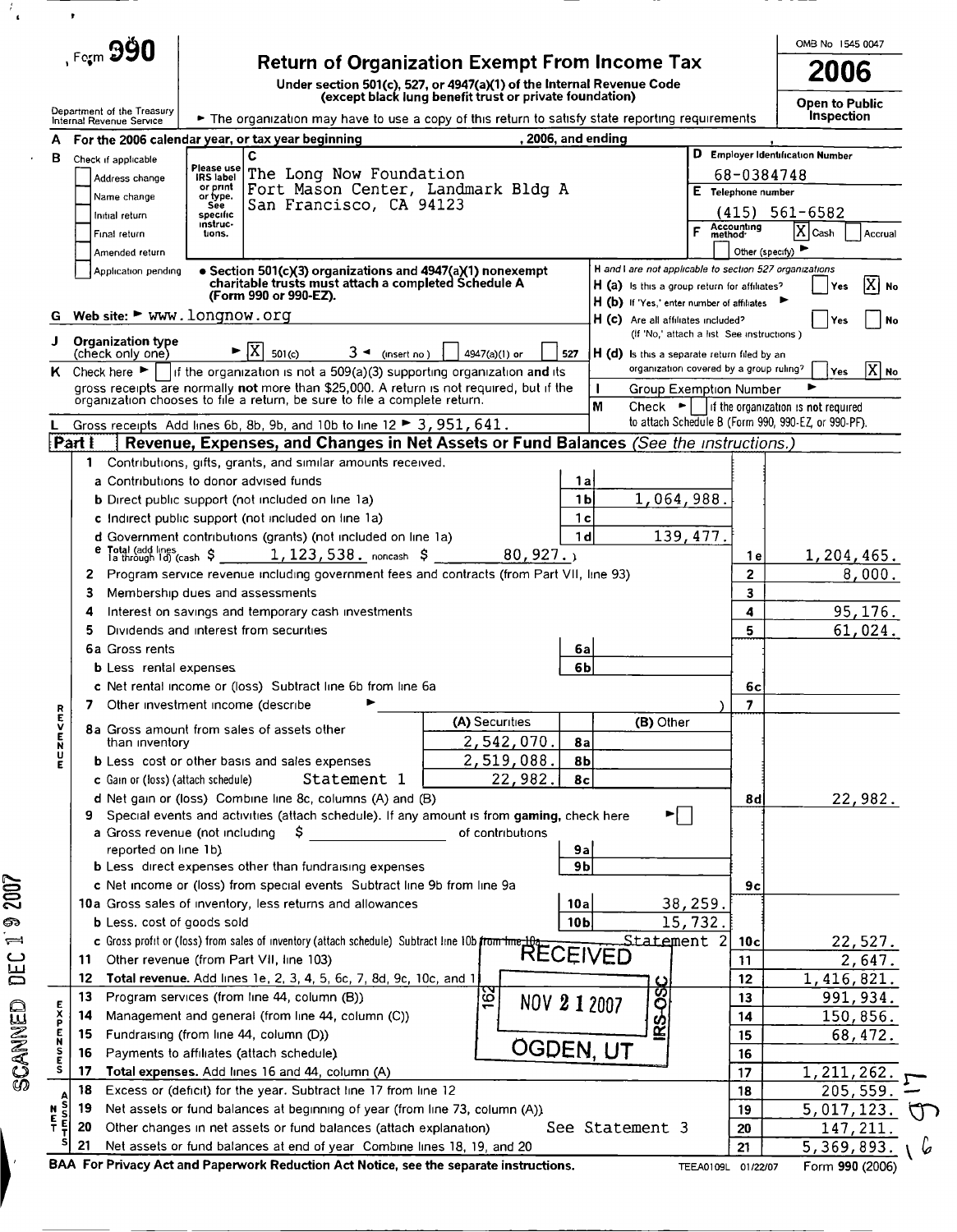|          | The Long Now Foundation<br>Form 990 (2006)                                                                                                                                                                                     |                 |                                                        |                         | 68-0384748                                      | Page 2                          |
|----------|--------------------------------------------------------------------------------------------------------------------------------------------------------------------------------------------------------------------------------|-----------------|--------------------------------------------------------|-------------------------|-------------------------------------------------|---------------------------------|
| Part il  | Statement of Functional Expenses All organizations must complete column (A). Columns (B), (C), and (D) are required for section 501(c)(3) and (4) organizations and section 4947(a)(1) nonexempt charitable trusts but optiona |                 |                                                        |                         |                                                 |                                 |
|          | Do not include amounts reported on line<br>6b, 8b, 9b, 10b, or 16 of Part I.                                                                                                                                                   |                 | (A) Total                                              | (B) Program<br>services | (C) Management<br>and general                   | (D) Fundraising                 |
|          | 22 a Grants paid from donor advised<br>funds (attach sch)<br>S<br>(cash<br>Ŝ<br>non-cash<br>If this amount includes<br>foreign grants, check here                                                                              | 22 a<br>4       |                                                        |                         |                                                 |                                 |
|          | 22b Other grants and allocations (att sch) See Stm<br>5,000.<br>Ş<br>(cash<br>s<br>non-cash<br>If this amount includes                                                                                                         |                 |                                                        |                         |                                                 |                                 |
|          | foreign grants, check here<br>23 Specific assistance to individuals                                                                                                                                                            | 22 b            | 5,000.                                                 | 5,000.                  |                                                 |                                 |
|          | (attach schedule)                                                                                                                                                                                                              | 23              |                                                        |                         |                                                 |                                 |
|          | 24 Benefits paid to or for members<br>(attach schedule)<br>25a Compensation of current officers,                                                                                                                               | 24              |                                                        |                         |                                                 |                                 |
|          | directors, key employees, etc listed in<br>Part V-A (attach sch) See Stmt 5                                                                                                                                                    | 25a             | 114, 275.                                              | 102,848.                | 11, 427.                                        | 0.                              |
|          | <b>b</b> Compensation of former officers,<br>directors, key employees, etc listed in<br>Part V-B (attach sch)                                                                                                                  | 25 <sub>b</sub> | 0.                                                     | 0.                      | 0.                                              | $0$ .                           |
|          | c Compensation and other distributions, not<br>included above, to disqualified persons (as<br>defined under section 4958(f)(1)) and persons<br>described in section 4958(c)(3)(B)<br>(attach schedule)                         | 25 <sub>c</sub> | О.                                                     | $\mathbf 0$ .           | 0.                                              | 0.                              |
|          | 26 Salaries and wages of employees not<br>included on lines 25a, b, and c                                                                                                                                                      | 26              | 106,485.                                               | 31,946.                 | 31,946.                                         | 42,593.                         |
|          | 27 Pension plan contributions not<br>included on lines 25a, b, and c                                                                                                                                                           | 27              |                                                        |                         |                                                 |                                 |
|          | 28 Employee benefits not included on<br>lines 25a - 27                                                                                                                                                                         | 28              | 10,800.                                                | 5,585.                  | 2,458.                                          | 2,757.                          |
| 29       | Payroll taxes                                                                                                                                                                                                                  | 29              | 18,528.                                                | 11,232.                 | 3,667.                                          | 3,629.                          |
| 30<br>31 | Professional fundraising fees<br>Accounting fees                                                                                                                                                                               | 30<br>31        | 2,465.                                                 | 2,317.                  | 148.                                            |                                 |
| 32       | Legal fees                                                                                                                                                                                                                     | 32              | 2,259.                                                 | 2,259.                  |                                                 |                                 |
| 33       | Supplies                                                                                                                                                                                                                       | 33              | 125, 464.                                              | 92, 871.                | 29,349.                                         | 3,244.                          |
|          |                                                                                                                                                                                                                                | 34              | 1,542.                                                 | 10.                     | 1,532.                                          |                                 |
| 34       | Telephone                                                                                                                                                                                                                      | 35              | 4,863.                                                 | 3,810.                  | 830.                                            | 223.                            |
| 35<br>36 | Postage and shipping<br>Occupancy                                                                                                                                                                                              | 36              | 77,408.                                                | 46,927.                 | 15,321.                                         | 15, 160.                        |
| 37       | Equipment rental and maintenance                                                                                                                                                                                               | 37              |                                                        |                         |                                                 |                                 |
|          |                                                                                                                                                                                                                                |                 | 2,377.                                                 | 2,357.                  | 20.                                             |                                 |
| 38       | Printing and publications                                                                                                                                                                                                      | 38              |                                                        |                         |                                                 |                                 |
| 39       | Travel                                                                                                                                                                                                                         | 39              | 31,813.                                                | 29,805.                 | 2,008.                                          |                                 |
| 40       | Conferences, conventions, and meetings                                                                                                                                                                                         | 40              |                                                        |                         |                                                 |                                 |
| 41<br>42 | Interest<br>Depreciation, depletion, etc (attach schedule)                                                                                                                                                                     | 41<br>42        |                                                        |                         |                                                 |                                 |
| 43       | Other expenses not covered above (itemize)<br>aSee Statement 6                                                                                                                                                                 | 43a             | 707,983.                                               | 654,967.                | 52, 150.                                        | 866.                            |
| b        | <u>i de de de de de de d</u>                                                                                                                                                                                                   | 43b             |                                                        |                         |                                                 |                                 |
| c        | . <u>.</u> .                                                                                                                                                                                                                   | 43c             |                                                        |                         |                                                 |                                 |
| đ        |                                                                                                                                                                                                                                | 43 d            |                                                        |                         |                                                 |                                 |
| e        |                                                                                                                                                                                                                                | 43 e            |                                                        |                         |                                                 |                                 |
|          |                                                                                                                                                                                                                                | 43f             |                                                        |                         |                                                 |                                 |
| g        |                                                                                                                                                                                                                                | 43 a            |                                                        |                         |                                                 |                                 |
| 44       | Total functional expenses. Add lines 22a<br>through 43g (Organizations completing columns<br>(B) - (D), carry these totals to lines 13 - 15)                                                                                   | 44              | 1, 211, 262.                                           | 991, 934.               | 150,856.                                        | 68,472.                         |
|          | Joint Costs. Check<br>▶   if you are following SOP 98-2                                                                                                                                                                        |                 |                                                        |                         |                                                 |                                 |
|          | Are any joint costs from a combined educational campaign and fundraising solicitation reported in (B) Program services?<br>If 'Yes,' enter (i) the aggregate amount of these joint costs                                       |                 | Ś                                                      |                         |                                                 | Yes $ X $ No                    |
| \$       |                                                                                                                                                                                                                                |                 | ; (iii) the amount allocated to Management and general | Ś                       | ; (ii) the amount allocated to Program services | , and (iv) the amount allocated |
|          |                                                                                                                                                                                                                                |                 |                                                        |                         |                                                 |                                 |

-- -

 $\sim$   $\bullet$ 

 $\mathbf{A}_{\mathbf{a}}$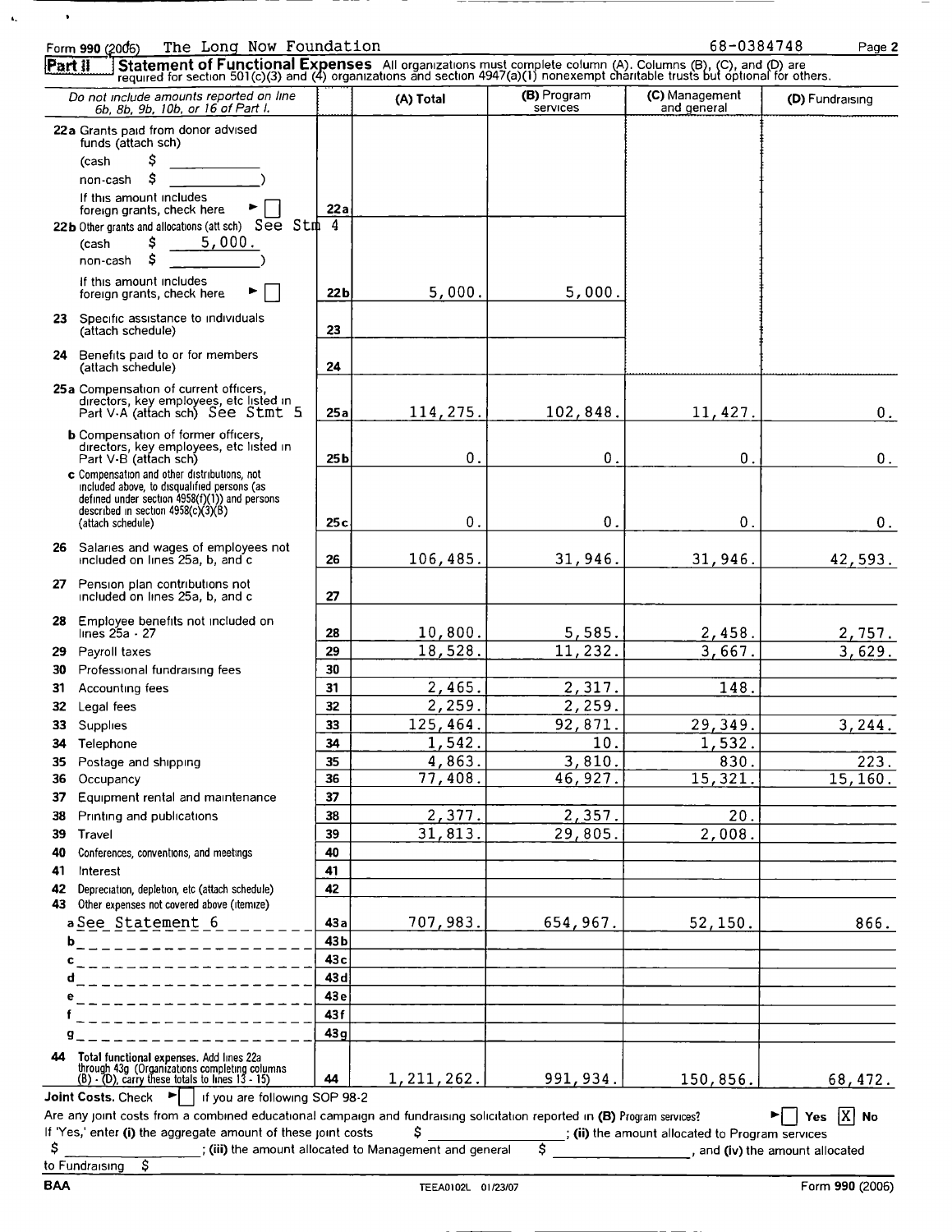| Form 990 (2006) |  | The Long Now Foundation |
|-----------------|--|-------------------------|
|                 |  |                         |

t

 $\ddot{\phantom{1}}$ 

 $\pmb{\iota}$ 

Part III Statement of Program Service Accomplishments

Form 990 is available for public inspection and, for some people, serves as the primary or sole source of information about a particular<br>organization. How the public perceives an organization in such cases may be determine

| What is the organization's primary exempt purpose? > |    | See Statement 7<br>All organizations must describe their exempt purpose achievements in a clear and concise manner. State the number of clients served, publications issued, etc. Discuss achievements that are not measurable. (Section 501(c)(3 | <b>Program Service Expenses</b><br>Required for $501(c)$ (3) and<br>(4) organizations and<br>4947(a)(1) trusts, but<br>optional for others) |
|------------------------------------------------------|----|---------------------------------------------------------------------------------------------------------------------------------------------------------------------------------------------------------------------------------------------------|---------------------------------------------------------------------------------------------------------------------------------------------|
| a See Statement 8                                    |    | _________________________                                                                                                                                                                                                                         |                                                                                                                                             |
|                                                      |    |                                                                                                                                                                                                                                                   |                                                                                                                                             |
|                                                      |    |                                                                                                                                                                                                                                                   |                                                                                                                                             |
|                                                      |    |                                                                                                                                                                                                                                                   |                                                                                                                                             |
| (Grants and allocations                              | S. | 5, 000. ) If this amount includes foreign grants, check here $\blacktriangleright$                                                                                                                                                                | 991, 934.                                                                                                                                   |
| b                                                    |    | ___________________________________                                                                                                                                                                                                               |                                                                                                                                             |
|                                                      |    |                                                                                                                                                                                                                                                   |                                                                                                                                             |
|                                                      |    |                                                                                                                                                                                                                                                   |                                                                                                                                             |
|                                                      |    |                                                                                                                                                                                                                                                   |                                                                                                                                             |
| (Grants and allocations                              | -S | ) If this amount includes foreign grants, check here ▶                                                                                                                                                                                            |                                                                                                                                             |
| c                                                    |    |                                                                                                                                                                                                                                                   |                                                                                                                                             |
|                                                      |    |                                                                                                                                                                                                                                                   |                                                                                                                                             |
|                                                      |    |                                                                                                                                                                                                                                                   |                                                                                                                                             |
|                                                      |    |                                                                                                                                                                                                                                                   |                                                                                                                                             |
|                                                      |    |                                                                                                                                                                                                                                                   |                                                                                                                                             |
| (Grants and allocations                              | S. | ) If this amount includes foreign grants, check here $\blacktriangleright$                                                                                                                                                                        |                                                                                                                                             |
| d                                                    |    |                                                                                                                                                                                                                                                   |                                                                                                                                             |
|                                                      |    |                                                                                                                                                                                                                                                   |                                                                                                                                             |
|                                                      |    |                                                                                                                                                                                                                                                   |                                                                                                                                             |
|                                                      |    |                                                                                                                                                                                                                                                   |                                                                                                                                             |
| (Grants and allocations)                             | Ş  | ) If this amount includes foreign grants, check here ▶                                                                                                                                                                                            |                                                                                                                                             |
| e Other program services                             |    |                                                                                                                                                                                                                                                   |                                                                                                                                             |
| (Grants and allocations                              | s  | ) If this amount includes foreign grants, check here $\blacktriangleright$                                                                                                                                                                        |                                                                                                                                             |
|                                                      |    | ►<br>f Total of Program Service Expenses (should equal line 44, column (B), Program services)                                                                                                                                                     | 991, 934.                                                                                                                                   |
| <b>BAA</b>                                           |    |                                                                                                                                                                                                                                                   | Form 990 (2006)                                                                                                                             |

68~0384748 Page <sup>3</sup>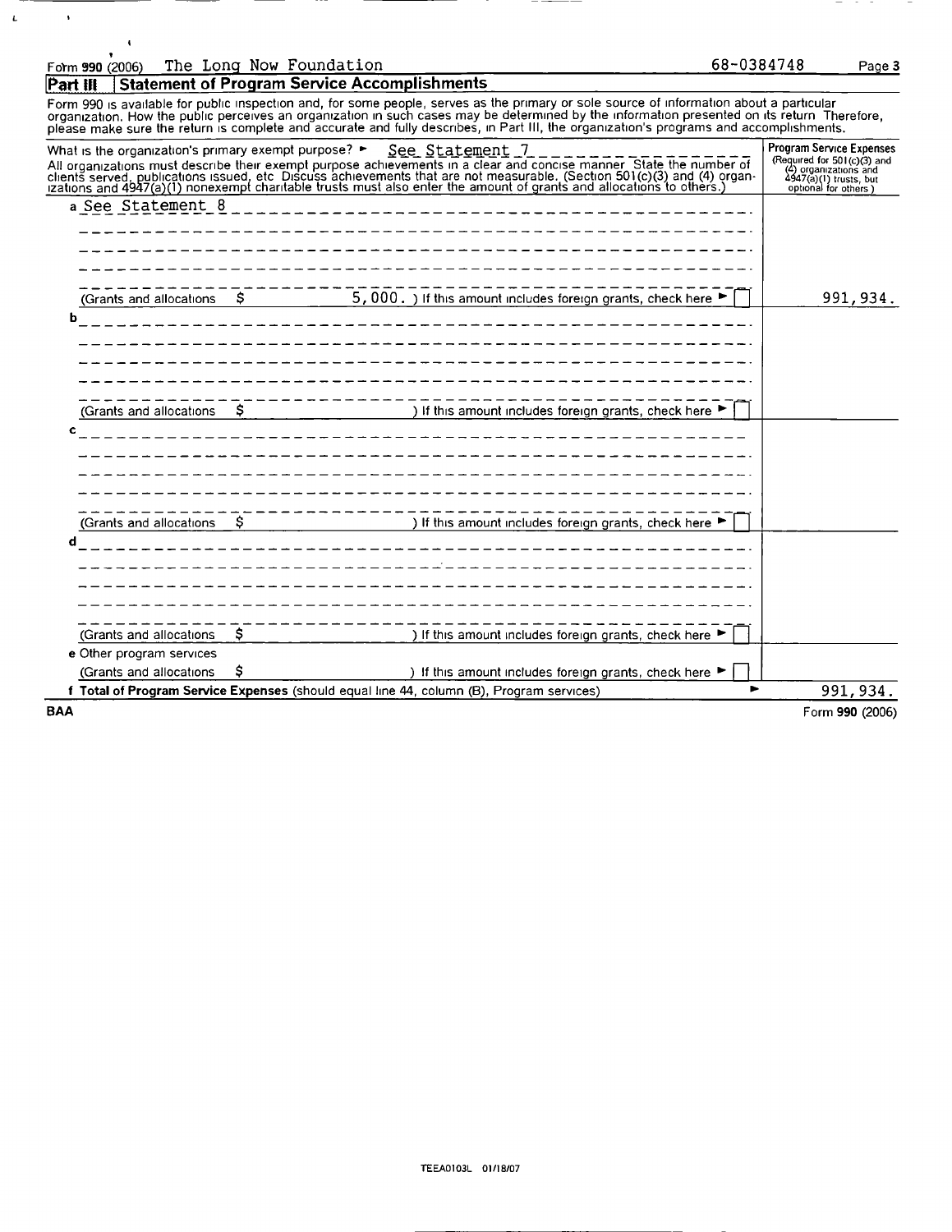$\epsilon$ 

 $\hat{\mathbf{v}}$ 

 $\bullet$ 

|                  | <b>Part IV</b> | <b>Balance Sheets</b> (See the instructions.)                                                                                                               |                                                                   |  |                             |            |                          |                 |                          |
|------------------|----------------|-------------------------------------------------------------------------------------------------------------------------------------------------------------|-------------------------------------------------------------------|--|-----------------------------|------------|--------------------------|-----------------|--------------------------|
|                  |                | Note: Where required, attached schedules and amounts within the description<br>column should be for end-of-year amounts only                                |                                                                   |  |                             |            | (A)<br>Beginning of year |                 | (B)<br>End of year       |
|                  | 45             | Cash - non-interest-bearing                                                                                                                                 |                                                                   |  |                             |            |                          | 45              |                          |
|                  | 46             | Savings and temporary cash investments                                                                                                                      |                                                                   |  |                             |            |                          |                 |                          |
|                  |                |                                                                                                                                                             |                                                                   |  |                             |            |                          |                 |                          |
|                  |                | 47a Accounts receivable                                                                                                                                     | 47 a                                                              |  |                             |            |                          |                 |                          |
|                  |                | <b>b</b> Less, allowance for doubtful accounts                                                                                                              | 47 b                                                              |  |                             |            | 12,149.                  | 47 <sub>c</sub> |                          |
|                  |                |                                                                                                                                                             |                                                                   |  |                             |            |                          |                 |                          |
|                  |                | 48a Pledges receivable                                                                                                                                      | 48 a                                                              |  |                             |            |                          |                 |                          |
|                  |                | <b>b</b> Less. allowance for doubtful accounts                                                                                                              | 48 Ь                                                              |  |                             |            |                          | 48 c            |                          |
|                  | 49             | Grants receivable                                                                                                                                           |                                                                   |  |                             |            |                          | 49              |                          |
|                  |                | 50 a Receivables from current and former officers, directors, trustees, and key<br>employees (attach schedule)                                              |                                                                   |  |                             |            |                          | 50 a            |                          |
|                  |                | <b>b</b> Receivables from other disqualified persons (as defined under section 4958(f)(1)) and persons described in section 4958(c)(3)(B) (attach schedule) |                                                                   |  |                             |            |                          | 50 b            |                          |
| <b>ASSETS</b>    |                | 51a Other notes and loans receivable<br>(attach schedule)                                                                                                   | 51 a                                                              |  |                             |            |                          |                 |                          |
|                  |                | <b>b</b> Less allowance for doubtful accounts                                                                                                               | 51 <sub>b</sub>                                                   |  |                             |            |                          | 51 c            |                          |
|                  |                | 52 Inventories for sale or use                                                                                                                              |                                                                   |  |                             |            |                          | 52              |                          |
|                  | 53.            | Prepaid expenses and deferred charges                                                                                                                       |                                                                   |  |                             |            |                          | 53              |                          |
|                  |                | Stmt 9<br>54a investments - publicly-traded securities                                                                                                      |                                                                   |  | Cost                        | X FMV      | 25,684.                  | 54a             | 2,769,364.               |
|                  |                | <b>b</b> Investments $-$ other securities (attach sch)                                                                                                      |                                                                   |  | Cost                        | <b>FMV</b> |                          | 54 <sub>b</sub> |                          |
|                  |                | 55a Investments - land, buildings, & equipment, basis                                                                                                       | 55a                                                               |  |                             |            |                          |                 |                          |
|                  |                | <b>b</b> Less, accumulated depreciation<br>(attach schedule)                                                                                                | 55 <sub>b</sub>                                                   |  |                             |            |                          | 55 c            |                          |
|                  | 56             | Investments - other (attach schedule)                                                                                                                       |                                                                   |  |                             |            |                          | 56              |                          |
|                  |                | 57a Land, buildings, and equipment. basis                                                                                                                   | 57a                                                               |  |                             | 295,800.   |                          |                 |                          |
|                  |                | <b>b</b> Less. accumulated depreciation<br>Statement 10                                                                                                     | 57 <sub>b</sub>                                                   |  |                             |            | 295,800.                 | 57 <sub>c</sub> | 295,800.                 |
|                  | 58             | Other assets, including program-related investments                                                                                                         |                                                                   |  |                             |            |                          |                 |                          |
|                  |                | See Statement 11<br>(describe ►                                                                                                                             |                                                                   |  |                             |            | 23,000.                  | 58              | 39,860.                  |
|                  | 59             | Total assets (must equal line 74). Add lines 45 through 58                                                                                                  |                                                                   |  |                             |            | 5,017,123.               | 59              | $\overline{5,380,870}$ . |
|                  | 60             | Accounts payable and accrued expenses                                                                                                                       |                                                                   |  |                             |            |                          | 60              |                          |
|                  | 61             | Grants payable                                                                                                                                              |                                                                   |  |                             |            |                          | 61              |                          |
| ┞                | 62             | Deferred revenue.                                                                                                                                           |                                                                   |  |                             |            |                          | 62              |                          |
| â                | 63             | Loans from officers, directors, trustees, and key<br>employees (attach schedule).                                                                           |                                                                   |  |                             |            |                          | 63              |                          |
| T                |                | 64a Tax-exempt bond liabilities (attach schedule)                                                                                                           |                                                                   |  |                             |            |                          | 64a             |                          |
| i<br>S           |                | <b>b</b> Mortgages and other notes payable (attach schedule)                                                                                                |                                                                   |  |                             |            |                          | 64 b            |                          |
|                  | 65             | See Statement 12<br>Other liabilities (describe ►                                                                                                           |                                                                   |  |                             |            |                          | 65              | 10,977.                  |
|                  | 66             | Total liabilities. Add lines 60 through 65                                                                                                                  |                                                                   |  |                             |            | 0                        | 66              | 10,977.                  |
|                  |                | Organizations that follow SFAS 117, check here ►                                                                                                            |                                                                   |  | $ X $ and complete lines 67 |            |                          |                 |                          |
| 빝                |                | through 69 and lines 73 and 74                                                                                                                              |                                                                   |  |                             |            |                          |                 |                          |
|                  | 67             | Unrestricted                                                                                                                                                |                                                                   |  |                             |            | 5,017,123.               | 67              | 5,369,893.               |
| A<br>Shrine<br>S | 68             | Temporarily restricted                                                                                                                                      |                                                                   |  |                             |            |                          | 68              |                          |
|                  | 69             | Permanently restricted                                                                                                                                      |                                                                   |  | 69                          |            |                          |                 |                          |
| o<br>R           |                | Organizations that do not follow SFAS 117, check here ►                                                                                                     |                                                                   |  | and complete lines          |            |                          |                 |                          |
| F                | 70             | 70 through 74.<br>Capital stock, trust principal, or current funds                                                                                          |                                                                   |  |                             |            |                          | 70              |                          |
| K                | 71             |                                                                                                                                                             | Paid-in or capital surplus, or land, building, and equipment fund |  |                             |            |                          |                 |                          |
|                  | 72             | Retained earnings, endowment, accumulated income, or other funds                                                                                            |                                                                   |  |                             |            |                          |                 |                          |
|                  |                |                                                                                                                                                             |                                                                   |  |                             |            |                          | 72              |                          |
| <b>DRITION</b>   | 73             | Total net assets or fund balances. Add lines 67 through 69 or lines 70 through<br>72. (Column (A) must equal line 19 and column (B) must equal line 21)     |                                                                   |  |                             |            | <u>5,017,123.</u>        | 73              | 5, 369, 893.             |
|                  | 74             | Total liabilities and net assets/fund balances. Add lines 66 and 73                                                                                         |                                                                   |  |                             |            | 5,017,123                | 74              | 5,380,870.               |
| <b>BAA</b>       |                |                                                                                                                                                             |                                                                   |  |                             |            |                          |                 | Form 990 (2006)          |

 $\ddot{\phantom{a}}$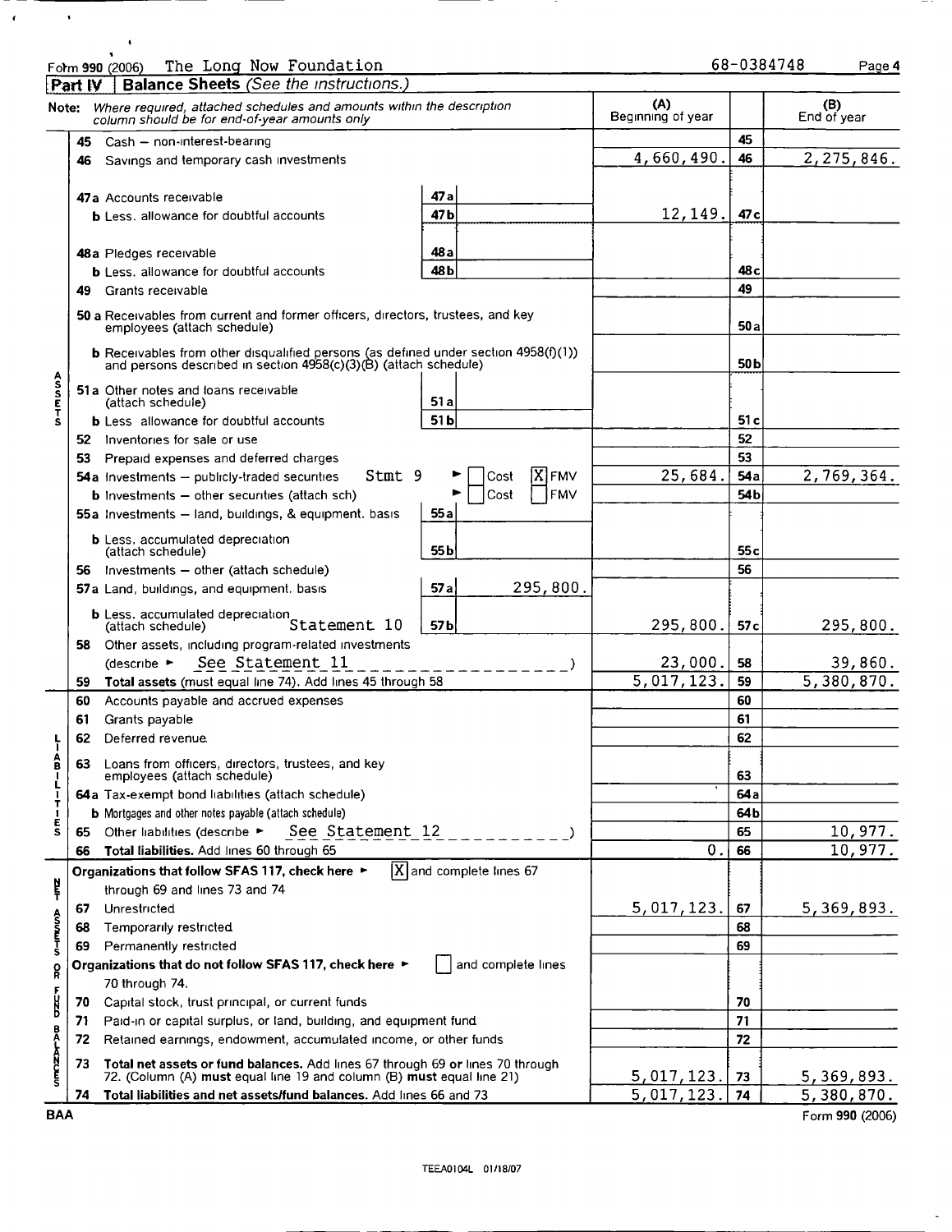|   | The Long Now Foundation<br>Form 990 (2006)                                                                                        |                                 |                  |           |                                          |   | 68-0384748<br>Page 5 |
|---|-----------------------------------------------------------------------------------------------------------------------------------|---------------------------------|------------------|-----------|------------------------------------------|---|----------------------|
|   | Part IV-A Reconciliation of Revenue per Audited Financial Statements with Revenue per Return (See the                             |                                 |                  |           |                                          |   |                      |
|   | <i>instructions.)</i>                                                                                                             |                                 |                  |           |                                          |   |                      |
|   |                                                                                                                                   |                                 |                  |           |                                          |   |                      |
| а | Total revenue, gains, and other support per audited financial statements.                                                         |                                 |                  |           |                                          | а | N/A                  |
| ь | Amounts included on line a but not on Part I, line 12.                                                                            |                                 |                  |           |                                          |   |                      |
|   | 1 Net unrealized gains on investments                                                                                             |                                 |                  | Ь1        |                                          |   |                      |
|   | 2Donated services and use of facilities                                                                                           |                                 |                  | b2        |                                          |   |                      |
|   | 3 Recoveries of prior year grants                                                                                                 |                                 |                  | b3        |                                          |   |                      |
|   |                                                                                                                                   |                                 |                  |           |                                          |   |                      |
|   | $\ldots$ and $\ldots$ and $\ldots$ and $\ldots$                                                                                   |                                 |                  | b4        |                                          |   |                      |
|   | Add lines b1 through b4                                                                                                           |                                 |                  |           |                                          | b |                      |
| c | Subtract line <b>b</b> from line a                                                                                                |                                 |                  |           |                                          | c |                      |
| d | Amounts included on Part I, line 12, but not on line a:                                                                           |                                 |                  |           |                                          |   |                      |
|   | 1 Investment expenses not included on Part I, line 6b                                                                             |                                 |                  | d1        |                                          |   |                      |
|   | 20ther (specify)                                                                                                                  |                                 |                  |           |                                          |   |                      |
|   |                                                                                                                                   |                                 |                  | d2        |                                          |   |                      |
|   | Add lines d1 and d2                                                                                                               |                                 |                  |           |                                          | d |                      |
| е | Total revenue (Part I, line 12). Add lines c and d                                                                                |                                 |                  |           |                                          |   |                      |
|   | Part IV-B Reconciliation of Expenses per Audited Financial Statements with Expenses per Return                                    |                                 |                  |           |                                          |   |                      |
|   |                                                                                                                                   |                                 |                  |           |                                          |   |                      |
| а | Total expenses and losses per audited financial statements                                                                        |                                 |                  |           |                                          | a | N/A                  |
| ь | Amounts included on line a but not on Part I, line 17.                                                                            |                                 |                  |           |                                          |   |                      |
|   | 1Donated services and use of facilities                                                                                           |                                 |                  | ь1        |                                          |   |                      |
|   | 2Prior year adjustments reported on Part I, line 20                                                                               |                                 |                  | b2        |                                          |   |                      |
|   | 3Losses reported on Part I, line 20                                                                                               |                                 |                  | b3        |                                          |   |                      |
|   | 4Other (specify).                                                                                                                 | --------------------------      |                  |           |                                          |   |                      |
|   |                                                                                                                                   |                                 |                  | <b>b4</b> |                                          |   |                      |
|   | Add lines b1 through b4                                                                                                           |                                 |                  |           |                                          |   |                      |
| c | Subtract line <b>b</b> from line a                                                                                                |                                 |                  |           |                                          | c |                      |
| d | Amounts included on Part I, line 17, but not on line a:                                                                           |                                 |                  |           |                                          |   |                      |
|   | 1 Investment expenses not included on Part I, line 6b                                                                             |                                 |                  | d 1       |                                          |   |                      |
|   | 20ther (specify)                                                                                                                  | -------------------------       |                  |           |                                          |   |                      |
|   |                                                                                                                                   |                                 |                  | d2        |                                          |   |                      |
|   | Add lines d1 and d2                                                                                                               |                                 |                  |           |                                          |   |                      |
|   | Total expenses (Part I, line 17). Add lines c and d                                                                               |                                 |                  |           |                                          |   |                      |
|   | <b>Part V.A</b> Current Officers, Directors, Trustees, and Key Employees (List each person who was an officer, director, trustee, |                                 |                  |           |                                          |   |                      |
|   | or key employee at any time during the year even if they were not compensated ) (See the instructions.)                           |                                 |                  |           |                                          |   |                      |
|   |                                                                                                                                   | (B) Title and average hours     | (C) Compensation |           | (D) Contributions to                     |   | (E) Expense          |
|   | (A) Name and address                                                                                                              | per week devoted<br>to position | (if not paid,    |           | employee benefit                         |   | account and other    |
|   |                                                                                                                                   |                                 | $enter - 0-$     |           | plans and deferred<br>compensation plans |   | allowances           |
|   |                                                                                                                                   |                                 |                  |           |                                          |   |                      |
|   |                                                                                                                                   |                                 |                  |           |                                          |   |                      |
|   | See Statement 13                                                                                                                  |                                 |                  | 111,000.  | 3,275.                                   |   | 0.                   |
|   |                                                                                                                                   |                                 |                  |           |                                          |   |                      |
|   |                                                                                                                                   |                                 |                  |           |                                          |   |                      |
|   |                                                                                                                                   |                                 |                  |           |                                          |   |                      |
|   |                                                                                                                                   |                                 |                  |           |                                          |   |                      |
|   |                                                                                                                                   |                                 |                  |           |                                          |   |                      |
|   |                                                                                                                                   |                                 |                  |           |                                          |   |                      |
|   |                                                                                                                                   |                                 |                  |           |                                          |   |                      |
|   |                                                                                                                                   |                                 |                  |           |                                          |   |                      |
|   |                                                                                                                                   |                                 |                  |           |                                          |   |                      |
|   |                                                                                                                                   |                                 |                  |           |                                          |   |                      |
|   |                                                                                                                                   |                                 |                  |           |                                          |   |                      |
|   |                                                                                                                                   |                                 |                  |           |                                          |   |                      |
|   |                                                                                                                                   |                                 |                  |           |                                          |   |                      |
|   |                                                                                                                                   |                                 |                  |           |                                          |   |                      |
|   |                                                                                                                                   |                                 |                  |           |                                          |   |                      |
|   |                                                                                                                                   |                                 |                  |           |                                          |   |                      |

 $\langle \cdot \rangle$ 

 $\langle \cdot \rangle$ 

 $\mathcal{A}$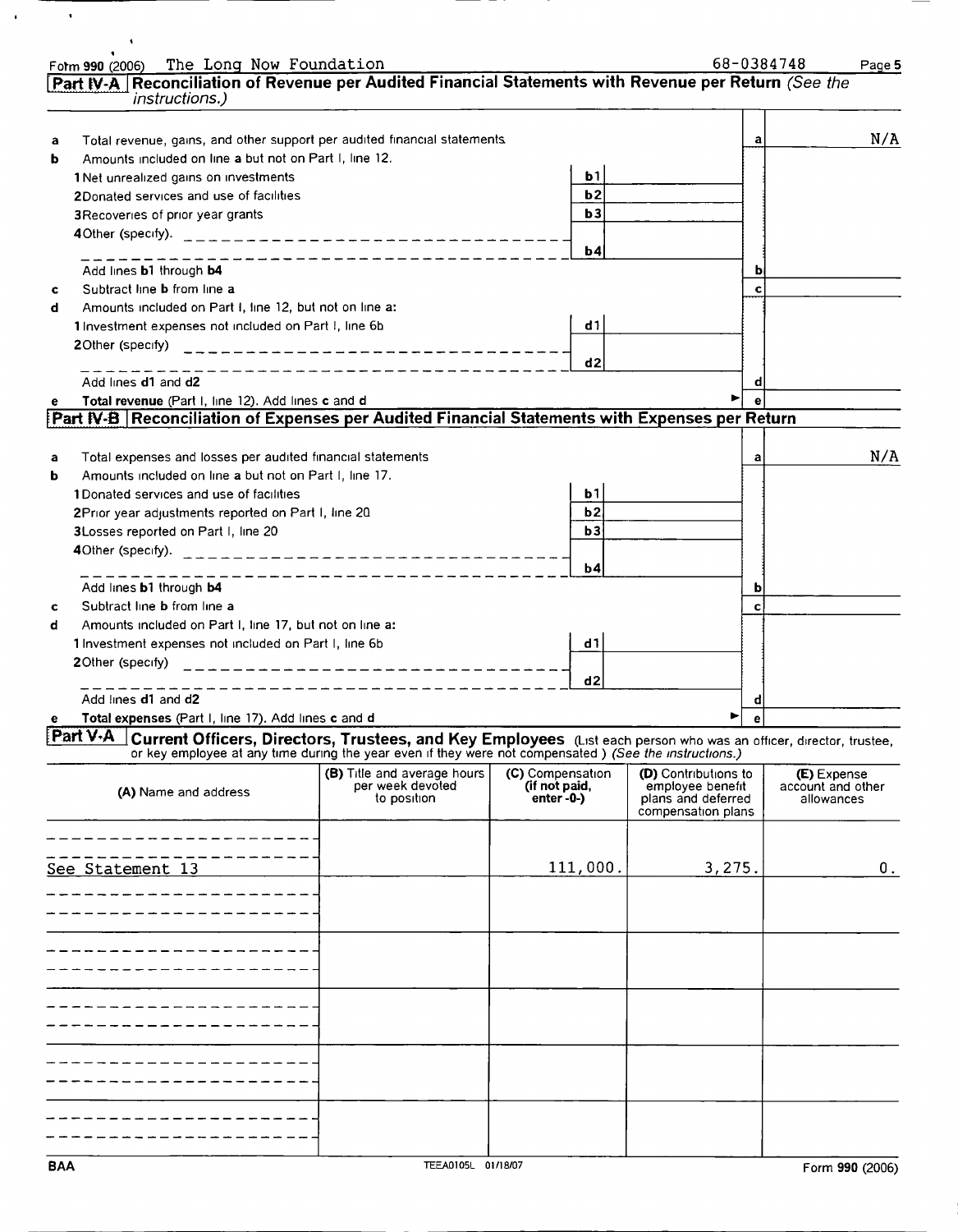| Form 990 (2006) The Long Now Foundation<br>68-0384748                                                                                                                                                                                                                                                                                                                                                                                                                   |       |     | Page 6 |
|-------------------------------------------------------------------------------------------------------------------------------------------------------------------------------------------------------------------------------------------------------------------------------------------------------------------------------------------------------------------------------------------------------------------------------------------------------------------------|-------|-----|--------|
| Part V-A Current Officers, Directors, Trustees, and Key Employees (continued)                                                                                                                                                                                                                                                                                                                                                                                           |       | Yes | No     |
| $\blacktriangleright$ 12<br>75 a Enter the total number of officers, directors, and trustees permitted to vote on organization business as board meetings                                                                                                                                                                                                                                                                                                               |       |     |        |
| b Are any officers, directors, trustees, or key employees listed in Form 990, Part V-A, or highest compensated employees<br>listed in Schedule A, Part I, or highest compensated professional and other independent contractors l<br>A, Part II-A or II-B, related to each other through family or business relationships? If 'Yes,' attach a statement that<br>identifies the individuals and explains the relationship(s)<br>See Statement 14                         | 75Ы   |     |        |
| c Do any officers, directors, trustees, or key employees listed in form 990, Part V-A, or highest compensated employees<br>listed in Schedule A, Part I, or highest compensated professional and other independent contractors listed in Schedule<br>A, Part II-A or II-B, receive compensation from any other organizations, whether tax exempt or taxable, that are related<br>to the organization? See the instructions for the definition of 'related organization' | 75с.  |     |        |
| If 'Yes,' attach a statement that includes the information described in the instructions.                                                                                                                                                                                                                                                                                                                                                                               |       |     |        |
| d Does the organization have a written conflict of interest policy?                                                                                                                                                                                                                                                                                                                                                                                                     | 75 a. |     |        |

## d Does the organization have a written conflict of interest policy

 $\bullet$ 

 $\overline{\phantom{a}}$ 

Part V-B i Former Officers, Directors, Trustees, and Key Employees That Received Compensation or Other **Benefits** (If any former officer, director, trustee, or key employee received compensation or other benefits (described below)<br>during the year, list that person below and enter the amount of compensation or other benefits

| (A) Name and address | (B) Loans and<br>Advances | (C) Compensation<br>(if not paid,<br>enter -0-) | (D) Contributions to<br>employee benefit<br>plans and deferred<br>compensation plans | <b>(E)</b> Expense<br>account and other<br>allowances |
|----------------------|---------------------------|-------------------------------------------------|--------------------------------------------------------------------------------------|-------------------------------------------------------|
| None                 |                           |                                                 |                                                                                      |                                                       |
|                      |                           |                                                 |                                                                                      |                                                       |
|                      |                           |                                                 |                                                                                      |                                                       |
|                      |                           |                                                 |                                                                                      |                                                       |
|                      |                           |                                                 |                                                                                      |                                                       |
|                      |                           |                                                 |                                                                                      |                                                       |

| <b>Part VI Other Information</b> (See the instructions.)                                                                                                                                                                         |      | <b>Yes</b> | No.             |
|----------------------------------------------------------------------------------------------------------------------------------------------------------------------------------------------------------------------------------|------|------------|-----------------|
| Did the organization make a change in its activities or methods of conducting activities?<br>76<br>If 'Yes,' attach a detailed statement of each change                                                                          | 76   |            | x               |
| Were any changes made in the organizing or governing documents but not reported to the IRS?<br>77                                                                                                                                | 77   |            | X               |
| If 'Yes,' attach a conformed copy of the changes.                                                                                                                                                                                |      |            |                 |
| 78a Did the organization have unrelated business gross income of \$1,000 or more during the year covered by this return?                                                                                                         | 78а  |            | X               |
| <b>b</b> If 'Yes,' has it filed a tax return on <b>Form 990-T</b> for this year?                                                                                                                                                 | 78b  |            | N/A             |
| Was there a liquidation, dissolution, termination, or substantial contraction during the<br>79.<br>year? If 'Yes,' attach a statement                                                                                            | 79   |            | X.              |
| 80 a Is the organization related (other than by association with a statewide or nationwide organization) through common<br>membership, governing bodies, trustees, officers, etc, to any other exempt or nonexempt organization? | 80a  | x          |                 |
| <b>b</b> If 'Yes,' enter the name of the organization $\blacktriangleright$ Long Bets Foundation<br>and check whether it is $ X $ exempt or<br>nonexempt.                                                                        |      |            |                 |
| 81a Enter direct and indirect political expenditures (See line 81 instructions)<br>81a<br>0                                                                                                                                      |      |            |                 |
| <b>b</b> Did the organization file Form 1120-POL for this year?                                                                                                                                                                  | 81 b |            | x.              |
| <b>BAA</b>                                                                                                                                                                                                                       |      |            | Form 990 (2006) |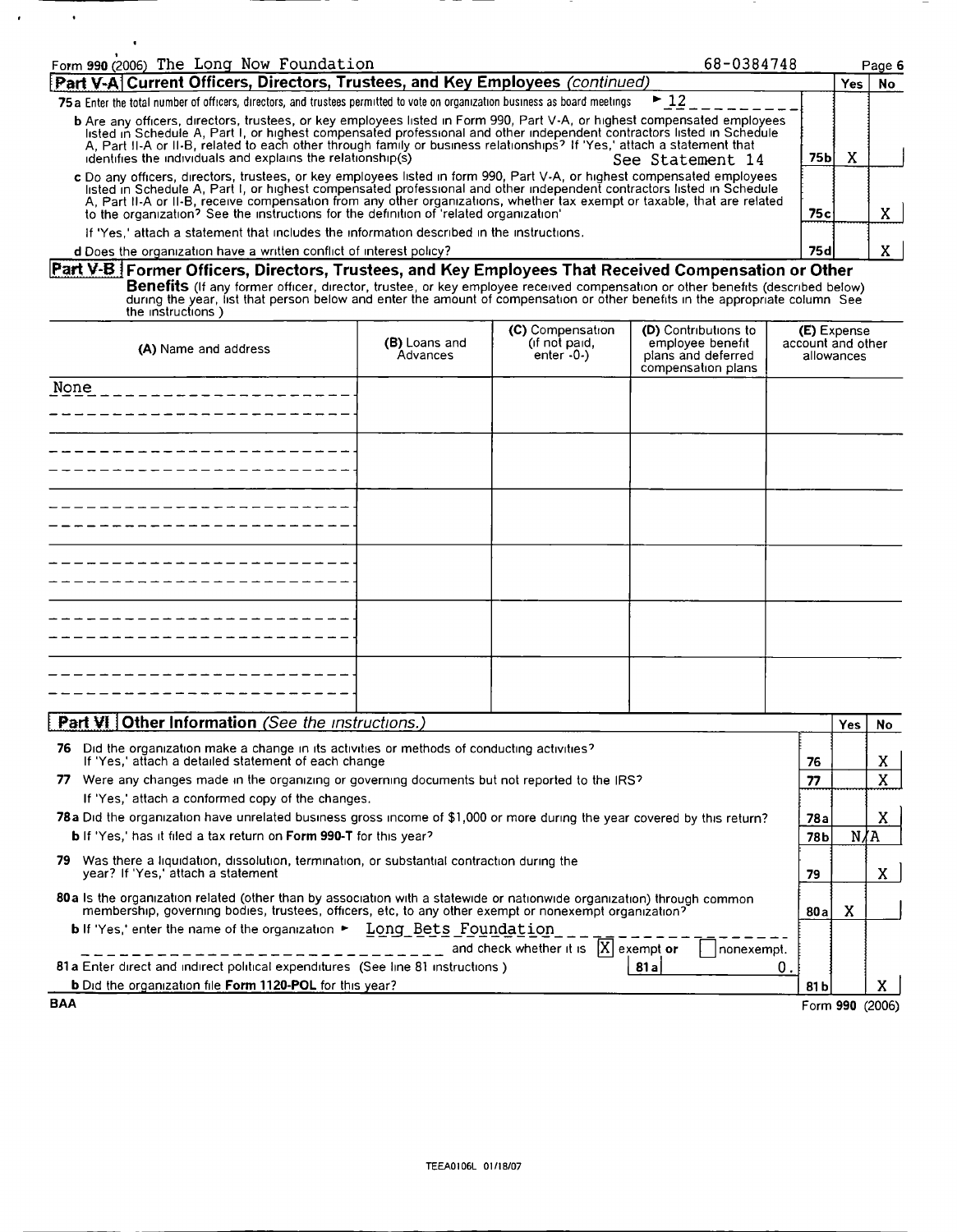| The Long Now Foundation<br>Form 990 (2006)                                                                                                                                                                                                                                      | 68-0384748     |                 |                 | Page 7    |
|---------------------------------------------------------------------------------------------------------------------------------------------------------------------------------------------------------------------------------------------------------------------------------|----------------|-----------------|-----------------|-----------|
| Part VI Other Information (continued)                                                                                                                                                                                                                                           |                |                 | Yes             | <b>No</b> |
| 82 a Did the organization receive donated services or the use of materials, equipment, or facilities at no charge or at<br>substantially less than fair rental value?                                                                                                           |                | 82al            | X               |           |
| b If 'Yes,' you may indicate the value of these items here Do not include this amount as<br>revenue in Part I or as an expense in Part II. (See instructions in Part III.)                                                                                                      | Not Valued     |                 |                 |           |
| 83a Did the organization comply with the public inspection requirements for returns and exemption applications?                                                                                                                                                                 |                | 83а             | x               |           |
| b Did the organization comply with the disclosure requirements relating to quid pro quo contributions?                                                                                                                                                                          |                | 83Ь             | X               |           |
| 84a Did the organization solicit any contributions or gifts that were not tax deductible?                                                                                                                                                                                       |                | 84a             |                 | X         |
| <b>b</b> If 'Yes,' did the organization include with every solicitation an express statement that such contributions or gifts were<br>not tax deductible <sup>5</sup>                                                                                                           |                | 84 b            |                 | NYA       |
| $501(c)(4)$ , (5), or (6) organizations. a Were substantially all dues nondeductible by members?<br>85.                                                                                                                                                                         |                | 85a             |                 | N∤A       |
| <b>b</b> Did the organization make only in-house lobbying expenditures of \$2,000 or less?                                                                                                                                                                                      |                | 85b             |                 | N∤A       |
| If 'Yes' was answered to either 85a or 85b, do not complete 85c through 85h below unless the organization received a<br>waiver for proxy tax owed for the prior year                                                                                                            |                |                 |                 |           |
| c Dues, assessments, and similar amounts from members                                                                                                                                                                                                                           | 85c<br>N/A     |                 |                 |           |
| d Section 162(e) lobbying and political expenditures                                                                                                                                                                                                                            | N/A<br>85 d    |                 |                 |           |
| e Aggregate nondeductible amount of section $6033(e)(1)(A)$ dues notices                                                                                                                                                                                                        | N/A<br>85e     |                 |                 |           |
| f Taxable amount of lobbying and political expenditures (line 85d less 85e)                                                                                                                                                                                                     | N/A<br>85f     |                 |                 |           |
| g Does the organization elect to pay the section 6033(e) tax on the amount on line 85f?                                                                                                                                                                                         |                | 85 a            |                 | NYA       |
| h if section 6033(e)(1)(A) dues notices were sent, does the organization agree to add the amount on line 85f to its reasonable estimate of                                                                                                                                      |                |                 |                 |           |
| dues allocable to nondeductible lobbying and political expenditures for the following tax year?<br>86 501(c)(7) organizations. Enter. a Initiation fees and capital contributions included on                                                                                   |                | 85 h            |                 | N∤A       |
| line 12                                                                                                                                                                                                                                                                         | N/A<br>86 a    |                 |                 |           |
| <b>b</b> Gross receipts, included on line 12, for public use of club facilities                                                                                                                                                                                                 | N/A<br>86 b    |                 |                 |           |
|                                                                                                                                                                                                                                                                                 | N/A            |                 |                 |           |
| 87 501(c)(12) organizations Enter. a Gross income from members or shareholders.                                                                                                                                                                                                 | 87 a           |                 |                 |           |
| <b>b</b> Gross income from other sources. (Do not net amounts due or paid to other sources<br>against amounts due or received from them.)                                                                                                                                       | 87Ь<br>N/A     |                 |                 |           |
| 88 a At any time during the year, did the organization own a 50% or greater interest in a taxable corporation or partnership,<br>or an entity disregarded as separate from the organization under Regulations sections 301.7701-2 and 301 7701-3?<br>If 'Yes,' complete Part IX |                | 88 a            |                 | X         |
| <b>b</b> At any time during the year, did the organization, directly or indirectly, own a controlled entity within the meaning of section 512(b)(13)? If 'Yes,' complete Part XI                                                                                                |                | 88b             |                 | X         |
| 89a 501(c)(3) organizations. Enter Amount of tax imposed on the organization during the year under.                                                                                                                                                                             |                |                 |                 |           |
| $0.$ , section 4912 $\blacktriangleright$<br>section 4911 ►<br>0. , section $4955 \blacktriangleright$                                                                                                                                                                          | $\mathbf 0$ .  |                 |                 |           |
| b 501(c)(3) and 501(c)(4) organizations. Did the organization engage in any section 4958 excess benefit transaction<br>during the year or did it become aware of an excess benefit transaction from a prior year? If 'Yes,' attach a statement<br>explaining each transaction   |                | 89 Ы            |                 | X.        |
|                                                                                                                                                                                                                                                                                 |                |                 |                 |           |
| c Enter. Amount of tax imposed on the organization managers or disqualified persons during the<br>year under sections 4912, 4955, and 4958                                                                                                                                      | 0.             |                 |                 |           |
| <b>d</b> Enter. Amount of tax on line 89c, above, reimbursed by the organization                                                                                                                                                                                                | $\mathbf{0}$ . |                 |                 |           |
| e All organizations. At any time during the tax year, was the organization a party to a prohibited tax shelter transaction?                                                                                                                                                     |                | 89 e            |                 | X         |
| f All organizations. Did the organization acquire a direct or indirect interest in any applicable insurance contract?                                                                                                                                                           |                | 89 f            |                 | X         |
| g For supporting organizations and sponsoring organizations maintaining donor advised funds. Did the supporting<br>organization, or a fund maintained by a sponsoring organization, have excess business holdings at any time during                                            |                |                 |                 |           |
| the year?                                                                                                                                                                                                                                                                       |                | 89 a            |                 | X         |
| <b>b</b> Number of employees employed in the pay period that includes March 12, 2006                                                                                                                                                                                            |                |                 |                 |           |
| (See instructions)                                                                                                                                                                                                                                                              |                | 90 <sub>b</sub> |                 | 5         |
| 91 a The books are in care of $\triangleright$ Alexander Rose _ _ _ _ _ _ _ _ _ _ Telephone number $\triangleright$ (415) 561-6582<br>Located at $\triangleright$ Fort Mason Ctr, Landmark Bldg A, San Francisco, CA _ _ _ _ ZIP + 4 $\triangleright$ 94123                     |                |                 |                 |           |
|                                                                                                                                                                                                                                                                                 |                |                 | Yes             | No        |
| <b>b</b> At any time during the calendar year, did the organization have an interest in or a signature or other authority over a financial account in a foreign country (such as a bank account, securities account, or other finan                                             |                | 91 b            |                 | X         |
| If 'Yes,' enter the name of the foreign country ▶<br>----------------------------------                                                                                                                                                                                         |                |                 |                 |           |
| See the instructions for exceptions and filing requirements for Form TD F 90-22.1, Report of Foreign Bank and<br>Financial Accounts.                                                                                                                                            |                |                 |                 |           |
| <b>BAA</b>                                                                                                                                                                                                                                                                      |                |                 | Form 990 (2006) |           |

 $\qquad \qquad -$ 

 $\mathcal{A}=\mathcal{A}^{\mathcal{A}}$  , where  $\mathcal{A}^{\mathcal{A}}$ 

 $\overbrace{\hspace{25mm}}^{}$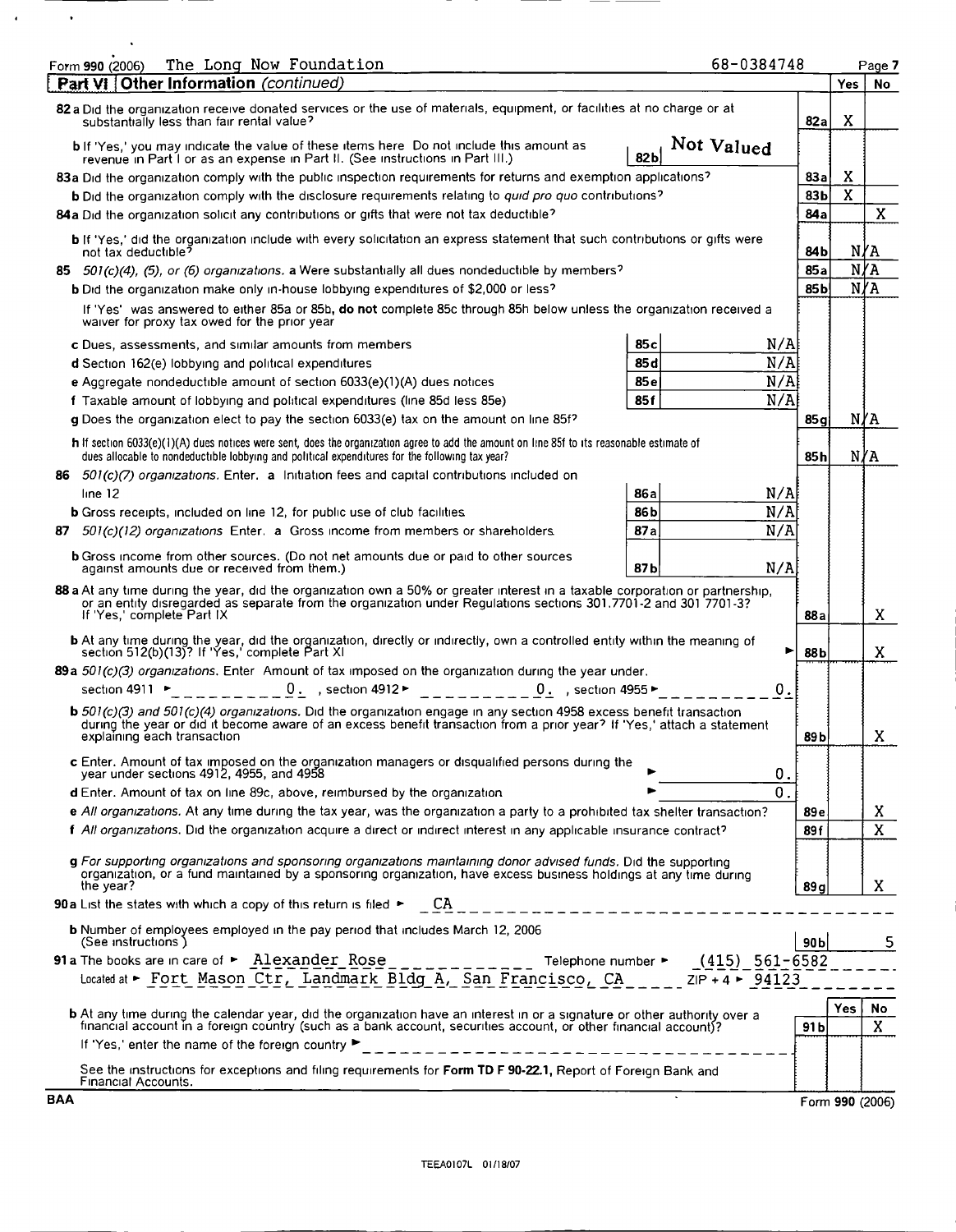| Form 990 (2006) The Long Now Foundation                                                                                                                                                                                         |                                     |                           |                       | 68-0384748                           | Page 8                                      |
|---------------------------------------------------------------------------------------------------------------------------------------------------------------------------------------------------------------------------------|-------------------------------------|---------------------------|-----------------------|--------------------------------------|---------------------------------------------|
| Part VI Other Information (continued)                                                                                                                                                                                           |                                     |                           |                       |                                      | <b>Yes</b><br>No                            |
| c At any time during the calendar year, did the organization maintain an office outside of the United States?                                                                                                                   |                                     |                           |                       |                                      | 91c<br>X.                                   |
| If 'Yes,' enter the name of the foreign country                                                                                                                                                                                 |                                     |                           |                       |                                      |                                             |
| 92 Section 4947(a)(1) nonexempt charitable trusts filing Form 990 in lieu of Form 1041 - Check here                                                                                                                             |                                     |                           |                       |                                      | N/A<br>►.                                   |
| and enter the amount of tax-exempt interest received or accrued during the tax year                                                                                                                                             |                                     |                           |                       | ►<br>92                              | N/A                                         |
| <b>Part VII</b> Analysis of Income-Producing Activities (See the instructions)                                                                                                                                                  |                                     |                           |                       |                                      |                                             |
|                                                                                                                                                                                                                                 |                                     | Unrelated business income |                       | Excluded by section 512, 513, or 514 |                                             |
| Note: Enter gross amounts unless<br>otherwise indicated                                                                                                                                                                         | (A)<br>Business code                | (B)<br>Amount             | (C)<br>Exclusion code | (D)<br>Amount                        | (E)<br>Related or exempt<br>function income |
| 93 Program service revenue                                                                                                                                                                                                      |                                     |                           |                       |                                      |                                             |
| a Language Research                                                                                                                                                                                                             |                                     |                           |                       |                                      | 6,000.                                      |
| <b>b</b> Speaking Fees                                                                                                                                                                                                          |                                     |                           |                       |                                      | 2,000.                                      |
| c                                                                                                                                                                                                                               |                                     |                           |                       |                                      |                                             |
| d<br><u> 1989 - Johann Stoff, Amerikaansk politiker (</u>                                                                                                                                                                       |                                     |                           |                       |                                      |                                             |
| е                                                                                                                                                                                                                               |                                     |                           |                       |                                      |                                             |
| f Medicare/Medicald payments                                                                                                                                                                                                    |                                     |                           |                       |                                      |                                             |
| <b>q</b> Fees & contracts from government agencies                                                                                                                                                                              |                                     |                           |                       |                                      |                                             |
| 94 Membership dues and assessments                                                                                                                                                                                              |                                     |                           |                       |                                      |                                             |
| Interest on savings & temporary cash invmnts<br>95                                                                                                                                                                              |                                     |                           | 14                    | 95,176.                              |                                             |
| Dividends & interest from securities<br>96                                                                                                                                                                                      |                                     |                           | 14                    | 61,024.                              |                                             |
| Net rental income or (loss) from real estate<br>97                                                                                                                                                                              |                                     |                           |                       |                                      |                                             |
| a debt-financed property                                                                                                                                                                                                        |                                     |                           |                       |                                      |                                             |
| <b>b</b> not debt-financed property                                                                                                                                                                                             |                                     |                           |                       |                                      |                                             |
| Net rental income or (loss) from pers prop<br>98                                                                                                                                                                                |                                     |                           |                       |                                      |                                             |
| Other investment income<br>99                                                                                                                                                                                                   |                                     |                           |                       |                                      |                                             |
| Gain or (loss) from sales of assets<br>100<br>other than inventory                                                                                                                                                              |                                     |                           | 18                    | 22,982.                              |                                             |
| Net income or (loss) from special events<br>101                                                                                                                                                                                 |                                     |                           |                       |                                      |                                             |
| 102 Gross profit or (loss) from sales of inventory                                                                                                                                                                              |                                     |                           |                       |                                      | 22,527.                                     |
| 103 Other revenue. a                                                                                                                                                                                                            |                                     |                           |                       |                                      |                                             |
| <b>b</b> CD Royalties                                                                                                                                                                                                           |                                     |                           | 15                    | 1,851.                               |                                             |
| c P/Y Expenses                                                                                                                                                                                                                  |                                     |                           |                       |                                      | 796.                                        |
| d                                                                                                                                                                                                                               |                                     |                           |                       |                                      |                                             |
| е                                                                                                                                                                                                                               |                                     |                           |                       | 181,033.                             |                                             |
| 104 Subtotal (add columns $(B)$ , $(D)$ , and $(E)$ )<br>105 Total (add line 104, columns (B), (D), and (E))                                                                                                                    |                                     |                           |                       |                                      | 31, 323.<br>212,356.                        |
|                                                                                                                                                                                                                                 |                                     |                           |                       |                                      |                                             |
| Note: Line 105 plus line 1e, Part I, should equal the amount on line 12, Part I.<br><b>Part VIII Relationship of Activities to the Accomplishment of Exempt Purposes (See the instructions.)</b>                                |                                     |                           |                       |                                      |                                             |
| Line No.                                                                                                                                                                                                                        |                                     |                           |                       |                                      |                                             |
| Explain how each activity for which income is reported in column (E) of Part VII contributed importantly to the accomplishment<br>of the organization's exempt purposes (other than by providing funds for such purposes).<br>▼ |                                     |                           |                       |                                      |                                             |
| See Statement 15                                                                                                                                                                                                                |                                     |                           |                       |                                      |                                             |
|                                                                                                                                                                                                                                 |                                     |                           |                       |                                      |                                             |
|                                                                                                                                                                                                                                 |                                     |                           |                       |                                      |                                             |
| Part IX Information Regarding Taxable Subsidiaries and Disregarded Entities (See the instructions.)                                                                                                                             |                                     |                           |                       |                                      |                                             |
| (A)                                                                                                                                                                                                                             | (B)                                 |                           | (C)                   | (D)                                  | (E)                                         |
|                                                                                                                                                                                                                                 |                                     |                           |                       |                                      |                                             |
| Name, address, and EIN of corporation,<br>partnership, or disregarded entity                                                                                                                                                    | Percentage of<br>ownership interest |                           | Nature of activities  | Total<br>income                      | End-of-year<br>assets                       |
| N/A                                                                                                                                                                                                                             |                                     | ႜૢ                        |                       |                                      |                                             |
|                                                                                                                                                                                                                                 |                                     | န္                        |                       |                                      |                                             |
|                                                                                                                                                                                                                                 |                                     | ٩,                        |                       |                                      |                                             |
|                                                                                                                                                                                                                                 |                                     | る                         |                       |                                      |                                             |
| Part X   Information Regarding Transfers Associated with Personal Benefit Contracts (See the instructions.)                                                                                                                     |                                     |                           |                       |                                      |                                             |
| a Did the organization, during the year, receive any funds, directly or indirectly, to pay premiums on a personal benefit contract?                                                                                             |                                     |                           |                       |                                      | X No<br><b>Yes</b>                          |
| b Did the organization, during the year, pay premiums, directly or indirectly, on a personal benefit contract?                                                                                                                  |                                     |                           |                       |                                      | $ X $ No<br>Yes                             |
| Note: If 'Yes' to (b), file Form 8870 and Form 4720 (see instructions)                                                                                                                                                          |                                     |                           |                       |                                      |                                             |

- - -

 $\sim$   $-$ 

\_\_\_\_\_\_\_\_\_

 $\sim$   $\star$ 

 $\mathcal{A}$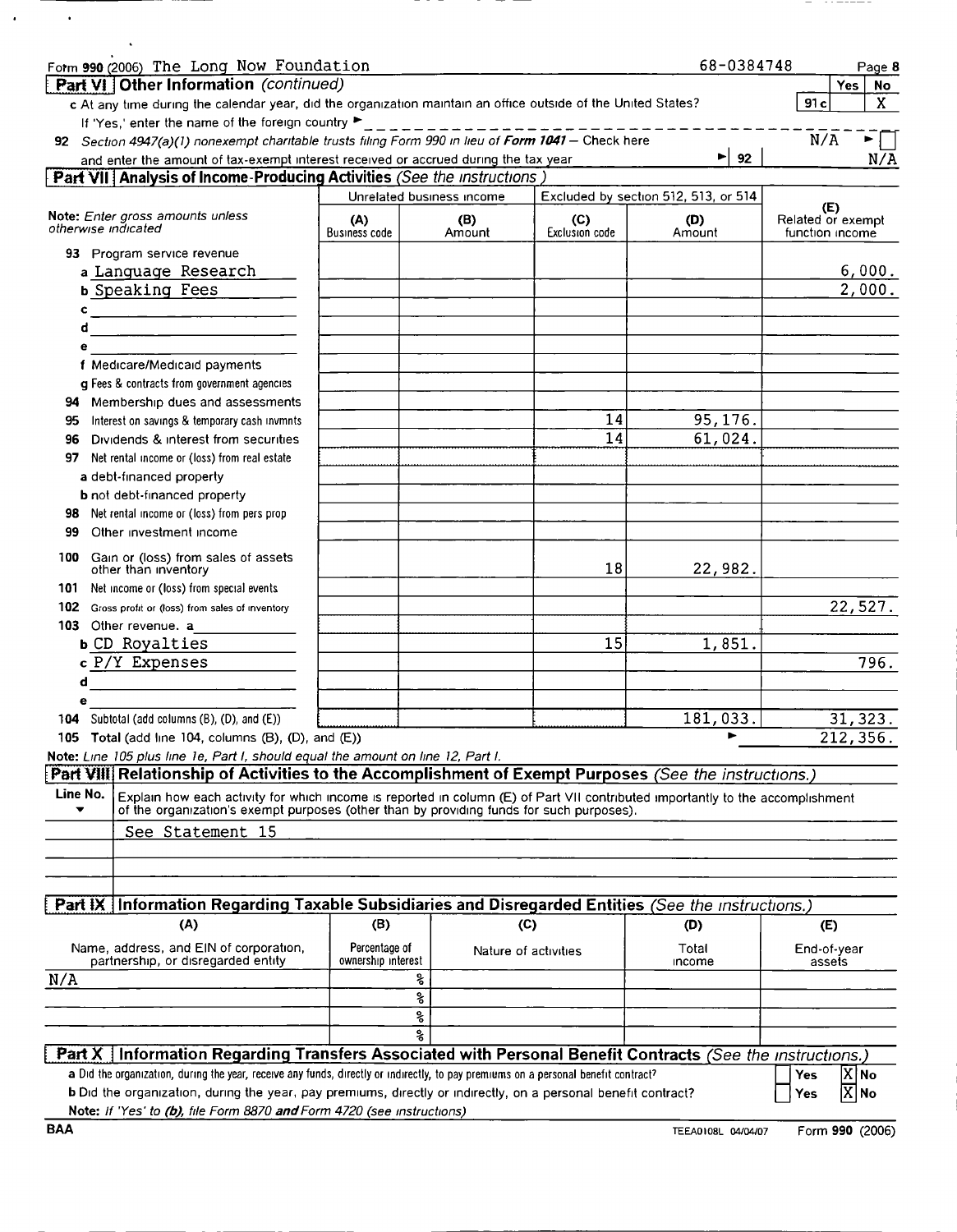|                               | Form 990 (2006) The Long Now Foundation                                                                                                                                                                                                                                                              |                                                        | 68-0384748                              | Page 9                                                       |
|-------------------------------|------------------------------------------------------------------------------------------------------------------------------------------------------------------------------------------------------------------------------------------------------------------------------------------------------|--------------------------------------------------------|-----------------------------------------|--------------------------------------------------------------|
|                               | Information Regarding Transfers To and From Controlled Entities. Complete only if the<br>Part XI<br>organization is a controlling organization as defined in section 512(b)(13).                                                                                                                     |                                                        |                                         |                                                              |
|                               |                                                                                                                                                                                                                                                                                                      |                                                        |                                         | Yes<br>No                                                    |
| 106                           | Did the reporting organization make any transfers to a controlled entity as defined in section 512(b)(13) of the Code? If<br>'Yes,' complete the schedule below for each controlled entity                                                                                                           |                                                        |                                         | X                                                            |
|                               | (A)<br>Name, address, of each<br>controlled entity                                                                                                                                                                                                                                                   | (B)<br>Employer Identification<br><b>Number</b>        | (C)<br>Description of<br>transfer       | (D)<br>Amount of transfer                                    |
| a                             |                                                                                                                                                                                                                                                                                                      |                                                        |                                         |                                                              |
| b                             |                                                                                                                                                                                                                                                                                                      |                                                        |                                         |                                                              |
| c                             |                                                                                                                                                                                                                                                                                                      |                                                        |                                         |                                                              |
|                               | <b>Totals</b>                                                                                                                                                                                                                                                                                        |                                                        |                                         |                                                              |
| 107                           | Did the reporting organization receive any transfers from a controlled entity as defined in section 512(b)(13) of the Code? If<br>'Yes,' complete the schedule below for each controlled entity                                                                                                      |                                                        |                                         | Yes<br>No<br>X                                               |
|                               | (A)<br>Name, address, of each<br>controlled entity                                                                                                                                                                                                                                                   | (B)<br><b>Employer identification</b><br><b>Number</b> | (C)<br>Description of<br>transfer       | (D)<br>Amount of transfer                                    |
| а                             |                                                                                                                                                                                                                                                                                                      |                                                        |                                         |                                                              |
| b                             |                                                                                                                                                                                                                                                                                                      |                                                        |                                         |                                                              |
| c                             |                                                                                                                                                                                                                                                                                                      |                                                        |                                         |                                                              |
|                               | Totals                                                                                                                                                                                                                                                                                               |                                                        |                                         |                                                              |
| 108                           | Did the organization have a binding written contract in effect on August 17, 2006, covering the interest, rents, royalties, and<br>annuities described in question 107 above?                                                                                                                        |                                                        |                                         | Yes<br>No<br>X.                                              |
| Please<br>Sign<br><b>Here</b> | Under penalties of periury, I degare that I have exammed this return, including accompanying schedules and statements, and to the best of my knowledge and belief, it is<br>true, correct, and complete yeclaration of preparer (<br>Signature of officer<br>▶<br>مە<br>Type or print name and title | تمب                                                    | $\iota\iota$<br>Date<br>EXEC UTUE       |                                                              |
| Paid<br>Pre-                  | Preparer's<br>signature                                                                                                                                                                                                                                                                              |                                                        | 7713107<br>Check if<br>self<br>employed | Preparer's SSN or PTIN (See<br>General Instruction W)<br>N/A |
| parer's<br><b>Use</b><br>Only | Fontanello, Duffield & Otake, LLP<br>Firm's name (or<br>yours if self<br>44 Montgomery Street, Suite 2019<br>employed),<br>address, and<br>San Francisco, CA 94104<br>$ZIP + 4$                                                                                                                      |                                                        | N/A<br>EIN<br>(415)<br>Phone no         | 983-0200                                                     |
| <b>BAA</b>                    |                                                                                                                                                                                                                                                                                                      |                                                        |                                         | Form 990 (2006)                                              |

 $- - - -$ 

 $\mathcal{A}^{\text{max}}_{\text{max}}$  and  $\mathcal{A}^{\text{max}}_{\text{max}}$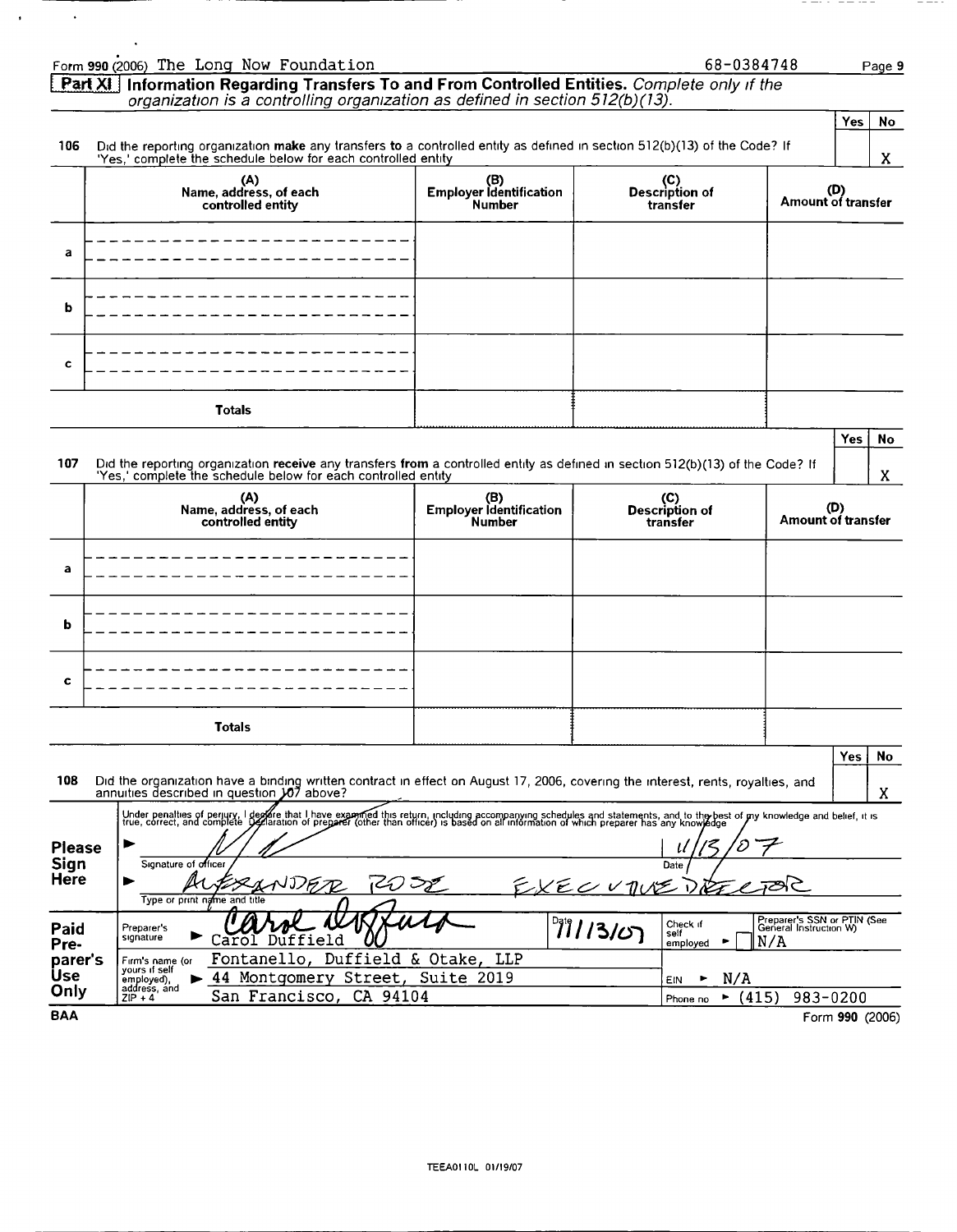| <b>SCHEDULE A</b> |  |
|-------------------|--|
|                   |  |
|                   |  |

 $\cdot$ 

## Organizati\_on Exempt Under

OMB No 1545 0047

| SCHEDULE A<br>(Form 990 or 990-EZ) | Section $501(c)(3)$ |
|------------------------------------|---------------------|
|                                    |                     |

(Except Private Foundation) and Section 501 (e), 501(f), 501(k), 501(n), or 4947(a)(1) Nonexempt Charitable Trust

Supplementary Information — (See separate instructions.)

2006

| Department of the Treasury<br>Internal Revenue Service |                                                                                                                                                                                                                                                                                                                                                                                                                                                                                                                                                                                                                                                                                                                                                                                                                                                                                                                                                                                                                                                                                                                                                                                                                                                                                                                                                                                                                               | MUST be completed by the above organizations and attached to their Form 990 or 990-EZ. |                  |                                                                                |                                                |
|--------------------------------------------------------|-------------------------------------------------------------------------------------------------------------------------------------------------------------------------------------------------------------------------------------------------------------------------------------------------------------------------------------------------------------------------------------------------------------------------------------------------------------------------------------------------------------------------------------------------------------------------------------------------------------------------------------------------------------------------------------------------------------------------------------------------------------------------------------------------------------------------------------------------------------------------------------------------------------------------------------------------------------------------------------------------------------------------------------------------------------------------------------------------------------------------------------------------------------------------------------------------------------------------------------------------------------------------------------------------------------------------------------------------------------------------------------------------------------------------------|----------------------------------------------------------------------------------------|------------------|--------------------------------------------------------------------------------|------------------------------------------------|
| Name of the organization                               |                                                                                                                                                                                                                                                                                                                                                                                                                                                                                                                                                                                                                                                                                                                                                                                                                                                                                                                                                                                                                                                                                                                                                                                                                                                                                                                                                                                                                               |                                                                                        |                  | Employer identification number                                                 |                                                |
| The Long Now Foundation                                |                                                                                                                                                                                                                                                                                                                                                                                                                                                                                                                                                                                                                                                                                                                                                                                                                                                                                                                                                                                                                                                                                                                                                                                                                                                                                                                                                                                                                               |                                                                                        |                  | 68-0384748                                                                     |                                                |
| Part F                                                 | Compensation of the Five Highest Paid Employees Other Than Officers, Directors, and Trustees                                                                                                                                                                                                                                                                                                                                                                                                                                                                                                                                                                                                                                                                                                                                                                                                                                                                                                                                                                                                                                                                                                                                                                                                                                                                                                                                  |                                                                                        |                  |                                                                                |                                                |
|                                                        | (See instructions. List each one. If there are none, enter 'None.')                                                                                                                                                                                                                                                                                                                                                                                                                                                                                                                                                                                                                                                                                                                                                                                                                                                                                                                                                                                                                                                                                                                                                                                                                                                                                                                                                           |                                                                                        |                  |                                                                                |                                                |
|                                                        | (a) Name and address of each<br>employee paid more                                                                                                                                                                                                                                                                                                                                                                                                                                                                                                                                                                                                                                                                                                                                                                                                                                                                                                                                                                                                                                                                                                                                                                                                                                                                                                                                                                            | (b) Title and average<br>hours per week<br>devoted to position                         | (c) Compensation | (d) Contributions<br>to employee benefit<br>plans and deferred<br>compensation | (e) Expense<br>account and other<br>allowances |
| None                                                   |                                                                                                                                                                                                                                                                                                                                                                                                                                                                                                                                                                                                                                                                                                                                                                                                                                                                                                                                                                                                                                                                                                                                                                                                                                                                                                                                                                                                                               |                                                                                        |                  |                                                                                |                                                |
|                                                        |                                                                                                                                                                                                                                                                                                                                                                                                                                                                                                                                                                                                                                                                                                                                                                                                                                                                                                                                                                                                                                                                                                                                                                                                                                                                                                                                                                                                                               |                                                                                        |                  |                                                                                |                                                |
|                                                        |                                                                                                                                                                                                                                                                                                                                                                                                                                                                                                                                                                                                                                                                                                                                                                                                                                                                                                                                                                                                                                                                                                                                                                                                                                                                                                                                                                                                                               |                                                                                        |                  |                                                                                |                                                |
|                                                        |                                                                                                                                                                                                                                                                                                                                                                                                                                                                                                                                                                                                                                                                                                                                                                                                                                                                                                                                                                                                                                                                                                                                                                                                                                                                                                                                                                                                                               |                                                                                        |                  |                                                                                |                                                |
|                                                        |                                                                                                                                                                                                                                                                                                                                                                                                                                                                                                                                                                                                                                                                                                                                                                                                                                                                                                                                                                                                                                                                                                                                                                                                                                                                                                                                                                                                                               |                                                                                        |                  |                                                                                |                                                |
| over \$50,000                                          |                                                                                                                                                                                                                                                                                                                                                                                                                                                                                                                                                                                                                                                                                                                                                                                                                                                                                                                                                                                                                                                                                                                                                                                                                                                                                                                                                                                                                               |                                                                                        |                  |                                                                                |                                                |
| $Part II - A$                                          |                                                                                                                                                                                                                                                                                                                                                                                                                                                                                                                                                                                                                                                                                                                                                                                                                                                                                                                                                                                                                                                                                                                                                                                                                                                                                                                                                                                                                               |                                                                                        |                  |                                                                                |                                                |
|                                                        |                                                                                                                                                                                                                                                                                                                                                                                                                                                                                                                                                                                                                                                                                                                                                                                                                                                                                                                                                                                                                                                                                                                                                                                                                                                                                                                                                                                                                               |                                                                                        |                  |                                                                                | (c) Compensation                               |
| Chris Rand                                             |                                                                                                                                                                                                                                                                                                                                                                                                                                                                                                                                                                                                                                                                                                                                                                                                                                                                                                                                                                                                                                                                                                                                                                                                                                                                                                                                                                                                                               |                                                                                        |                  |                                                                                | 199,247.                                       |
|                                                        |                                                                                                                                                                                                                                                                                                                                                                                                                                                                                                                                                                                                                                                                                                                                                                                                                                                                                                                                                                                                                                                                                                                                                                                                                                                                                                                                                                                                                               |                                                                                        |                  |                                                                                |                                                |
|                                                        |                                                                                                                                                                                                                                                                                                                                                                                                                                                                                                                                                                                                                                                                                                                                                                                                                                                                                                                                                                                                                                                                                                                                                                                                                                                                                                                                                                                                                               |                                                                                        |                  |                                                                                |                                                |
|                                                        | than \$50,000<br>Total number of other employees paid<br>01<br>Compensation of the Five Highest Paid Independent Contractors for Professional Services<br>(See instructions. List each one (whether individuals or firms). If there are none, enter 'None.')<br>(a) Name and address of each independent contractor paid more than \$50,000<br>(b) Type of service<br>Fort Mason, Bldg A, San Francisco, CA 94123<br>Clock Machinist<br>Paulo Salvagione<br>Fort Mason, Bldg A, San Francisco, CA 94123<br>Clock Engineer<br>167,791.<br>Six Feet Up, Inc<br>1212H El Camino Real #101 San Bruno, CA 94066<br>Website Applications<br>Greg Staples<br>Fort Mason, Bldg A, San Francisco, CA 94123<br>Clock Engineering<br>Total number of others receiving over<br>Ωl<br>\$50,000 for professional services<br><b>Part II – B</b> Compensation of the Five Highest Paid Independent Contractors for Other Services<br>(List each contractor who performed services other than professional services, whether individuals or<br>firms. If there are none, enter 'None.' See instructions.)<br>(a) Name and address of each independent contractor paid more than \$50,000<br>(b) Type of service<br>Total number of other contractors receiving<br>0<br>over \$50,000 for other services<br>BAA For Paperwork Reduction Act Notice, see the Instructions for Form 990 and Form 990-EZ.<br>Schedule A (Form 990 or 990-EZ) 2006 | 59,540.                                                                                |                  |                                                                                |                                                |
|                                                        |                                                                                                                                                                                                                                                                                                                                                                                                                                                                                                                                                                                                                                                                                                                                                                                                                                                                                                                                                                                                                                                                                                                                                                                                                                                                                                                                                                                                                               |                                                                                        |                  |                                                                                | 66,640.                                        |
|                                                        |                                                                                                                                                                                                                                                                                                                                                                                                                                                                                                                                                                                                                                                                                                                                                                                                                                                                                                                                                                                                                                                                                                                                                                                                                                                                                                                                                                                                                               |                                                                                        |                  |                                                                                |                                                |
|                                                        |                                                                                                                                                                                                                                                                                                                                                                                                                                                                                                                                                                                                                                                                                                                                                                                                                                                                                                                                                                                                                                                                                                                                                                                                                                                                                                                                                                                                                               |                                                                                        |                  |                                                                                |                                                |
|                                                        |                                                                                                                                                                                                                                                                                                                                                                                                                                                                                                                                                                                                                                                                                                                                                                                                                                                                                                                                                                                                                                                                                                                                                                                                                                                                                                                                                                                                                               |                                                                                        |                  |                                                                                |                                                |
|                                                        |                                                                                                                                                                                                                                                                                                                                                                                                                                                                                                                                                                                                                                                                                                                                                                                                                                                                                                                                                                                                                                                                                                                                                                                                                                                                                                                                                                                                                               |                                                                                        |                  |                                                                                |                                                |
|                                                        |                                                                                                                                                                                                                                                                                                                                                                                                                                                                                                                                                                                                                                                                                                                                                                                                                                                                                                                                                                                                                                                                                                                                                                                                                                                                                                                                                                                                                               |                                                                                        |                  |                                                                                | (c) Compensation                               |
| None                                                   |                                                                                                                                                                                                                                                                                                                                                                                                                                                                                                                                                                                                                                                                                                                                                                                                                                                                                                                                                                                                                                                                                                                                                                                                                                                                                                                                                                                                                               |                                                                                        |                  |                                                                                |                                                |
|                                                        |                                                                                                                                                                                                                                                                                                                                                                                                                                                                                                                                                                                                                                                                                                                                                                                                                                                                                                                                                                                                                                                                                                                                                                                                                                                                                                                                                                                                                               |                                                                                        |                  |                                                                                |                                                |
|                                                        |                                                                                                                                                                                                                                                                                                                                                                                                                                                                                                                                                                                                                                                                                                                                                                                                                                                                                                                                                                                                                                                                                                                                                                                                                                                                                                                                                                                                                               |                                                                                        |                  |                                                                                |                                                |
|                                                        |                                                                                                                                                                                                                                                                                                                                                                                                                                                                                                                                                                                                                                                                                                                                                                                                                                                                                                                                                                                                                                                                                                                                                                                                                                                                                                                                                                                                                               |                                                                                        |                  |                                                                                |                                                |
|                                                        |                                                                                                                                                                                                                                                                                                                                                                                                                                                                                                                                                                                                                                                                                                                                                                                                                                                                                                                                                                                                                                                                                                                                                                                                                                                                                                                                                                                                                               |                                                                                        |                  |                                                                                |                                                |
|                                                        |                                                                                                                                                                                                                                                                                                                                                                                                                                                                                                                                                                                                                                                                                                                                                                                                                                                                                                                                                                                                                                                                                                                                                                                                                                                                                                                                                                                                                               |                                                                                        |                  |                                                                                |                                                |
|                                                        |                                                                                                                                                                                                                                                                                                                                                                                                                                                                                                                                                                                                                                                                                                                                                                                                                                                                                                                                                                                                                                                                                                                                                                                                                                                                                                                                                                                                                               |                                                                                        |                  |                                                                                |                                                |

Schedule A (Form 990 or 990-EZ) 2006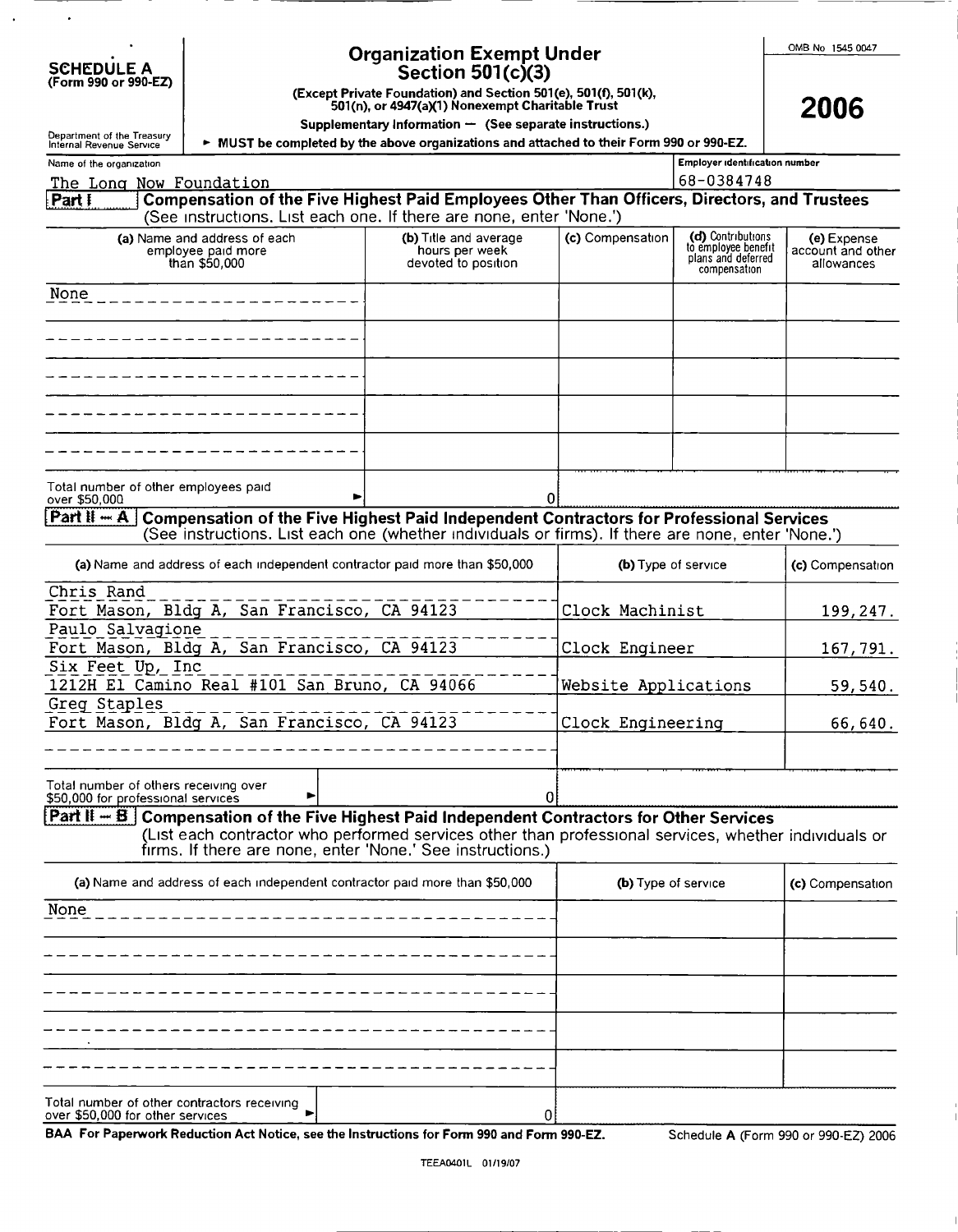| 68-0384748<br>The Long Now Foundation<br>Schedule A (Form 990 or 990-EZ) 2006                                                                                                                                                                                                                                                                                                                                                                                                                          |                |     | Page 2 |
|--------------------------------------------------------------------------------------------------------------------------------------------------------------------------------------------------------------------------------------------------------------------------------------------------------------------------------------------------------------------------------------------------------------------------------------------------------------------------------------------------------|----------------|-----|--------|
| Statements About Activities (See instructions.)<br>Part III                                                                                                                                                                                                                                                                                                                                                                                                                                            |                | Yes | No.    |
| During the year, has the organization attempted to influence national, state, or local legislation, including any attempt<br>to influence public opinion on a legislative matter or referendum? If 'Yes,' enter the total expenses paid<br>N/A<br>► s<br>or incurred in connection with the lobbying activities.                                                                                                                                                                                       |                |     |        |
| (Must equal amounts on line 38, Part VI-A, or line i of Part VI-B.)                                                                                                                                                                                                                                                                                                                                                                                                                                    | 1              |     | X.     |
| Organizations that made an election under section 501(h) by filing Form 5768 must complete Part VI-A. Other<br>organizations checking 'Yes' must complete Part VI-B AND attach a statement giving a detailed description of the<br>lobbying activities.                                                                                                                                                                                                                                                |                |     |        |
| 2 During the year, has the organization, either directly or indirectly, engaged in any of the following acts with any<br>substantial contributors, trustees, directors, officers, creators, key employees, or members of their families, or with any<br>taxable organization with which any such person is affiliated as an officer, director, trustee, majority owner, or principal<br>beneficiary? (If the answer to any question is 'Yes,' attach a detailed statement explaining the transactions) |                |     |        |
| See Statement 16                                                                                                                                                                                                                                                                                                                                                                                                                                                                                       |                |     |        |
| a Sale, exchange, or leasing of property?                                                                                                                                                                                                                                                                                                                                                                                                                                                              | 2a             |     | X.     |
| <b>b</b> Lending of money or other extension of credit?                                                                                                                                                                                                                                                                                                                                                                                                                                                | 2 <sub>b</sub> |     | X.     |
| <b>c</b> Furnishing of goods, services, or facilities?                                                                                                                                                                                                                                                                                                                                                                                                                                                 | 2c             |     | X.     |
| See Form 990, Part V                                                                                                                                                                                                                                                                                                                                                                                                                                                                                   |                |     |        |
| d Payment of compensation (or payment or reimbursement of expenses if more than \$1,000)?                                                                                                                                                                                                                                                                                                                                                                                                              | 2d             | X   |        |
|                                                                                                                                                                                                                                                                                                                                                                                                                                                                                                        |                |     |        |
| e Transfer of any part of its income or assets?                                                                                                                                                                                                                                                                                                                                                                                                                                                        | 2e             |     | X.     |
| 3a Did the organization make grants for scholarships, fellowships, student loans, etc? (If 'Yes,' attach an<br>explanation of how the organization determines that recipients qualify to receive payments.)                                                                                                                                                                                                                                                                                            | За             |     | X.     |
| <b>b</b> Did the organization have a section 403(b) annuity plan for its employees?                                                                                                                                                                                                                                                                                                                                                                                                                    | 3b             |     | X.     |
| c Did the organization receive or hold an easement for conservation purposes, including easements<br>to preserve open space, the environment, historic land areas or historic structures? If<br>'Yes,' attach a detailed statement.                                                                                                                                                                                                                                                                    | Зс             |     | X.     |
| d Did the organization provide credit counseling, debt management, credit repair, or debt negotiation services?                                                                                                                                                                                                                                                                                                                                                                                        | 3d             |     | X.     |
| 4a Did the organization maintain any donor advised funds? If 'Yes,' complete lines 4b through 4g. If 'No,' complete lines<br>4f and 4q                                                                                                                                                                                                                                                                                                                                                                 | 4a             |     | X.     |
| <b>b</b> Did the organization make any taxable distributions under section 4966?                                                                                                                                                                                                                                                                                                                                                                                                                       | 4bj            | N∦A |        |
| c<br>Did the organization make a distribution to a donor, donor advisor, or related person?                                                                                                                                                                                                                                                                                                                                                                                                            | 4с             | N∤A |        |
| d Enter the total number of donor advised funds owned at the end of the tax year                                                                                                                                                                                                                                                                                                                                                                                                                       |                |     | N/A    |
| e Enter the aggregate value of assets held in all donor advised funds owned at the end of the tax year                                                                                                                                                                                                                                                                                                                                                                                                 |                |     | N/A    |
| f Enter the total number of separate funds or accounts owned at the end of the tax year (excluding donor advised<br>funds included on line 4d) where donors have the right to provide advice on the distribution or investment of<br>amounts in such funds or accounts                                                                                                                                                                                                                                 |                |     | 0      |
| g Enter the aggregate value of assets held in all funds or accounts included on line 4f at the end of the tax year                                                                                                                                                                                                                                                                                                                                                                                     |                |     | 0.     |

 $\mathcal{L}^{\pm}$ 

 $\sim$ 

BAA TEEA0402L 04/04/07 Schedule A (Form 990 or Form 990-EZ) 2006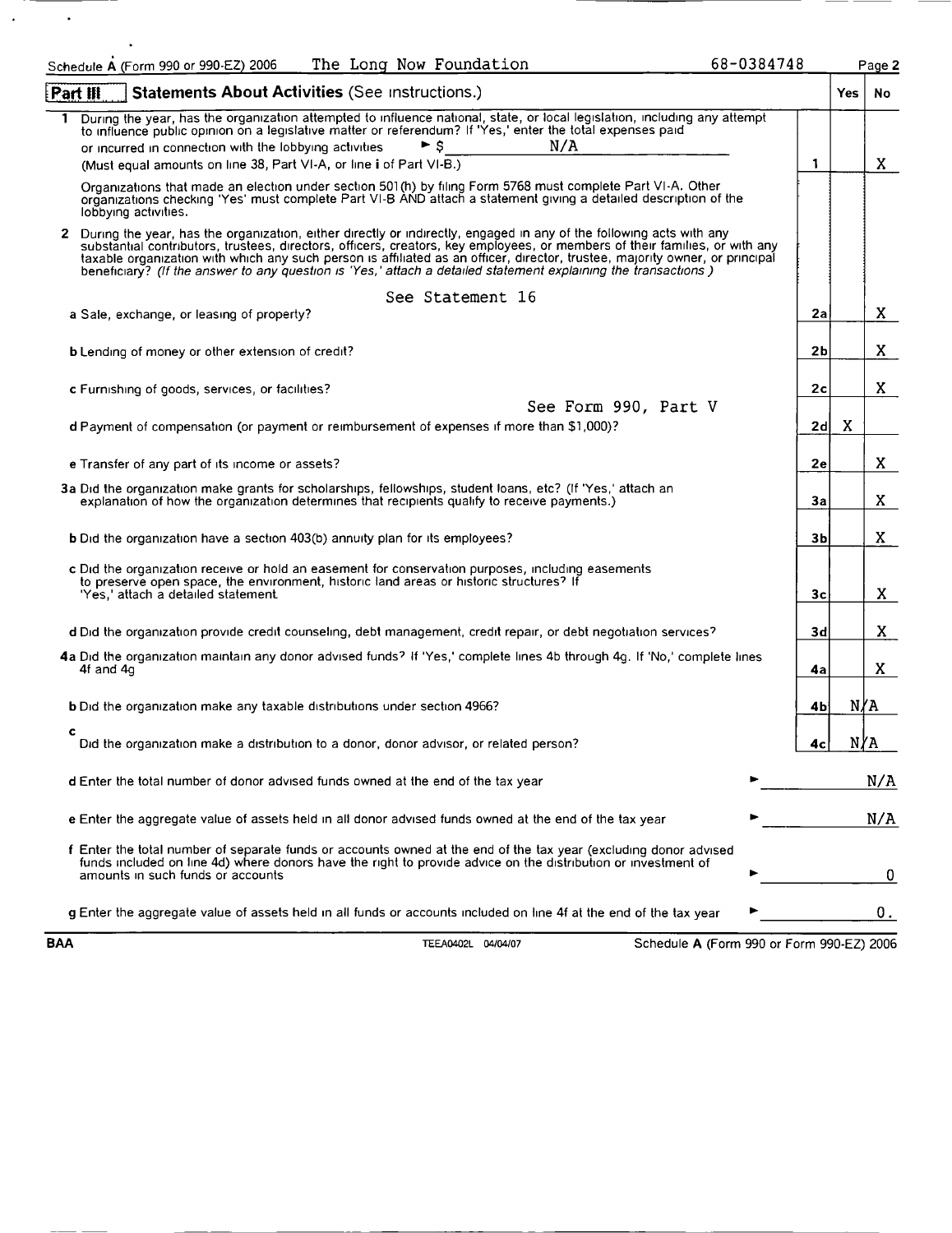|         | Schedule A (Form 990 or 990-EZ) 2006                                                                                                                                                                                                                                                                                                                                                                                                                                                                                     | The Long Now Foundation                               |                                                                                                    |                | 68-0384748                                                                                                       |                             | Page 3 |
|---------|--------------------------------------------------------------------------------------------------------------------------------------------------------------------------------------------------------------------------------------------------------------------------------------------------------------------------------------------------------------------------------------------------------------------------------------------------------------------------------------------------------------------------|-------------------------------------------------------|----------------------------------------------------------------------------------------------------|----------------|------------------------------------------------------------------------------------------------------------------|-----------------------------|--------|
| Part IV | <b>Reason for Non-Private Foundation Status (See instructions.)</b>                                                                                                                                                                                                                                                                                                                                                                                                                                                      |                                                       |                                                                                                    |                |                                                                                                                  |                             |        |
|         | certify that the organization is not a private foundation because it is. (Please check only ONE applicable box)                                                                                                                                                                                                                                                                                                                                                                                                          |                                                       |                                                                                                    |                |                                                                                                                  |                             |        |
| 5       | A church, convention of churches, or association of churches. Section 170(b)(1)(A)(i).                                                                                                                                                                                                                                                                                                                                                                                                                                   |                                                       |                                                                                                    |                |                                                                                                                  |                             |        |
| 6       | A school Section 170(b)(1)(A)(ii). (Also complete Part V.)                                                                                                                                                                                                                                                                                                                                                                                                                                                               |                                                       |                                                                                                    |                |                                                                                                                  |                             |        |
| 7       | A hospital or a cooperative hospital service organization. Section 170(b)(1)(A)(iii).                                                                                                                                                                                                                                                                                                                                                                                                                                    |                                                       |                                                                                                    |                |                                                                                                                  |                             |        |
| 8       | A federal, state, or local government or governmental unit. Section 170(b)(1)(A)(v).                                                                                                                                                                                                                                                                                                                                                                                                                                     |                                                       |                                                                                                    |                |                                                                                                                  |                             |        |
| 9       | A medical research organization operated in conjunction with a hospital Section 170(b)(1)(A)(iii). Enter the hospital's name, city,<br>and state $\blacktriangleright$                                                                                                                                                                                                                                                                                                                                                   |                                                       | ------------------------------------                                                               |                |                                                                                                                  |                             |        |
| 10      | An organization operated for the benefit of a college or university owned or operated by a governmental unit. Section 170(b)(1)(A)(iv).<br>(Also complete the <b>Support Schedule</b> in Part IV-A.)                                                                                                                                                                                                                                                                                                                     |                                                       |                                                                                                    |                |                                                                                                                  |                             |        |
|         | 11a $ X $ An organization that normally receives a substantial part of its support from a governmental unit or from the general public.<br>Section 170(b)(1)(A)(vi) (Also complete the <b>Support Schedule</b> in Part IV-A)                                                                                                                                                                                                                                                                                             |                                                       |                                                                                                    |                |                                                                                                                  |                             |        |
| 11 b    | A community trust Section 170(b)(1)(A)(vi). (Also complete the <b>Support Schedule</b> in Part IV-A.)                                                                                                                                                                                                                                                                                                                                                                                                                    |                                                       |                                                                                                    |                |                                                                                                                  |                             |        |
| 12      | An organization that normally receives (1) more than 33-1/3% of its support from contributions, membership fees, and gross receipts<br>from activities related to its charitable, etc, functions – subject to certain exceptions, and (2) no more than 33-1/3% of its support<br>from gross investment income and unrelated business taxable income (less section 511 tax) from businesses acquired by the<br>organization after June 30, 1975. See section 509(a)(2). (Also complete the Support Schedule in Part IV-A) |                                                       |                                                                                                    |                |                                                                                                                  |                             |        |
| 13      | An organization that is not controlled by any disqualified persons (other than foundation managers) and otherwise meets the<br>requirements of section 509(a)(3). Check the box that describes the type of supporting organization ►                                                                                                                                                                                                                                                                                     |                                                       |                                                                                                    |                |                                                                                                                  |                             |        |
|         | Type II<br>Type I                                                                                                                                                                                                                                                                                                                                                                                                                                                                                                        |                                                       | Type III-Functionally Integrated                                                                   | Type III-Other |                                                                                                                  |                             |        |
|         |                                                                                                                                                                                                                                                                                                                                                                                                                                                                                                                          |                                                       | Provide the following information about the supported organizations. (See instructions.)           |                |                                                                                                                  |                             |        |
|         | (a)<br>Name(s) of supported<br>organization(s)                                                                                                                                                                                                                                                                                                                                                                                                                                                                           | (b)<br><b>Employer identification</b><br>number (EIN) | (c)<br><b>Type of</b><br>organization (described<br>in lines 5 through 12<br>above or IRC section) |                | (d)<br>Is the supported<br>organization listed in<br>the supporting<br>organization's<br>governing<br>documents? | (e)<br>Amount of<br>support |        |
|         |                                                                                                                                                                                                                                                                                                                                                                                                                                                                                                                          |                                                       |                                                                                                    | Yes            | No                                                                                                               |                             |        |
|         |                                                                                                                                                                                                                                                                                                                                                                                                                                                                                                                          |                                                       |                                                                                                    |                |                                                                                                                  |                             |        |
|         |                                                                                                                                                                                                                                                                                                                                                                                                                                                                                                                          |                                                       |                                                                                                    |                |                                                                                                                  |                             |        |
|         |                                                                                                                                                                                                                                                                                                                                                                                                                                                                                                                          |                                                       |                                                                                                    |                |                                                                                                                  |                             |        |
|         |                                                                                                                                                                                                                                                                                                                                                                                                                                                                                                                          |                                                       |                                                                                                    |                |                                                                                                                  |                             |        |
|         |                                                                                                                                                                                                                                                                                                                                                                                                                                                                                                                          |                                                       |                                                                                                    |                |                                                                                                                  |                             |        |
|         |                                                                                                                                                                                                                                                                                                                                                                                                                                                                                                                          |                                                       |                                                                                                    |                |                                                                                                                  |                             |        |
| Total   |                                                                                                                                                                                                                                                                                                                                                                                                                                                                                                                          |                                                       |                                                                                                    |                | ▶                                                                                                                |                             | 0.     |
|         |                                                                                                                                                                                                                                                                                                                                                                                                                                                                                                                          |                                                       |                                                                                                    |                |                                                                                                                  |                             |        |

14 An organization organized and operated to test for public safety. Section 509(a)(4). (See instructions.)<br>BAA Sched

 $\blacksquare$ 

 $\ddot{\phantom{a}}$ 

Schedule A (Form 990 or 990-EZ) 2006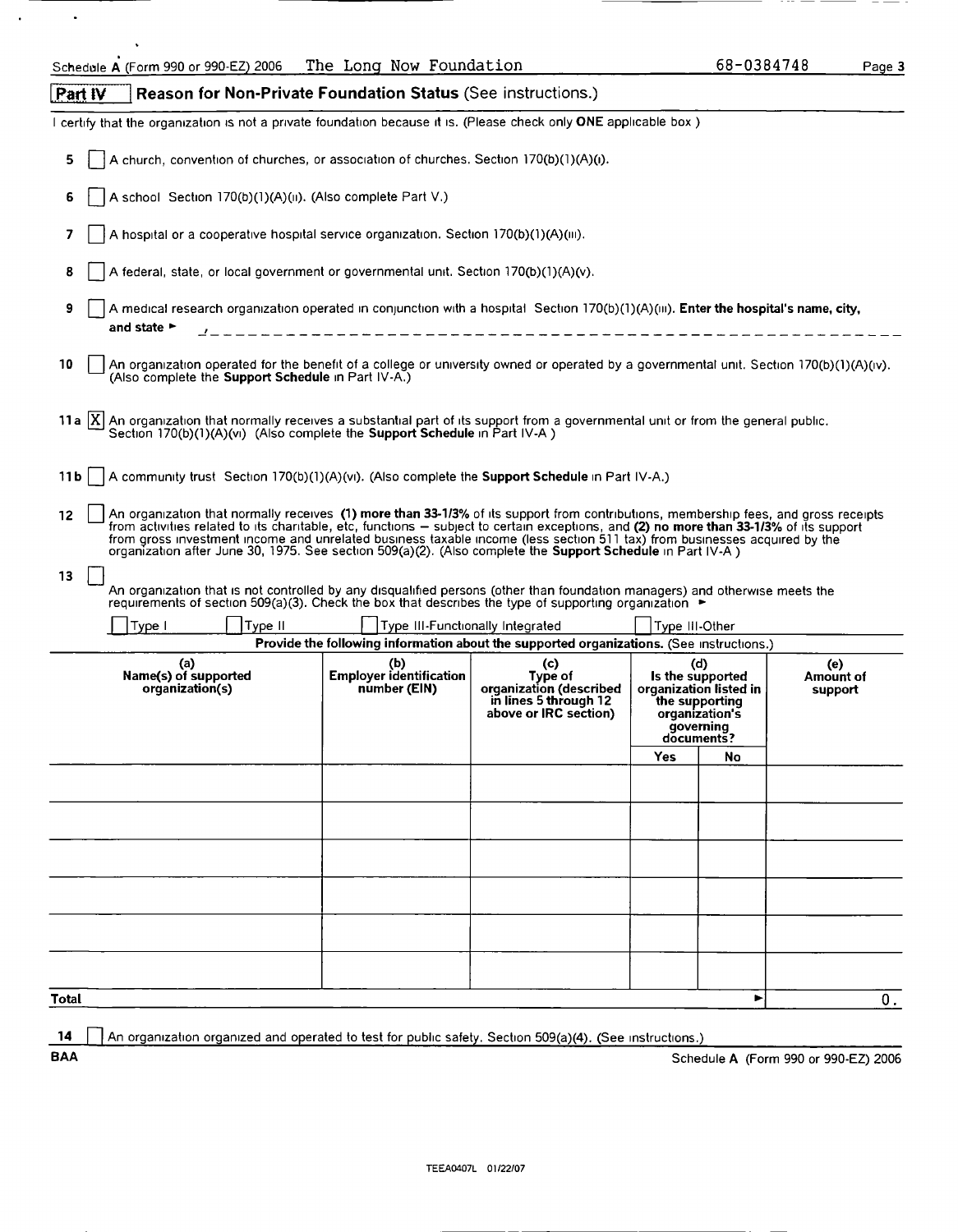|            | merchandise sold or services performed,<br>or furnishing of facilities in any activity                                                                                                                                                                                                                                                                                                                                                                                                                                                                                                                                        |            |                                             |                                                             |                       |                         |                                      |
|------------|-------------------------------------------------------------------------------------------------------------------------------------------------------------------------------------------------------------------------------------------------------------------------------------------------------------------------------------------------------------------------------------------------------------------------------------------------------------------------------------------------------------------------------------------------------------------------------------------------------------------------------|------------|---------------------------------------------|-------------------------------------------------------------|-----------------------|-------------------------|--------------------------------------|
|            | that is related to the organization's<br>charitable, etc, purpose                                                                                                                                                                                                                                                                                                                                                                                                                                                                                                                                                             | 16, 446.   | 15, 353.                                    | 20, 792.                                                    | 1,000.                |                         | 53,591.                              |
| 18         | Gross income from interest, dividends,<br>amounts received from payments on<br>securities loans (section $512(a)(5)$ ),<br>rents, royalties, and unrelated business<br>taxable income (less section 511 taxes)<br>from businesses acquired by the organ-<br>ization after June 30, 1975                                                                                                                                                                                                                                                                                                                                       | 60, 710.   | 622.                                        | 46.                                                         | 1, 166.               |                         | 62,544.                              |
|            | <b>19</b> Net income from unrelated business<br>activities not included in line 18                                                                                                                                                                                                                                                                                                                                                                                                                                                                                                                                            |            |                                             |                                                             |                       |                         | 0.                                   |
|            | 20 Tax revenues levied for the<br>organization's benefit and<br>either paid to it or expended.<br>on its behalf                                                                                                                                                                                                                                                                                                                                                                                                                                                                                                               |            |                                             |                                                             |                       |                         | 0.                                   |
|            | 21 The value of services or<br>facilities furnished to the<br>organization by a governmental<br>unit without charge. Do not<br>include the value of services or<br>facilities generally furnished to<br>the public without charge                                                                                                                                                                                                                                                                                                                                                                                             |            |                                             |                                                             |                       |                         | 0.                                   |
|            | 22 Other income. Attach a<br>schedule. Do not include<br>gain or (loss) from sale of<br>capital assets                                                                                                                                                                                                                                                                                                                                                                                                                                                                                                                        |            |                                             |                                                             |                       |                         | 0.                                   |
|            | 23 Total of lines 15 through 22                                                                                                                                                                                                                                                                                                                                                                                                                                                                                                                                                                                               | 5,399,055. | 1,322,516.                                  | 747,885.                                                    | 894, 164.             |                         | 8,363,620.                           |
|            | 24 Line 23 minus line 17                                                                                                                                                                                                                                                                                                                                                                                                                                                                                                                                                                                                      | 5,382,609. | 1, 307, 163.                                | 727,093.                                                    | 893,164.              |                         | 8,310,029.                           |
|            | 25 Enter 1% of line 23                                                                                                                                                                                                                                                                                                                                                                                                                                                                                                                                                                                                        | 53,991.    | $\overline{13,225}$ .                       | 7,479.                                                      | 8,942.                |                         |                                      |
|            | 26 Organizations described on lines 10 or 11:                                                                                                                                                                                                                                                                                                                                                                                                                                                                                                                                                                                 |            | a Enter 2% of amount in column (e), line 24 |                                                             | $\blacktriangleright$ | 26a                     | 166, 201.                            |
|            | b Prepare a list for your records to show the name of and amount contributed by each person (other than a governmental unit or publicly<br>supported organization) whose total gifts for 2002 through 2005 exceeded the amount shown in line 26a Do not file this list with your<br>return. Enter the total of all these excess amounts<br>c Total support for section 509(a)(1) test Enter line 24, column (e).                                                                                                                                                                                                              |            |                                             |                                                             | ▶                     | 26 <sub>b</sub><br>26 с | 5,609,255.<br>8,310,029.             |
|            | d Add Amounts from column (e) for lines:                                                                                                                                                                                                                                                                                                                                                                                                                                                                                                                                                                                      |            |                                             |                                                             |                       |                         |                                      |
|            |                                                                                                                                                                                                                                                                                                                                                                                                                                                                                                                                                                                                                               |            |                                             | $\frac{18}{22}$ $\frac{62,544}{266}$ $\frac{19}{5,609,255}$ |                       | 26 <sub>d</sub>         | 5,671,799.                           |
|            | e Public support (line 26c minus line 26d total)                                                                                                                                                                                                                                                                                                                                                                                                                                                                                                                                                                              |            |                                             |                                                             |                       | 26 e                    | 2,638,230.                           |
|            | f Public support percentage (line 26e (numerator) divided by line 26c (denominator))                                                                                                                                                                                                                                                                                                                                                                                                                                                                                                                                          |            |                                             | Stmt 17                                                     |                       | <b>26f</b>              | $31.75$ %                            |
|            | 27 Organizations described on line 12:                                                                                                                                                                                                                                                                                                                                                                                                                                                                                                                                                                                        | N/A        |                                             |                                                             |                       |                         |                                      |
|            | a For amounts included in lines 15, 16, and 17 that were received from a 'disqualified person,' prepare a list for your records to show the<br>name of, and total amounts received in each year from, each 'disqualified person ' Do not file this list with your return. Enter the sum of<br>such amounts for each year:                                                                                                                                                                                                                                                                                                     |            |                                             |                                                             |                       |                         |                                      |
|            |                                                                                                                                                                                                                                                                                                                                                                                                                                                                                                                                                                                                                               |            |                                             |                                                             |                       |                         |                                      |
|            | bFor any amount included in line 17 that was received from each person (other than 'disqualified persons'), prepare a list for your records<br>to show the name of, and amount received for each year, that was more than the larger of (1) the amount on line 25 for the year or (2)<br>\$5,000 (include in the list organizations described in lines 5 through 11b, as well as individuals.) Do not file this list with your return.<br>After computing the difference between the amount received and the larger amount described in (1) or (2), enter the sum of these<br>differences (the excess amounts) for each year. |            |                                             |                                                             |                       |                         |                                      |
|            | (2005) ____________ (2004) ____________ (2003) ____________ (2002) _____________                                                                                                                                                                                                                                                                                                                                                                                                                                                                                                                                              |            |                                             |                                                             |                       |                         |                                      |
|            | c Add. Amounts from column (e) for lines: 15                                                                                                                                                                                                                                                                                                                                                                                                                                                                                                                                                                                  |            |                                             | $\begin{array}{c c} \hline \end{array}$                     |                       |                         |                                      |
|            |                                                                                                                                                                                                                                                                                                                                                                                                                                                                                                                                                                                                                               |            |                                             | 21                                                          |                       | 27c                     |                                      |
|            | d Add. Line 27a total                                                                                                                                                                                                                                                                                                                                                                                                                                                                                                                                                                                                         |            | and line 27b total                          |                                                             |                       | 27 di                   |                                      |
|            | e Public support (line 27c total minus line 27d total)                                                                                                                                                                                                                                                                                                                                                                                                                                                                                                                                                                        |            |                                             |                                                             | ►                     | 27e                     |                                      |
|            | f Total support for section 509(a)(2) test. Enter amount from line 23, column (e)                                                                                                                                                                                                                                                                                                                                                                                                                                                                                                                                             |            |                                             | $\blacktriangleright$ 27f                                   |                       |                         |                                      |
|            | g Public support percentage (line 27e (numerator) divided by line 27f (denominator))                                                                                                                                                                                                                                                                                                                                                                                                                                                                                                                                          |            |                                             |                                                             | ▶                     | $27$ g                  | ole   مە                             |
|            | h Investment income percentage (line 18, column (e) (numerator) divided by line 27f (denominator))                                                                                                                                                                                                                                                                                                                                                                                                                                                                                                                            |            |                                             |                                                             | ►                     | 27h                     |                                      |
|            | 28 Unusual Grants: For an organization described in line 10, 11, or 12 that received any unusual grants during 2002 through 2005, prepare a<br>list for your records to show, for each year, the name of the contributor, the date and amount of the grant, and a brief description of the nature of the grant. Do not file this list with your return. Do not include these                                                                                                                                                                                                                                                  |            |                                             |                                                             |                       |                         |                                      |
| <b>BAA</b> |                                                                                                                                                                                                                                                                                                                                                                                                                                                                                                                                                                                                                               |            | TEEA0403L 01/19/07                          |                                                             |                       |                         | Schedule A (Form 990 or 990-EZ) 2006 |

#### Sclteddle A (Form 990 or 990-EZ) 2006

'

 $\ddot{\phantom{0}}$ 

17 Gross receipts from admissions,

Part IV-A Support Schedule (Complete only if you checked a box on line 10, 11, or 12.) Use cash method of accounting. Note: You may use the worksheet in the instructions for converting from the accrual to the cash method of accounting

b) (c) (d)

(005 | 2004 | 2003 | 2002

15 Gifts, grants, and contributions<br>received (Do not include<br>unusual grants\_See line 28) 5,321,899. 1,306,541. 727,047. 891,998. 8,247,485. 16 Membership fees received and the contract of the contract of the contract of the contract of the contract of the contract of the contract of the contract of the contract of the contract of the contract of the contract o

The Long Now Foundation 68-0384748 Page 4

Calendar year (or fiscal year beg inning in) > 2005 2003

(e) Total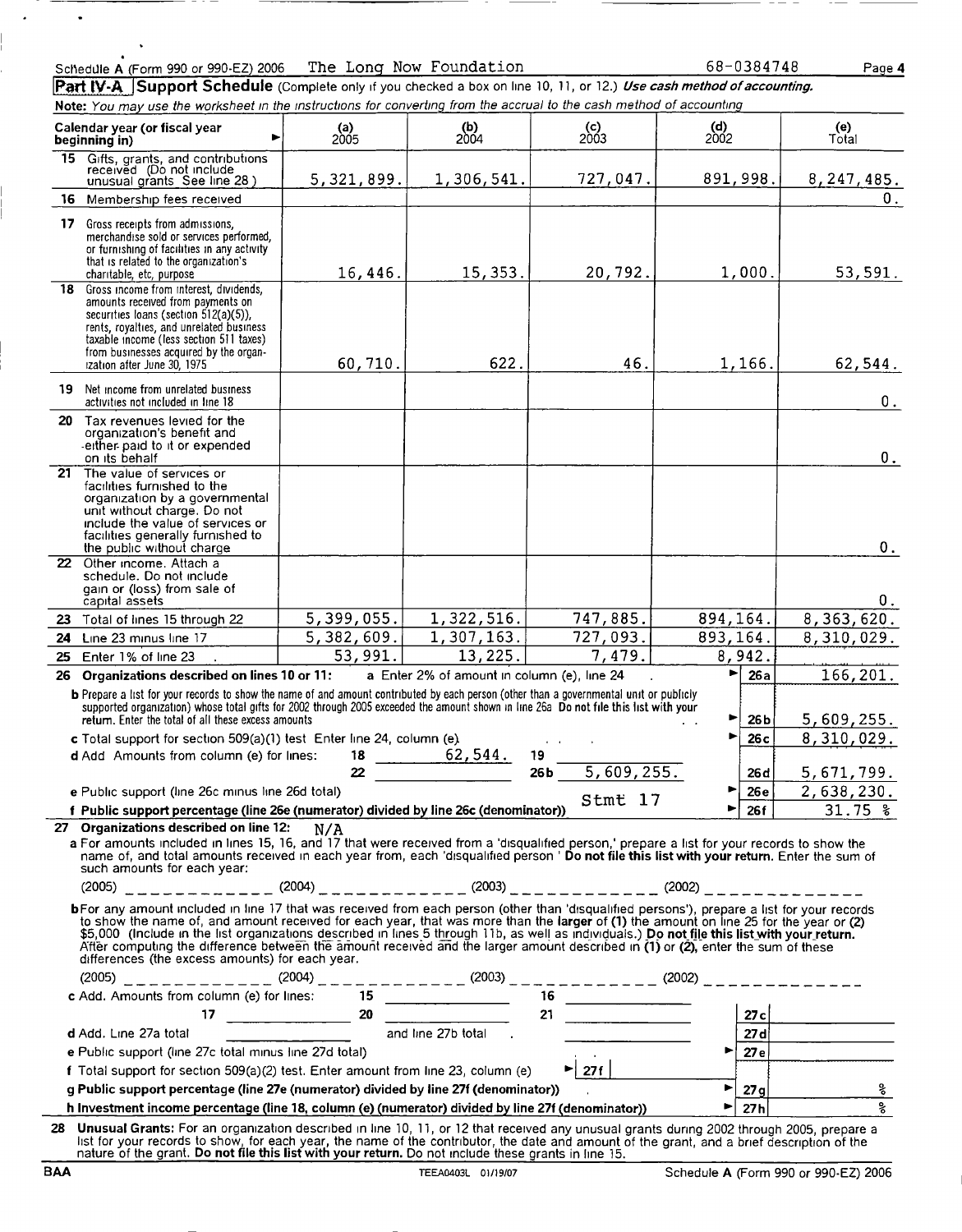|            | 68-0384748<br>Schedule A (Form 990 or 990-EZ) 2006 The Long Now Foundation                                                                                                                                                                                                                                                                                                                                                                   |      |      | Page 5 |
|------------|----------------------------------------------------------------------------------------------------------------------------------------------------------------------------------------------------------------------------------------------------------------------------------------------------------------------------------------------------------------------------------------------------------------------------------------------|------|------|--------|
| Part V     | Private School Questionnaire (See instructions.)<br>(To be completed ONLY by schools that checked the box on line 6 in Part IV)                                                                                                                                                                                                                                                                                                              | N/A  |      |        |
| 29         | Does the organization have a racially nondiscriminatory policy toward students by statement in its charter, bylaws,<br>other governing instrument, or in a resolution of its governing body?                                                                                                                                                                                                                                                 | 29   | Yes. | No     |
| 30.        | Does the organization include a statement of its racially nondiscriminatory policy toward students in all its brochures,<br>catalogues, and other written communications with the public dealing with student admissions, programs,<br>and scholarships?                                                                                                                                                                                     | 30   |      |        |
|            | 31 Has the organization publicized its racially nondiscriminatory policy through newspaper or broadcast media during<br>the period of solicitation for students, or during the registration period if it has no solicitation program, in a way that<br>makes the policy known to all parts of the general community it serves?<br>If 'Yes,' please describe, if 'No,' please explain. (If you need more space, attach a separate statement.) | 31   |      |        |
|            |                                                                                                                                                                                                                                                                                                                                                                                                                                              |      |      |        |
|            | 32 Does the organization maintain the following<br>a Records indicating the racial composition of the student body, faculty, and administrative staff?                                                                                                                                                                                                                                                                                       | 32a  |      |        |
|            | <b>b</b> Records documenting that scholarships and other financial assistance are awarded on a racially<br>nondiscriminatory basis?                                                                                                                                                                                                                                                                                                          | 32 b |      |        |
|            | c Copies of all catalogues, brochures, announcements, and other written communications to the public dealing<br>with student admissions, programs, and scholarships?                                                                                                                                                                                                                                                                         | 32 c |      |        |
|            | d Copies of all material used by the organization or on its behalf to solicit contributions?<br>If you answered 'No' to any of the above, please explain. (If you need more space, attach a separate statement)                                                                                                                                                                                                                              | 32 d |      |        |
|            |                                                                                                                                                                                                                                                                                                                                                                                                                                              |      |      |        |
| 33         | ---------------------------------<br>Does the organization discriminate by race in any way with respect to.                                                                                                                                                                                                                                                                                                                                  |      |      |        |
|            | a Students' rights or privileges?                                                                                                                                                                                                                                                                                                                                                                                                            | 33а  |      |        |
|            | <b>b</b> Admissions policies?                                                                                                                                                                                                                                                                                                                                                                                                                | 33 b |      |        |
|            | <b>c</b> Employment of faculty or administrative staff?                                                                                                                                                                                                                                                                                                                                                                                      | 33 с |      |        |
|            | d Scholarships or other financial assistance?                                                                                                                                                                                                                                                                                                                                                                                                | 33 d |      |        |
|            | e Educational policies?                                                                                                                                                                                                                                                                                                                                                                                                                      | 33 e |      |        |
|            | f Use of facilities?                                                                                                                                                                                                                                                                                                                                                                                                                         | 33f  |      |        |
|            | q Athletic programs?                                                                                                                                                                                                                                                                                                                                                                                                                         | 33 g |      |        |
|            | <b>h</b> Other extracurricular activities?                                                                                                                                                                                                                                                                                                                                                                                                   | 33 h |      |        |
|            | If you answered 'Yes' to any of the above, please explain. (If you need more space, attach a separate statement)                                                                                                                                                                                                                                                                                                                             |      |      |        |
|            |                                                                                                                                                                                                                                                                                                                                                                                                                                              |      |      |        |
|            | 34a Does the organization receive any financial aid or assistance from a governmental agency?                                                                                                                                                                                                                                                                                                                                                | 34 a |      |        |
|            | <b>b</b> Has the organization's right to such aid ever been revoked or suspended?                                                                                                                                                                                                                                                                                                                                                            | 34 b |      |        |
| 35         | If you answered 'Yes' to either 34a or b, please explain using an attached statement<br>Does the organization certify that it has complied with the applicable requirements of<br>sections 4 01 through 4 05 of Rev Proc 75-50, 1975-2 C.B. 587, covering racial                                                                                                                                                                             |      |      |        |
| <b>BAA</b> | nondiscrimination? If 'No,' attach an explanation.<br>Schedule A (Form 990 or 990-EZ) 2006<br>TEEA0404L 01/19/07                                                                                                                                                                                                                                                                                                                             | 35   |      |        |

 $\bar{\star}$ 

 $\langle \cdot \rangle$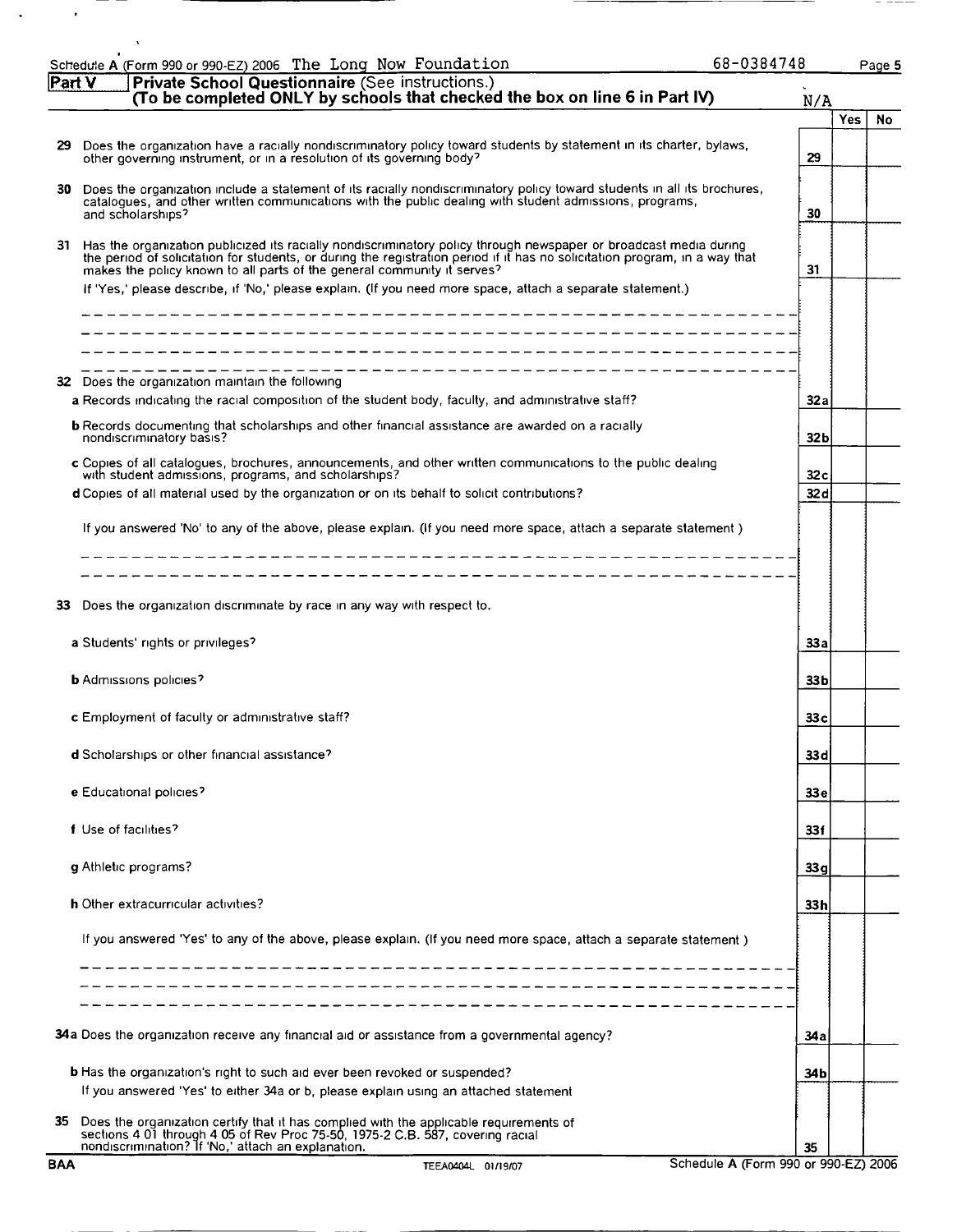|    | The Long Now Foundation<br>Schedule A (Form 990 or 990-EZ) 2006                                                                                                                                                   |    | 68-0384748                                                |                                                             | Page 6 |
|----|-------------------------------------------------------------------------------------------------------------------------------------------------------------------------------------------------------------------|----|-----------------------------------------------------------|-------------------------------------------------------------|--------|
|    | Part VI-A<br>Lobbying Expenditures by Electing Public Charities (See Instructions.)<br>(To be completed ONLY by an eligible organization that filed Form 5768)                                                    |    |                                                           | N/A                                                         |        |
|    | Check $\blacktriangleright$ b<br>if the organization belongs to an affiliated group.<br>Check $\blacktriangleright$ a                                                                                             |    | if you checked 'a' and 'limited control' provisions apply |                                                             |        |
|    | <b>Limits on Lobbying Expenditures</b><br>(The term 'expenditures' means amounts paid or incurred.)                                                                                                               |    | (a)<br>Affiliated group<br>totals                         | (b)<br>To be completed<br>for all electing<br>organizations |        |
| 36 | Total lobbying expenditures to influence public opinion (grassroots lobbying)                                                                                                                                     | 36 |                                                           |                                                             |        |
| 37 | Total lobbying expenditures to influence a legislative body (direct lobbying).                                                                                                                                    | 37 |                                                           |                                                             |        |
| 38 | Total lobbying expenditures (add lines 36 and 37)                                                                                                                                                                 | 38 |                                                           |                                                             |        |
| 39 | Other exempt purpose expenditures.                                                                                                                                                                                | 39 |                                                           |                                                             |        |
| 40 | Total exempt purpose expenditures (add lines 38 and 39)                                                                                                                                                           | 40 |                                                           |                                                             |        |
| 41 | Lobbying nontaxable amount Enter the amount from the following table $-$                                                                                                                                          |    |                                                           |                                                             |        |
|    | The lobbying nontaxable amount is $-$<br>If the amount on line 40 is $-$                                                                                                                                          |    |                                                           |                                                             |        |
|    | 20% of the amount on line 40<br>Not over \$500,000.                                                                                                                                                               |    |                                                           |                                                             |        |
|    | \$100,000 plus 15% of the excess over \$500,000<br>Over \$500,000 but not over \$1,000,000                                                                                                                        |    |                                                           |                                                             |        |
|    | \$175,000 plus 10% of the excess over \$1,000,000<br>Over \$1,000,000 but not over \$1,500,000                                                                                                                    | 41 |                                                           |                                                             |        |
|    | Over \$1,500,000 but not over \$17,000,000<br>\$225,000 plus 5% of the excess over \$1,500,000                                                                                                                    |    |                                                           |                                                             |        |
|    | \$1,000,000<br>Over \$17,000.000                                                                                                                                                                                  |    |                                                           |                                                             |        |
| 42 | Grassroots nontaxable amount (enter 25% of line 41)                                                                                                                                                               | 42 |                                                           |                                                             |        |
| 43 | Subtract line 42 from line 36. Enter -0- if line 42 is more than line 36                                                                                                                                          | 43 |                                                           |                                                             |        |
| 44 | Subtract line 41 from line 38 Enter -0- if line 41 is more than line 38                                                                                                                                           | 44 |                                                           |                                                             |        |
|    | <b>Caution:</b> If there is an amount on either line 43 or line 44, you must file Form 4720                                                                                                                       |    |                                                           |                                                             |        |
|    | 4 -Year Averaging Period Under Section 501(h)<br>(Some organizations that made a section 501(h) election do not have to complete all of the five columns below.<br>See the instructions for lines 45 through 50.) |    |                                                           |                                                             |        |

|     |                                                                                                                                                                                                                  |                                                                                                                                                       |             | Lobbying Expenditures During 4 - Year Averaging Period |             |           |              |
|-----|------------------------------------------------------------------------------------------------------------------------------------------------------------------------------------------------------------------|-------------------------------------------------------------------------------------------------------------------------------------------------------|-------------|--------------------------------------------------------|-------------|-----------|--------------|
|     | Calendar year<br>(or fiscal year<br>beginning in) $\blacktriangleright$                                                                                                                                          | (a)<br>2006                                                                                                                                           | (b)<br>2005 | (c)<br>2004                                            | (d)<br>2003 |           | (e)<br>Total |
| 45  | Lobbying nontaxable<br>amount                                                                                                                                                                                    |                                                                                                                                                       |             |                                                        |             |           |              |
| 46  | Lobbying ceiling amount<br>$(150\% \text{ of line } 45(e))$                                                                                                                                                      |                                                                                                                                                       |             |                                                        |             |           |              |
| 47  | Total lobbying<br>expenditures                                                                                                                                                                                   |                                                                                                                                                       |             |                                                        |             |           |              |
| 48  | Grassroots non-<br>taxable amount                                                                                                                                                                                |                                                                                                                                                       |             |                                                        |             |           |              |
| 49. | Grassroots ceiling amount<br>$(150\% \text{ of line } 48(e))$                                                                                                                                                    |                                                                                                                                                       |             |                                                        |             |           |              |
| 50  | Grassroots lobbying<br>expenditures                                                                                                                                                                              |                                                                                                                                                       |             |                                                        |             |           |              |
|     | Part VI-B                                                                                                                                                                                                        | <b>Lobbying Activity by Nonelecting Public Charities</b><br>(For reporting only by organizations that did not complete Part VI-A) (See instructions.) |             |                                                        |             |           | N/A          |
|     | During the year, did the organization attempt to influence national, state or local legislation, including any<br>attempt to influence public opinion on a legislative matter or referendum, through the use of. |                                                                                                                                                       |             |                                                        | <b>Yes</b>  | <b>No</b> | Amount       |
|     | a Volunteers                                                                                                                                                                                                     |                                                                                                                                                       |             |                                                        |             |           |              |
|     | <b>b</b> Paid staff or management (include compensation in expenses reported on lines c through h.)                                                                                                              |                                                                                                                                                       |             |                                                        |             |           |              |
|     | c Media advertisements                                                                                                                                                                                           |                                                                                                                                                       |             |                                                        |             |           |              |
|     | d Mailings to members, legislators, or the public                                                                                                                                                                |                                                                                                                                                       |             |                                                        |             |           |              |
|     | e Publications, or published or broadcast statements                                                                                                                                                             |                                                                                                                                                       |             |                                                        |             |           |              |
|     | f Grants to other organizations for lobbying purposes                                                                                                                                                            |                                                                                                                                                       |             |                                                        |             |           |              |
|     | g Direct contact with legislators, their staffs, government officials, or a legislative body                                                                                                                     |                                                                                                                                                       |             |                                                        |             |           |              |
|     | h Rallies, demonstrations, seminars, conventions, speeches, lectures, or any other means                                                                                                                         |                                                                                                                                                       |             |                                                        |             |           |              |
|     | i Total lobbying expenditures (add lines c through <b>h.</b> )                                                                                                                                                   |                                                                                                                                                       |             |                                                        |             |           |              |
|     | If 'Yes' to any of the above, also attach a statement giving a detailed description of the lobbying activities.                                                                                                  |                                                                                                                                                       |             |                                                        |             |           |              |

 $\overline{\phantom{a}}$ 

 $\sim$   $-$ 

 $\sim$ 

 $-$ 

\_\_

-

 $\sim$ 

 $\mathcal{A}^{\mathcal{A}}$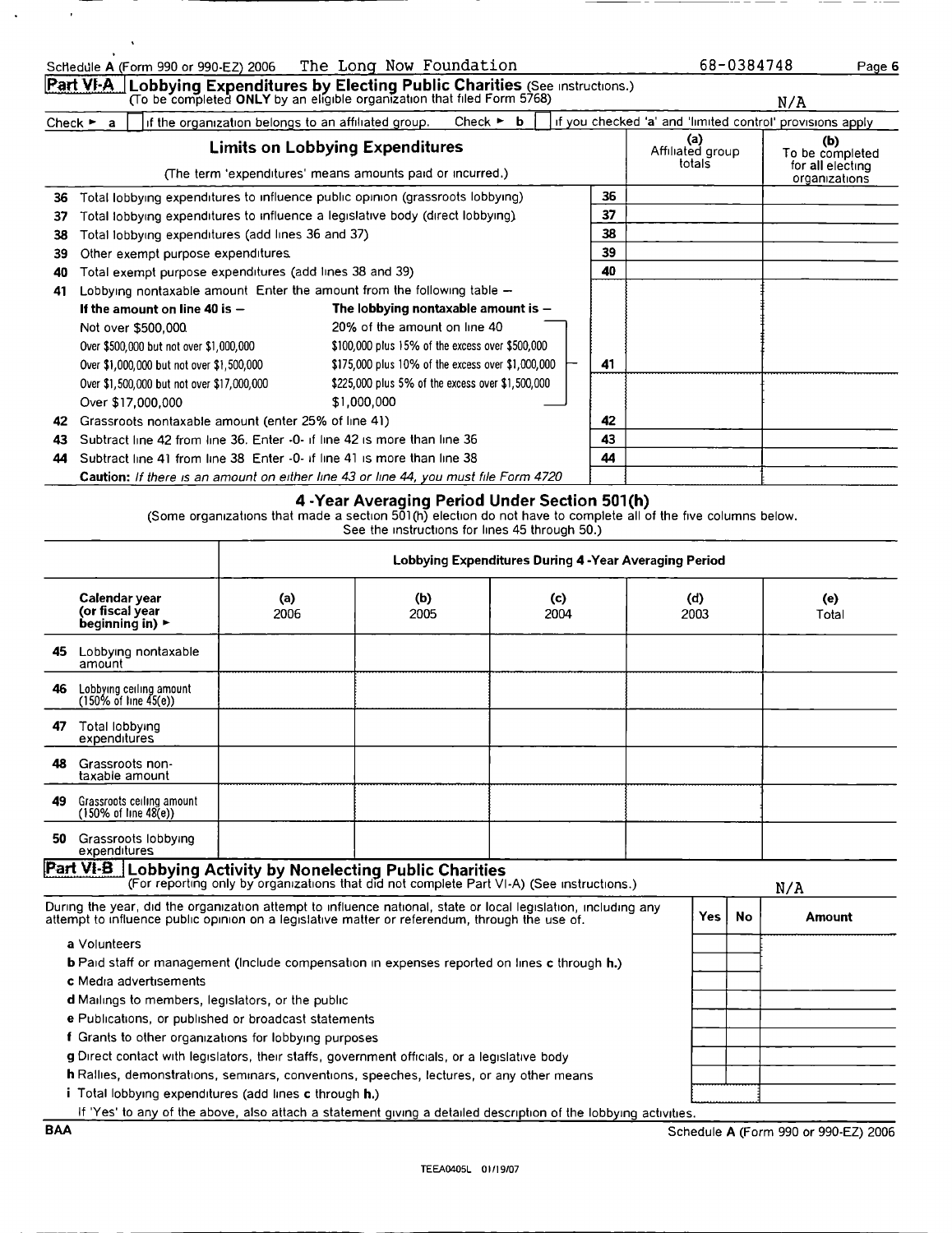$\overline{a}$ 

### Part VII Information Regarding Transfers To and Transactions and Relationships With Noncharitable Exempt Organizations (See instructions)

<sup>51</sup> Did the reporting organization directly or Indirectly engage in any of the followmg With any other organization described in section 50l(c) of the Code (other than section 50l(c)(3) organizations) or in section 527, relating to political organizations?

| a Transfers from the reporting organization to a noncharitable exempt organization of |                   | Yes | No |
|---------------------------------------------------------------------------------------|-------------------|-----|----|
| (i) Cash                                                                              | 51 a $(i)$        |     | v  |
| (ii) Other assets                                                                     | a (ii)            |     | л  |
| <b>b</b> Other transactions.                                                          |                   |     |    |
| (i) Sales or exchanges of assets with a noncharitable exempt organization             | b(i)              |     | x  |
| (ii) Purchases of assets from a noncharitable exempt organization.                    | $\mathbf b$ (ii)  |     |    |
| (iii) Rental of facilities, equipment, or other assets                                | $\mathbf b$ (iii) |     | x  |
| (iv) Reimbursement arrangements                                                       | $\mathbf{b}$ (iv) |     | x  |
| (v) Loans or loan quarantees                                                          | b(w)              |     | X  |
| (vi) Performance of services or membership or fundraising solicitations               | $\mathbf{b}$ (vi) |     | x  |
| c Sharing of facilities, equipment, mailing lists, other assets, or paid employees    | c                 |     | Χ  |

d If the answer to any of the above is 'Yes,' complete the following schedule. Column (b) should always show the fair market value of<br>the goods, other assets, or services given by the reporting organization. If the organiz

| (a)<br>Line no. | (b)<br>Amount involved | (c)<br>Name of noncharitable exempt organization | (d)<br>Description of transfers, transactions, and sharing arrangements |
|-----------------|------------------------|--------------------------------------------------|-------------------------------------------------------------------------|
| N/A             |                        |                                                  |                                                                         |
|                 |                        |                                                  |                                                                         |
|                 |                        |                                                  |                                                                         |
|                 |                        |                                                  |                                                                         |
|                 |                        |                                                  |                                                                         |
|                 |                        |                                                  |                                                                         |
|                 |                        |                                                  |                                                                         |
|                 |                        |                                                  |                                                                         |
|                 |                        |                                                  |                                                                         |
|                 |                        |                                                  |                                                                         |
|                 |                        |                                                  |                                                                         |
|                 |                        |                                                  |                                                                         |
|                 |                        |                                                  |                                                                         |
|                 |                        |                                                  |                                                                         |
|                 |                        |                                                  |                                                                         |
|                 |                        |                                                  |                                                                         |

| 52a Is the organization directly or indirectly affiliated with, or related to, one or more tax-exempt organizations<br>$\blacktriangleright \Box$ Yes $\overline{X}$ No<br>described in section 501(c) of the Code (other than section 501(c)(3)) or in section 527? |
|----------------------------------------------------------------------------------------------------------------------------------------------------------------------------------------------------------------------------------------------------------------------|
|                                                                                                                                                                                                                                                                      |

**b** If 'Yes,' complete the following schedule.

| (a)<br>Name of organization | (b)<br>Type of organization | (c)<br>Description of relationship |
|-----------------------------|-----------------------------|------------------------------------|
| N/A                         |                             |                                    |
|                             |                             |                                    |
|                             |                             |                                    |
|                             |                             |                                    |
|                             |                             |                                    |
|                             |                             |                                    |
|                             |                             |                                    |
|                             |                             |                                    |
|                             |                             |                                    |
|                             |                             |                                    |
|                             |                             |                                    |
|                             |                             |                                    |
|                             |                             |                                    |
|                             |                             |                                    |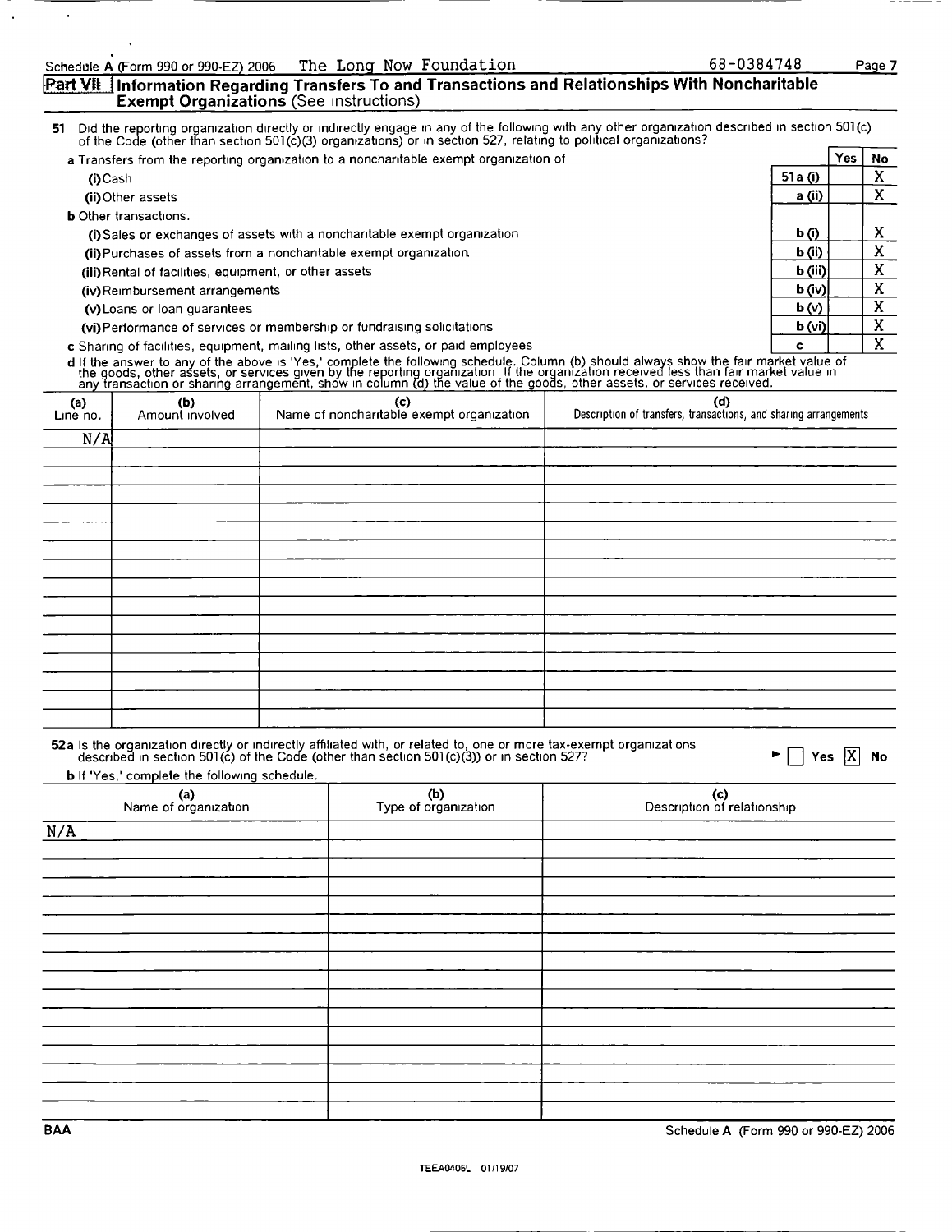| 2006                                                                                                                                                                                                                                                           | <b>Federal Statements</b>                                                                  | Page 1                                                                                                |
|----------------------------------------------------------------------------------------------------------------------------------------------------------------------------------------------------------------------------------------------------------------|--------------------------------------------------------------------------------------------|-------------------------------------------------------------------------------------------------------|
|                                                                                                                                                                                                                                                                | The Long Now Foundation                                                                    | 68-0384748                                                                                            |
| <b>Statement 1</b><br>Form 990, Part I, Line 8<br><b>Net Gain (Loss) from Noninventory Sales</b>                                                                                                                                                               |                                                                                            |                                                                                                       |
| Publicly Traded Securities                                                                                                                                                                                                                                     |                                                                                            |                                                                                                       |
| Gross Sales Price:<br>Cost or Other Basis:                                                                                                                                                                                                                     | 2,542,070.<br>2,519,088.                                                                   |                                                                                                       |
|                                                                                                                                                                                                                                                                | Total Gain (Loss) Publicly Traded Securities $\overline{s}$                                | 22,982.                                                                                               |
|                                                                                                                                                                                                                                                                | Total Net Gain (Loss) From Noninventory Sales \$                                           | 22,982.                                                                                               |
| <b>Statement 2</b><br>Form 990, Part I, Line 10<br><b>Gross Profit (Loss) From Sales Of Inventory</b><br>CDs and Other Merchandise<br>Gross Sales<br>Less Returns & Allowances<br>Net Sales<br>Less Cost Of Goods Sold<br>Gross Profit From Sales Of Inventory |                                                                                            | 38,259.<br>Ş.<br>इ<br>38,259.<br>0.<br>$\overline{\mathsf{s}}$<br>38,259.<br>15,732.<br>\$<br>22,527. |
| <b>Statement 3</b><br>Form 990, Part I, Line 20<br>Other Changes in Net Assets or Fund Balances.                                                                                                                                                               |                                                                                            |                                                                                                       |
| FMV Adjustment of Investments                                                                                                                                                                                                                                  |                                                                                            | 147,211.<br>Total \$<br><u>147,211.</u>                                                               |
| <b>Statement 4</b><br>Form 990, Part II, Line 22b<br><b>Other Grants and Allocations</b><br>Cash Grants and Allocations                                                                                                                                        |                                                                                            |                                                                                                       |
| Class of Activity:<br>Donee's Name:<br>Donee's Address:<br>Relationship of Donee:                                                                                                                                                                              | Charitable<br>Gary Bayer<br>Fort Mason, Landmark Bldg A<br>San Francisco, CA 94123<br>None |                                                                                                       |
| Amount Given:                                                                                                                                                                                                                                                  |                                                                                            | \$<br>5,000.                                                                                          |
|                                                                                                                                                                                                                                                                | Total Grants and Allocations \$                                                            | 5,000.                                                                                                |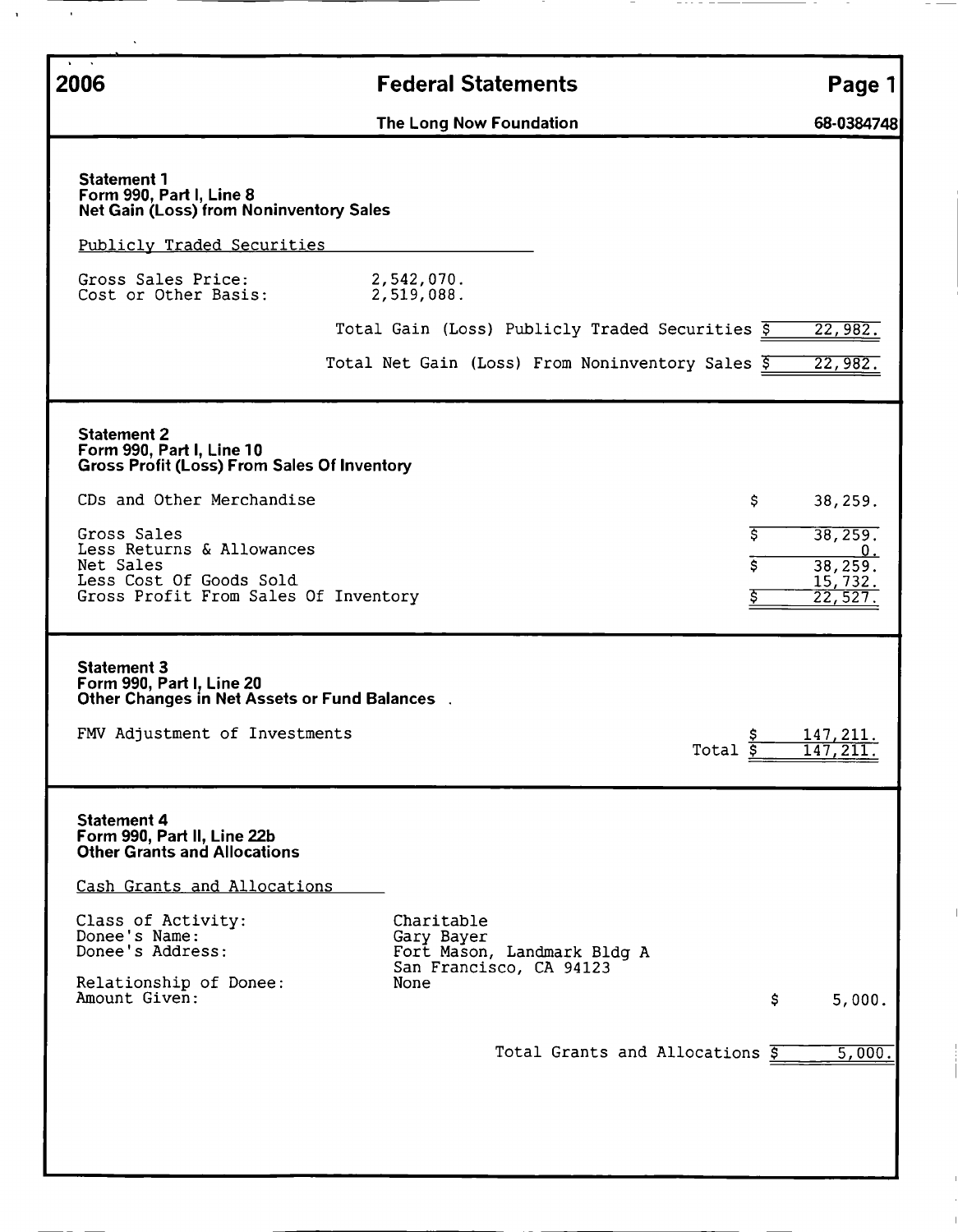- $\blacksquare$ 

 $\bar{\textbf{r}}$ 

# 2006 Federal Statements Page 2

## The Long Now Foundation **68-0384748**

#### Statement 5 Form 990, Part II, Line 25a Compensation of Officers, Directors, Etc.

| Compensation Received                                                                                                                                                                                                            |                       | (A)                                                                                                                                  | (B)                                                                                                                                   | (C)                                                                                                                       | (D)                                                                                                                     |
|----------------------------------------------------------------------------------------------------------------------------------------------------------------------------------------------------------------------------------|-----------------------|--------------------------------------------------------------------------------------------------------------------------------------|---------------------------------------------------------------------------------------------------------------------------------------|---------------------------------------------------------------------------------------------------------------------------|-------------------------------------------------------------------------------------------------------------------------|
| <u>Name</u>                                                                                                                                                                                                                      |                       | Total                                                                                                                                | Program<br><u>Services</u>                                                                                                            | Management<br><u>&amp; General</u>                                                                                        | Fundraising                                                                                                             |
| Alexander Rose<br>Stewart Brand<br>W. Daniel Hillis<br>Paul Saffo<br>Kevin Kelly<br>Douglas Carlston<br>Peter Schwartz<br>Brian Eno<br>Michael Keller<br>Roger Kennedy<br>Esther Dyson<br>Mitchell Kapor<br>David Rumsey         |                       | 111,000.<br>О.<br>0.<br>0.<br>0.<br>0.<br>0.<br>0.<br>0.<br>0.<br>$\mathbf 0$ .<br>0.<br>0.                                          | 99,900.<br>0.<br>$\mathbf 0$ .<br>О.<br>О.<br>0.<br>0.<br>О.<br>О.<br>0.<br>0.<br>О.<br>О.                                            | 11,100.<br>0.<br>0.<br>О.<br>О.<br>0.<br>0.<br>0.<br>0.<br>0.<br>0.<br>0.<br>0.                                           | 0.<br>0.<br>0.<br>$\boldsymbol{0}$ .<br>0.<br>0.<br>$\mathbf 0$ .<br>0.<br>0.<br>0.<br>0.<br>О.<br>О.                   |
|                                                                                                                                                                                                                                  | Total $\overline{s}$  | 111,000.5                                                                                                                            | 99,900.5                                                                                                                              | $11, 100.\$                                                                                                               | 0.                                                                                                                      |
| Employee Benefit Plan Contribution                                                                                                                                                                                               |                       | (A)                                                                                                                                  | (B)<br>Program                                                                                                                        | (C)<br>Management                                                                                                         | (D)                                                                                                                     |
| Name<br>Alexander Rose<br>Stewart Brand<br>W. Daniel Hillis<br>Paul Saffo<br>Kevin Kelly<br>Douglas Carlston<br>Peter Schwartz<br>Brian Eno<br>Michael Keller<br>Roger Kennedy<br>Esther Dyson<br>Mitchell Kapor<br>David Rumsey | Total $\overline{\$}$ | <u>Total</u><br>3,275.<br>0.<br>0.<br>$\boldsymbol{0}$ .<br>0.<br>0.<br>0.<br>О.<br>$\mathbf 0$ .<br>0.<br>0.<br>0.<br>0.<br>3,275.5 | <b>Services</b><br>2,948.<br>$\mathbf 0$ .<br>0.<br>0.<br>0.<br>0.<br>0.<br>0.<br>0.<br>$0$ .<br>0.<br>0.<br>$\mathbf 0$ .<br>2,948.5 | & General<br>327.<br>0.<br>0.<br>0.<br>0.<br>0.<br>0.<br>0.<br>0.<br>0.<br>0.<br>$\boldsymbol{0}$ .<br>$0$ .<br>$327.$ \$ | Fundraising<br>0.<br>0.<br>0.<br>0.<br>0<br>0.<br>0.<br>0.<br>0.<br>0.<br>$\mathbf 0$ .<br>О.<br>0.<br>0.               |
| Expense Acct. & Other Allowances                                                                                                                                                                                                 |                       | (A)                                                                                                                                  | (B)                                                                                                                                   | (C)                                                                                                                       |                                                                                                                         |
|                                                                                                                                                                                                                                  |                       |                                                                                                                                      | Program                                                                                                                               | Management                                                                                                                | (D)                                                                                                                     |
| Name<br>Alexander Rose<br>Stewart Brand<br>W. Daniel Hillis<br>Paul Saffo<br>Kevin Kelly<br>Douglas Carlston<br>Peter Schwartz<br>Brian Eno<br>Michael Keller<br>Roger Kennedy<br>Esther Dyson<br>Mitchell Kapor<br>David Rumsey | Total $\overline{S}$  | Total<br>0.<br>$\mathbf 0$ .<br>0<br>$\mathbf 0$ .<br>О.<br>О.<br>0.<br>О.<br>О.<br>О.<br>0.<br>0.<br>0.<br>0.5                      | Services<br>0.<br>0.<br>0<br>0.<br>0.<br>0.<br>0.<br>0.<br>0.<br>0.<br>О.<br>0.<br>0.<br>0.5                                          | <u>&amp; General</u><br>0.<br>О.<br>0<br>$\boldsymbol{0}$ .<br>0.<br>0.<br>О.<br>О.<br>0.<br>0.<br>О.<br>О.<br>О.<br>0.\$ | Fundraising<br>0.<br>0.<br>0<br>$\mathbf 0$ .<br>0.<br>0.<br>0.<br>0.<br>0.<br>0.<br>0.<br>0.<br>О.<br>$\overline{0}$ . |
|                                                                                                                                                                                                                                  |                       |                                                                                                                                      |                                                                                                                                       |                                                                                                                           |                                                                                                                         |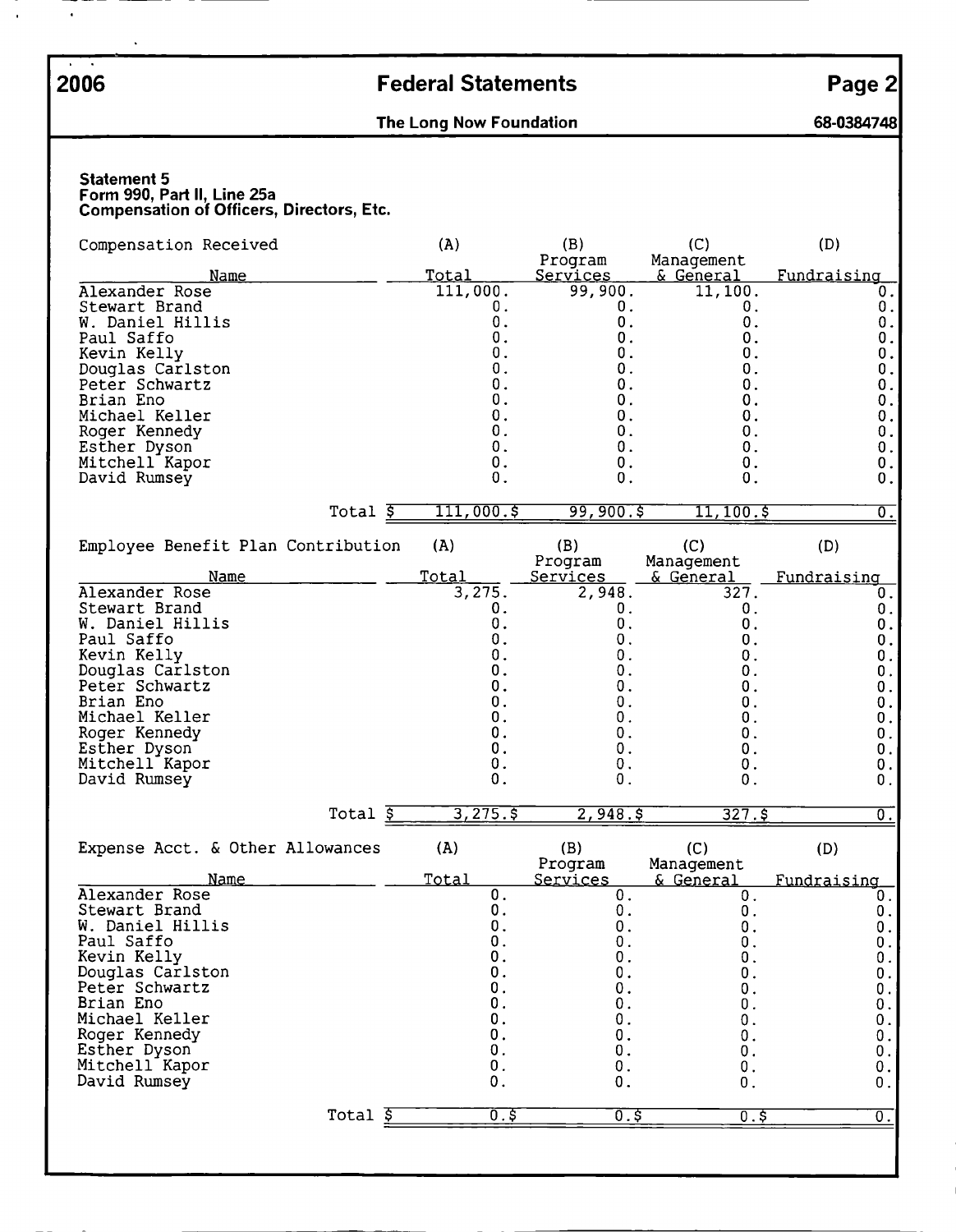$\mathbf{A}=\mathbf{A}$ 

 $\ddot{\phantom{a}}$ 

## 2006 Federal Statements Page 3

The Long Now Foundation **68-0384748** 

Statement 6 Form 990, Part II, Line 43 Other Expenses

|                                                               |       | (A)                | (B)<br>Program   | (C)<br>Management | (D)         |
|---------------------------------------------------------------|-------|--------------------|------------------|-------------------|-------------|
|                                                               |       | <u>Total</u>       | Services         | & General         | Fundraising |
| Bank Charges<br>Bookkeeping Services                          |       | 11,230.<br>4,750.  | 9,848.           | 1,339.<br>4,750.  | 43.         |
| Computer Services<br>Consulting Fees                          |       | 6,709.<br>674,198. | 56.<br>643, 162. | 6,603.<br>31,036. | 50.         |
| Dues & Memberships<br>Insurance<br>Misc. Fundraising Expenses |       | 3,202.<br>773.     |                  | 3,202.            | 773.        |
| Misc. Operating Expenses<br>Office Expenses                   |       | 1,770.<br>4,351.   | 967.<br>81.      | 803.<br>4,270.    |             |
| Taxes & Filing Fees                                           | Total | 995.<br>707,983.   | 853.<br>654,967. | 142.<br>52, 150.  | 866.        |
|                                                               |       |                    |                  |                   |             |

## Statement 7<br>Form 990 , Part III Organization's Primary Exempt Purpose

To foster long-term perspective and responsibility.

#### Statement 8 Form 990, Part III, Line a Statement of Program Service Accomplishments

| Description                                                                                                                                                                                                                                                                                                                                                                                                                            | Grants and<br>Allocations | Program<br>Service<br><b>Expenses</b> |
|----------------------------------------------------------------------------------------------------------------------------------------------------------------------------------------------------------------------------------------------------------------------------------------------------------------------------------------------------------------------------------------------------------------------------------------|---------------------------|---------------------------------------|
| The 10,000 Year Clock Project was conceived by Danny Hillis<br>as a monument to long-term thinking. The design development<br>on the clock began in 01997 and has generated an early<br>prototype, an orrery-like planetary display, and several<br>mechanical and design patents. As the first step toward<br>building the clock, the Foundation has purchased desert<br>mountain land adjoining Great Basin National Park in eastern |                           |                                       |
| Nevada.<br>Includes Foreign Grants: No                                                                                                                                                                                                                                                                                                                                                                                                 |                           | 734,392.                              |
| The Foundation's Rosetta Project website is now the largest<br>collection of linguistic data on the Internet. You can<br>view, comment or add to the material collected on over 2300<br>languages.<br>Includes Foreign Grants: No                                                                                                                                                                                                      |                           | 126,641.                              |
| Seminars: The purpose of the series is to build a coherent,<br>compelling body of ideas about long-term thinking, to help<br>nudge civilization toward Long Now's goal of making<br>long-term thinking automatic and common instead of difficult<br>and rare.<br>Includes Foreign Grants:<br>No                                                                                                                                        |                           | 106, 150.                             |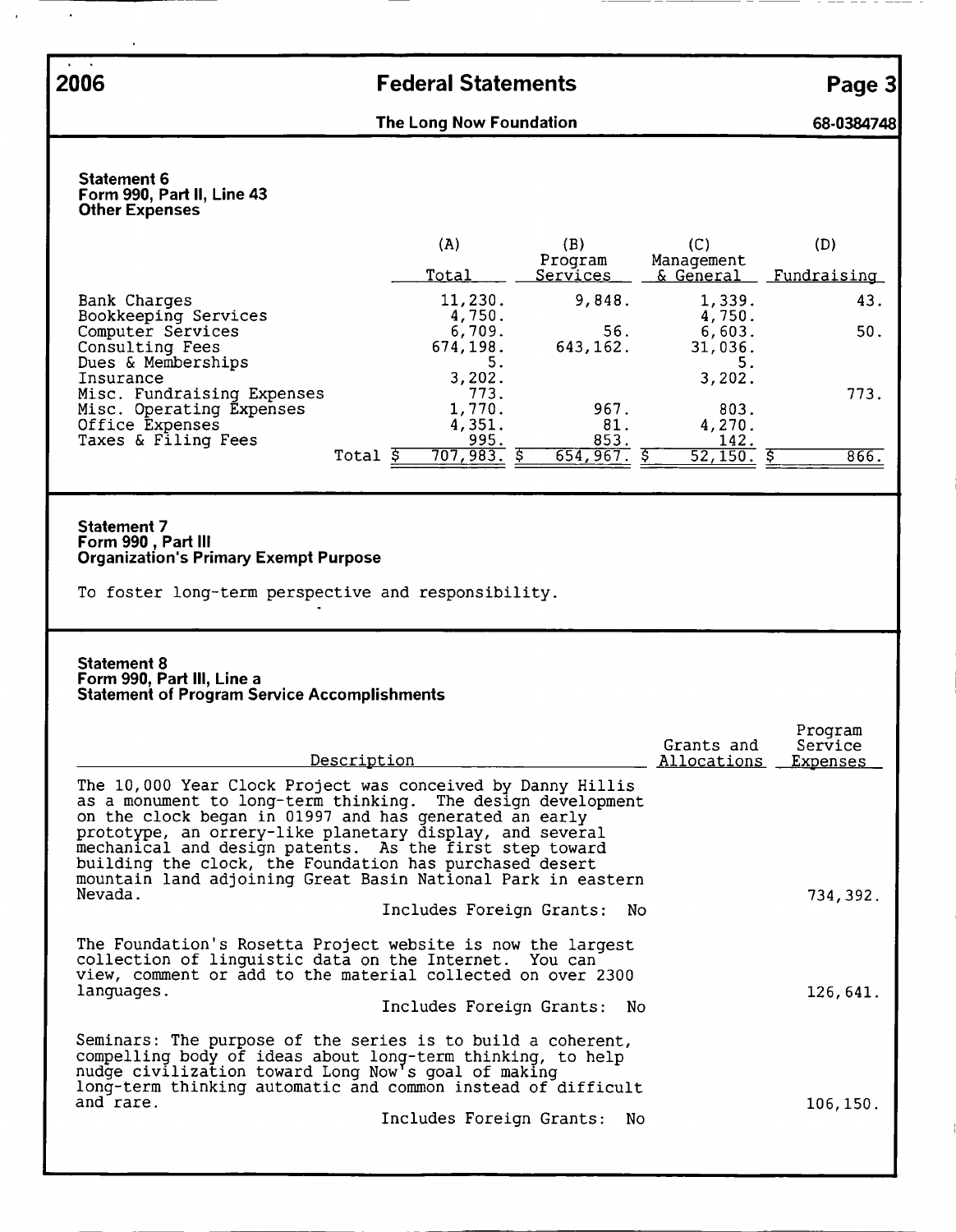| $\mathbf{r}$ and $\mathbf{r}$<br>2006                                                                                                                                                                                                                                                                                                                                                                                                                                                                                                                                                                                                                                                                                                                                                                                                                                                   | <b>Federal Statements</b>      |                                                                                                                                                                                                                                                                                                                                                                                                                                                                                                                                              | Page 4                                                                                                                                                                                                                                                                                                                                                       |
|-----------------------------------------------------------------------------------------------------------------------------------------------------------------------------------------------------------------------------------------------------------------------------------------------------------------------------------------------------------------------------------------------------------------------------------------------------------------------------------------------------------------------------------------------------------------------------------------------------------------------------------------------------------------------------------------------------------------------------------------------------------------------------------------------------------------------------------------------------------------------------------------|--------------------------------|----------------------------------------------------------------------------------------------------------------------------------------------------------------------------------------------------------------------------------------------------------------------------------------------------------------------------------------------------------------------------------------------------------------------------------------------------------------------------------------------------------------------------------------------|--------------------------------------------------------------------------------------------------------------------------------------------------------------------------------------------------------------------------------------------------------------------------------------------------------------------------------------------------------------|
|                                                                                                                                                                                                                                                                                                                                                                                                                                                                                                                                                                                                                                                                                                                                                                                                                                                                                         | The Long Now Foundation        |                                                                                                                                                                                                                                                                                                                                                                                                                                                                                                                                              | 68-0384748                                                                                                                                                                                                                                                                                                                                                   |
| <b>Statement 8 (continued)</b><br>Form 990, Part III, Line a<br><b>Statement of Program Service Accomplishments</b>                                                                                                                                                                                                                                                                                                                                                                                                                                                                                                                                                                                                                                                                                                                                                                     |                                |                                                                                                                                                                                                                                                                                                                                                                                                                                                                                                                                              |                                                                                                                                                                                                                                                                                                                                                              |
| Description<br>Other programs that foster long term perspective and                                                                                                                                                                                                                                                                                                                                                                                                                                                                                                                                                                                                                                                                                                                                                                                                                     |                                | Grants and<br>Allocations                                                                                                                                                                                                                                                                                                                                                                                                                                                                                                                    | Program<br>Service<br><u>Expenses</u>                                                                                                                                                                                                                                                                                                                        |
| responsibility such as the Long Server and a time line tool<br>dubbed Long Viewer as well as grants to explore various<br>aspects of long term thinking.                                                                                                                                                                                                                                                                                                                                                                                                                                                                                                                                                                                                                                                                                                                                | Includes Foreign Grants:<br>No | 5,000.                                                                                                                                                                                                                                                                                                                                                                                                                                                                                                                                       | 24,751.                                                                                                                                                                                                                                                                                                                                                      |
|                                                                                                                                                                                                                                                                                                                                                                                                                                                                                                                                                                                                                                                                                                                                                                                                                                                                                         |                                | 5,000.5                                                                                                                                                                                                                                                                                                                                                                                                                                                                                                                                      | 991,934.                                                                                                                                                                                                                                                                                                                                                     |
| <b>Statement 9</b><br>Form 990, Part IV, Line 54a<br><b>Investments - Publicly Traded Securities</b>                                                                                                                                                                                                                                                                                                                                                                                                                                                                                                                                                                                                                                                                                                                                                                                    |                                |                                                                                                                                                                                                                                                                                                                                                                                                                                                                                                                                              |                                                                                                                                                                                                                                                                                                                                                              |
| Corporate Stocks                                                                                                                                                                                                                                                                                                                                                                                                                                                                                                                                                                                                                                                                                                                                                                                                                                                                        |                                | Valuation<br>Method                                                                                                                                                                                                                                                                                                                                                                                                                                                                                                                          | <u>Amount</u>                                                                                                                                                                                                                                                                                                                                                |
| 200 Sh, Noble Corp<br>600 Sh, American Cap Stratgy<br>400 Sh, American Express<br>200 Sh, Apache Corp<br>800 Sh, BJ Svcs Co<br>175 Sh, Baker Hughes Inc<br>600 Sh, Bank of America Com<br>250 Sh, Chevron Corp<br>1,300 Sh, Cisco Systems Inc<br>250 Sh, Coach Inc<br>400 Sh, Cognizant Tech Solutions Corp<br>350 Sh, Colgate Palmolive Co<br>225 Sh, Devon Energy Corp<br>350 Sh, Genentech Inc<br>400 Sh, Gilead Sciences Inc<br>150 Sh, Goldman Sachs Group Inc<br>475 Sh, Johnson & Johnson<br>225 Sh, Laboratory Corp<br>450 Sh, McGraw Hill<br>225 Sh, Medtronic Inc<br>750 Sh, Microsoft Corp<br>200 Sh, National Oilwell Varco Inc<br>250 Sh, Oneok Partners<br>150 Sh, Pepsi Co<br>250 Sh, Precision Castparts<br>200 Sh, Procter & Gamble Co<br>900 Sh, Qualcomm Inc<br>475 Sh, Techne Corp<br>100 Sh, 3M Co<br>250 Sh, United Technologies Corp<br>725 Sh, Wells Fargo & Co |                                | \$<br>Market Value<br>Market Value<br>Market Value<br>Market Value<br>Market Value<br>Market Value<br>Market Value<br>Market Value<br>Market Value<br>Market Value<br>Market Value<br>Market Value<br>Market Value<br>Market Value<br>Market Value<br>Market Value<br>Market Value<br>Market Value<br>Market Value<br>Market Value<br>Market Value<br>Market Value<br>Market Value<br>Market Value<br>Market Value<br>Market Value<br>Market Value<br>Market Value<br>Market Value<br>Market Value<br>Market Value<br>Total $\overline{\xi}$ | 15,230.<br>27,756.<br>24,268.<br>13,302.<br>23,456.<br>13,066.<br>32,034.<br>18,383.<br>35,529.<br>10,740.<br>30,864.<br>22,834.<br>15,093.<br>28,396.<br>25,972.<br>29,903.<br>31,359.<br>16,531.<br>30,609.<br>12,039.<br>22,395.<br>12,236.<br>15,835.<br>9,382.<br>19,570.<br>12,854.<br>34,011.<br>26,338.<br>7,793.<br>15,630.<br>25,781.<br>659, 189. |

 $\ddot{\phantom{1}}$ 

 $\blacksquare$ 

 $- - -$ 

 $-$ 

 $-$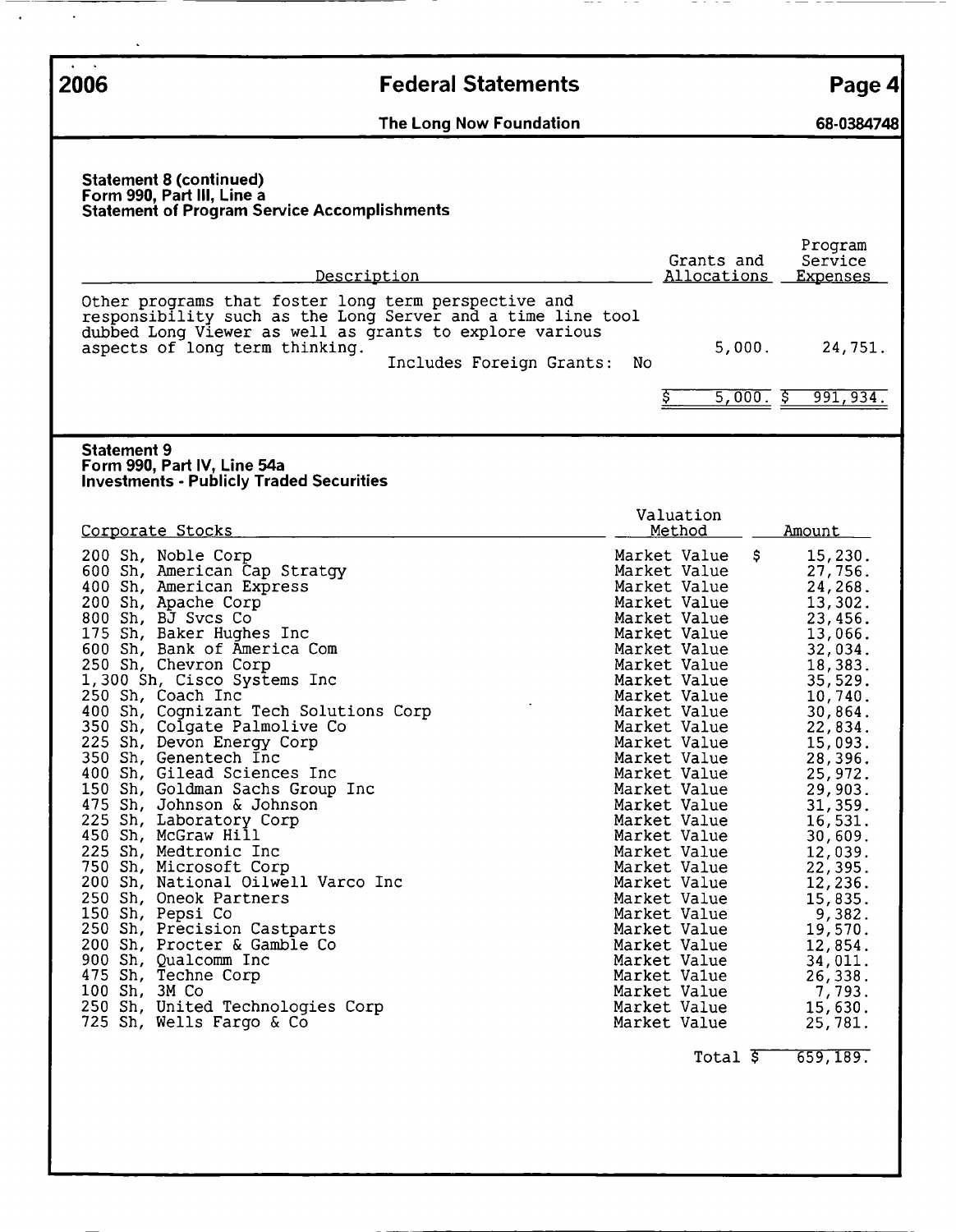$\ddot{\phantom{0}}$ 

# 2006 Federal Statements Page 5

## The Long Now Foundation **68-0384748**

#### Statement 9 (continued) Form 990, Part IV, Line 54a Investments - Publicly Traded Securities

| Corporate Bonds                                                                                                                                                                                                                                                                                                                                                                                                                                                                                                                                                     | Valuation<br><u>Method</u>                                                                                                                                                                                                                                                                            | Amount                                                                                                                                                                                                              |
|---------------------------------------------------------------------------------------------------------------------------------------------------------------------------------------------------------------------------------------------------------------------------------------------------------------------------------------------------------------------------------------------------------------------------------------------------------------------------------------------------------------------------------------------------------------------|-------------------------------------------------------------------------------------------------------------------------------------------------------------------------------------------------------------------------------------------------------------------------------------------------------|---------------------------------------------------------------------------------------------------------------------------------------------------------------------------------------------------------------------|
| 100,000 Sh, Cit Group Inc 5.25% 08/15/09<br>100,000 Sh, HSBC Fin Corp 5.30% 8/15/09<br>100,000 Sh, Wal Mart Inc 4.125% 07/01/10<br>100,000 Sh, Target Corp 7.50% 08/15/10<br>100,000 Sh, Cit Group Inc 5.35% 08/15/11<br>100,000 Sh, Hsbc Fin Corp 5.40% 08/15/11<br>100,000 Sh, WaMu Inc 5.0% 03/22/12<br>100,000 Sh, Gen Elec Co 5.0% 02/01/13<br>100,000 Sh, City Nat Co 5.125% 02/15/13<br>100,000 Sh, Toyota 5.50% 09/20/11                                                                                                                                    | Market Value<br>Market Value<br>Market Value<br>Market Value<br>Market Value<br>Market Value<br>Market Value<br>Market Value<br>Market Value<br>Market Value                                                                                                                                          | \$<br>99,969.<br>100, 220.<br>96,885.<br>107,365.<br>99,787.<br>99, 976.<br>97,462.<br>98,890.<br>97,931.<br>99,667.                                                                                                |
|                                                                                                                                                                                                                                                                                                                                                                                                                                                                                                                                                                     | Total $\overline{\$}$                                                                                                                                                                                                                                                                                 | 998,152.                                                                                                                                                                                                            |
| Other Publicly Traded Securities                                                                                                                                                                                                                                                                                                                                                                                                                                                                                                                                    | Valuation<br>Method<br>Market Value                                                                                                                                                                                                                                                                   | <u>Amount</u>                                                                                                                                                                                                       |
| 1,150 Sh, AMB Ppty Corp<br>1,100 Sh, Archstone Smith<br>525 Sh, Avalonbay Cmntys Inc<br>2,750 Sh, Host Hotels & Resorts Inc<br>2,200 Sh, KKR Fin Corp<br>1,350 Sh, Kimco Realty Corp<br>2,300 Sh, Nationwide Health Properties<br>950 Sh, Prologis Shs<br>525 Sh, SL GReen Rlty Corp<br>625 Sh, Simon Ppty Group Inc<br>800 Sh, Allied Cap Corp<br>2,998.092 Sh, Dodge & Cox Internt'l Fund<br>700 Sh, Ishares TR MSCI Emerging Mkts<br>9,063.551 Sh, Julius Baer International<br>3,689.666 Sh, Ladus Rosenberg Int'l Sm<br>750 Sh, Powershares Exchange Traded FD | Market Value<br>Market Value<br>Market Value<br>Market Value<br>Market Value<br>Market Value<br>Market Value<br>Market Value<br>Market Value<br>Market Value<br>Market Value<br>Market Value<br>Market Value<br>Market Value<br>Market Value<br>Publicly Traded Securities $\frac{1}{5}$ 2, 769, 364. | 67,402.<br>64,031.<br>68,276.<br>67,512.<br>58,938.<br>60,683.<br>69,506.<br>57,732.<br>69,710.<br>63,306.<br>26,144.<br>130,897.<br>80,017.<br>136,769.<br>78,110.<br>12,990.<br>Total $\overline{5}$ 1, 112, 023. |
| <b>Statement 10</b><br>Form 990, Part IV, Line 57<br><b>Land, Buildings, and Equipment</b>                                                                                                                                                                                                                                                                                                                                                                                                                                                                          |                                                                                                                                                                                                                                                                                                       |                                                                                                                                                                                                                     |
| Category                                                                                                                                                                                                                                                                                                                                                                                                                                                                                                                                                            | Accum.<br><b>Basis</b><br>Deprec                                                                                                                                                                                                                                                                      | Book<br>Value                                                                                                                                                                                                       |
| Land<br>Total                                                                                                                                                                                                                                                                                                                                                                                                                                                                                                                                                       | \$<br><u>295,800.</u><br>इ<br>295,800.<br><u>इ</u><br>$\overline{0}$ .                                                                                                                                                                                                                                | 295,800.<br>Ş<br>$\mathbf{S}$<br>295,800.                                                                                                                                                                           |
|                                                                                                                                                                                                                                                                                                                                                                                                                                                                                                                                                                     |                                                                                                                                                                                                                                                                                                       |                                                                                                                                                                                                                     |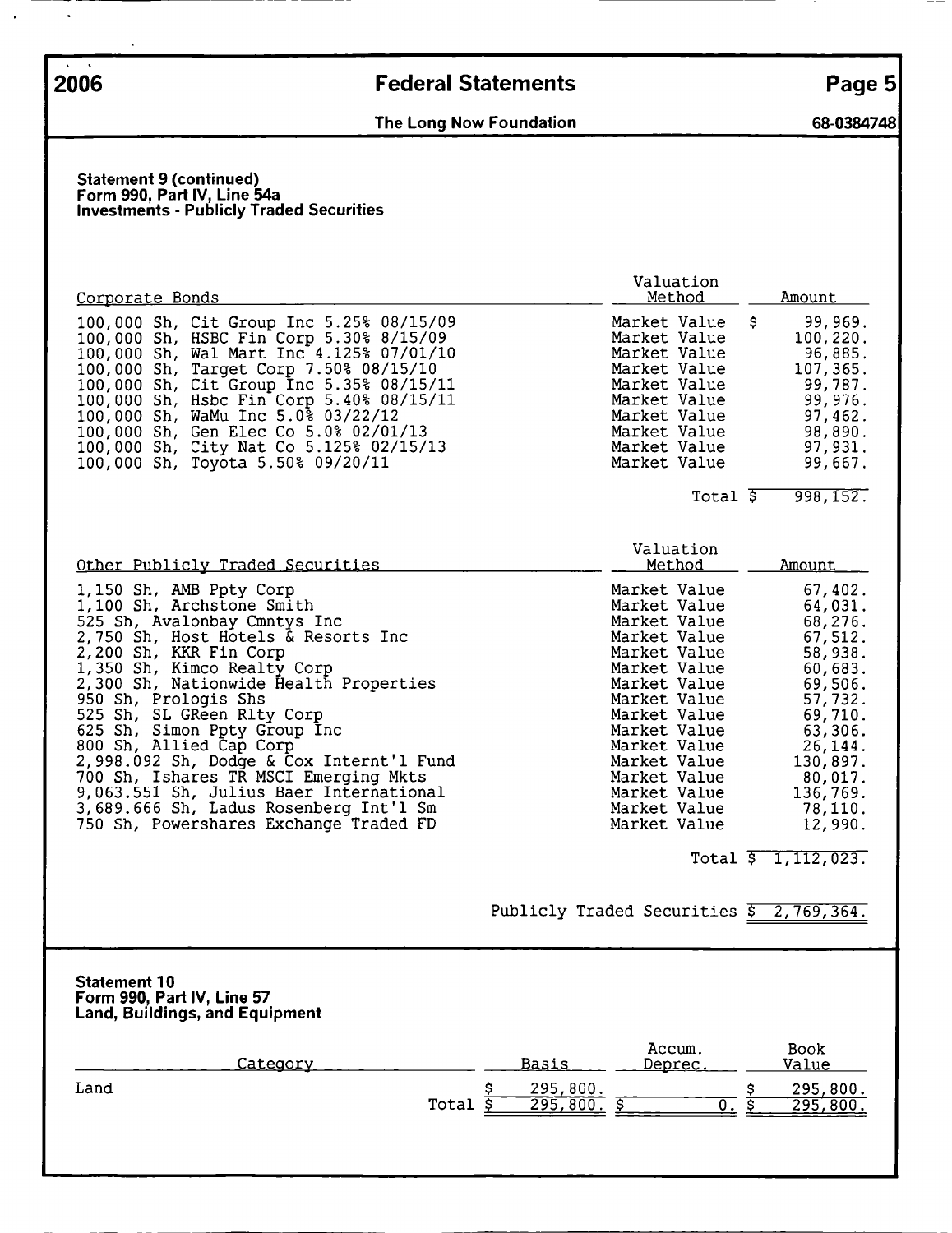| 2006                                                                                                           | <b>Federal Statements</b>                      |                   |                                  | Page 6                        |
|----------------------------------------------------------------------------------------------------------------|------------------------------------------------|-------------------|----------------------------------|-------------------------------|
|                                                                                                                | The Long Now Foundation                        |                   |                                  | 68-0384748                    |
| <b>Statement 11</b><br>Form 990, Part IV, Line 58<br><b>Other Assets</b><br>Deposit.<br>Interest Receivable    |                                                |                   | \$<br>Total $\overline{s}$       | 23,000.<br>16,860.<br>39,860. |
| <b>Statement 12</b><br>Form 990, Part IV, Line 65<br><b>Other Liabilities</b><br>Payable to Related Exempt Org |                                                |                   | Total                            | <u> 10,977.</u><br>10.97      |
| <b>Statement 13</b><br>Form 990, Part V-A<br>List of Officers, Directors, Trustees, and Key Employees          |                                                |                   |                                  |                               |
| Name and Address                                                                                               | Title and<br>Average Hours<br>Per Week Devoted | Compen-<br>sation | Contri-<br>bution to<br>EBP & DC | Expense<br>Account/<br>Other  |
| Alexander Rose<br>Fort Mason Center, Bldg A<br>San Francisco, CA 94123                                         | Executive Direc \$<br>0                        | $*$ 111,000. \$   | $3,275.$ \$                      | 0.                            |
| Stewart Brand<br>Fort Mason Center, Bldg A<br>San Francisco, CA 94123                                          | Co-Chair/Pres.<br>10                           | 0.                | 0.                               | 0.                            |
| W. Daniel Hillis<br>Fort Mason Center, Bldg A<br>San Francisco, CA 94123                                       | Co-Chairman<br>10                              | О.                | 0.                               | $0$ .                         |
| Paul Saffo<br>Fort Mason Center, Bldg A<br>San Francisco, CA 94123                                             | Director                                       | 0.                | 0.                               | $\boldsymbol{0}$ .            |
| Kevin Kelly<br>Fort Mason Center, Bldg A<br>San Francisco, CA 94123                                            | Sec Treas/Dir                                  | 0.                | 0.                               | 0.                            |
| Douglas Carlston<br>Fort Mason Center, Bldg A<br>San Francisco, CA 94123                                       | Director                                       | 0.                | 0.                               | О.                            |
| Peter Schwartz<br>Fort Mason Center, Bldg A<br>San Francisco, CA 94123                                         | Director<br>2                                  | О.                | 0.                               | 0.                            |
| *Compensation as key employee,<br>not as Board Member.                                                         |                                                |                   |                                  |                               |

l,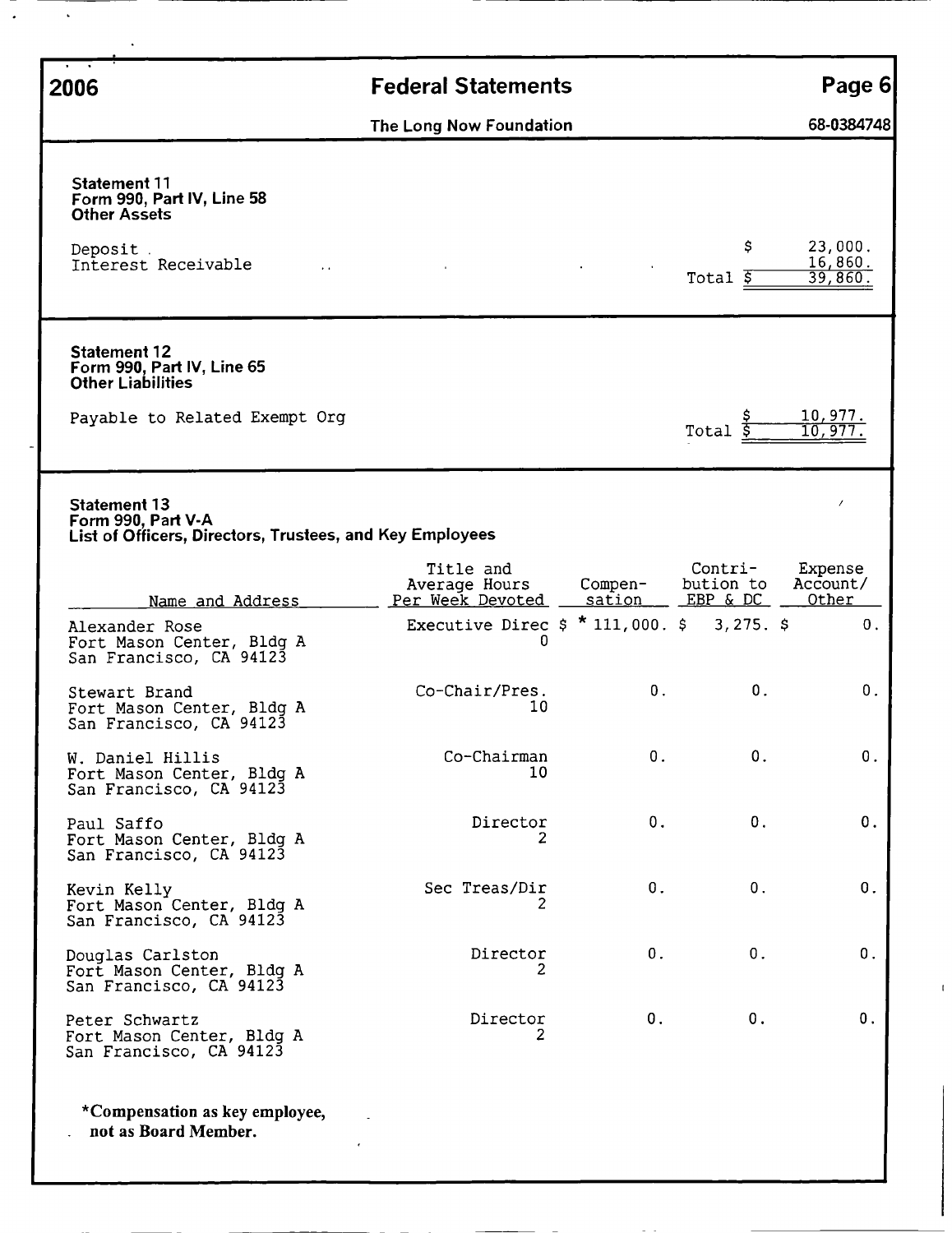$\ddot{\phantom{0}}$ 

## 2006 Federal Statements Page 7

The Long Now Foundation 68-0384748

#### Statement 13 (continued) Form 990, Part V-A List of Officers, Directors, Trustees, and Key Employees

| Name and Address                                                                                       | Title and<br>Average Hours<br>Per Week Devoted | Compen-<br>sation        | Contri-<br>bution to<br>EBP & DC | Expense<br>Account/<br>Other |
|--------------------------------------------------------------------------------------------------------|------------------------------------------------|--------------------------|----------------------------------|------------------------------|
| Brian Eno<br>Fort Mason Center, Bldg A<br>San Francisco, CA 94123                                      | Director \$                                    | 0.5                      | $0.$ \$                          | 0.                           |
| Michael Keller<br>Fort Mason Center, Bldg A<br>San Francisco, CA 94123                                 | Director                                       | 0.                       | 0.                               | 0.                           |
| Roger Kennedy<br>Fort Mason Center, Bldg A<br>San Francisco, CA 94123                                  | Emeritus Dir                                   | 0.                       | 0.                               | 0.                           |
| Esther Dyson<br>Fort Mason Center, Bldg A<br>San Francisco, CA 94123                                   | Director<br>2                                  | 0.                       | 0.                               | 0.                           |
| Mitchell Kapor<br>Fort Mason Center, Bldg A<br>San Francisco, CA 94123                                 | Emeritus Dir                                   | $\mathbf{0}$ .           | 0.                               | 0.                           |
| David Rumsey<br>Fort Mason Center, Bldg A<br>San Francisco, CA 94123                                   | Director<br>2                                  | 0.                       | 0.                               | 0.                           |
|                                                                                                        | Total \$                                       | $\overline{111,000.}$ \$ | $3,275.$ $\overline{5}$          | $\overline{0}$ .             |
| <b>Statement 14</b><br>Form 990, Part V-A, Line 75b<br><b>Compensation Paid to Related Individuals</b> |                                                |                          |                                  |                              |
| Name and Relationship                                                                                  |                                                |                          |                                  |                              |
| Stewart Brand                                                                                          |                                                |                          |                                  |                              |

Also President of Board of Directors of Long Bets.

Douglas Carlston Also member of Board of Directors of Long Bets.

Kevin Kelly

Also Treasurer and Secretary of Board of Directors of Long Bets.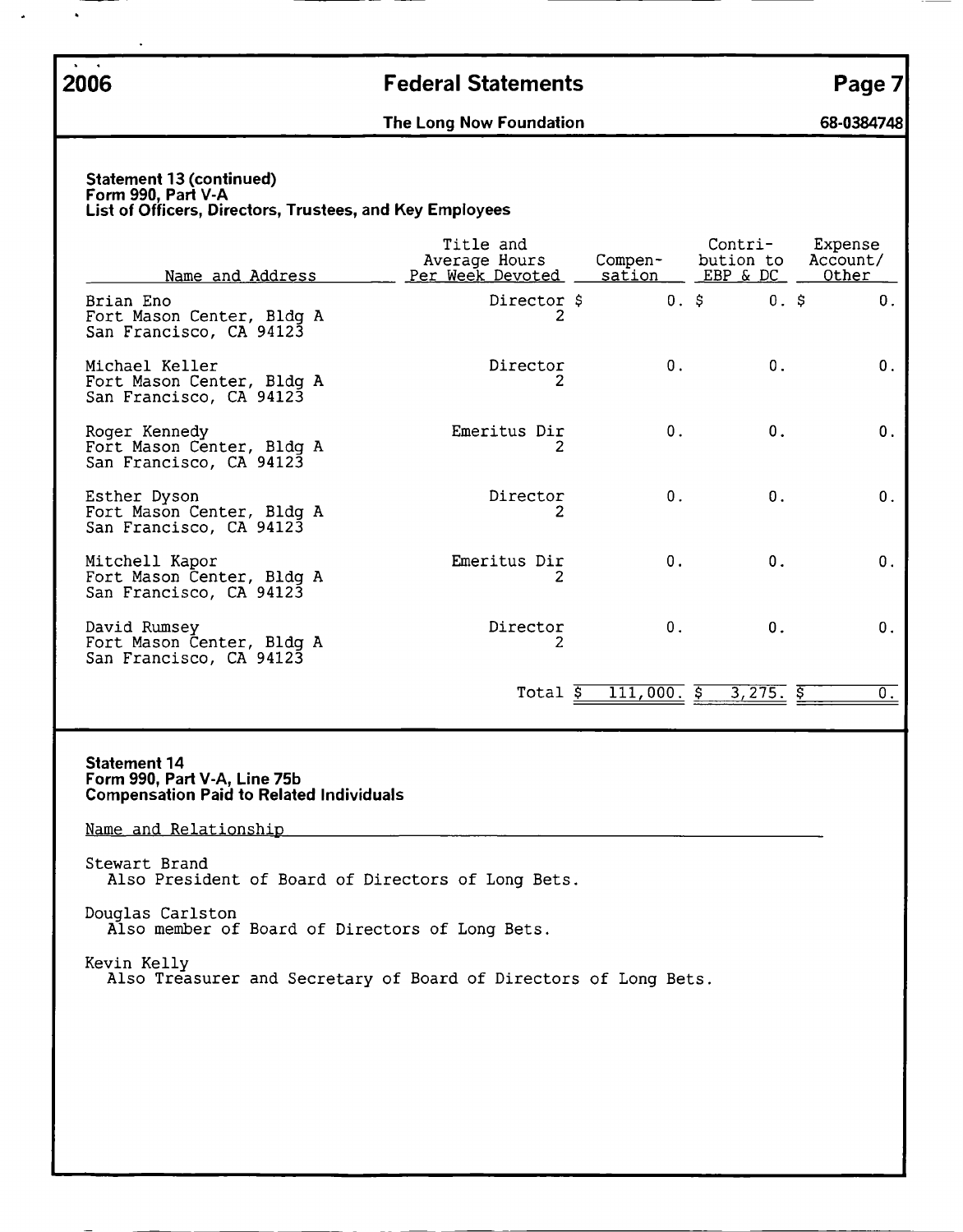## 2006 **Federal Statements Page 8**

The Long Now Foundation 68-0384748

Statement 15 Form 990, Part VIII Relationship of Activities to the Accomplishment of Exempt Purposes

Line fl Exolanation of Activities 93b Revenue from speaking engagements related to building a coherent body of ideas about long-term thinking. 102 Incidental sales of CDs of the Clock's chimes and other merchandise related to fostering long-term perspective and responsibility. 93a Payment for Lameen Work done for Endangered Language Fund

103C Adjustment of prior year expenses

Statement 16 Schedule A, Part III, Line 2 Transactions with Trustees, Directors, Etc.

The Executive Director was reimbursed \$3,322 for out of pocket expenses incurred on behalf of the Foundation.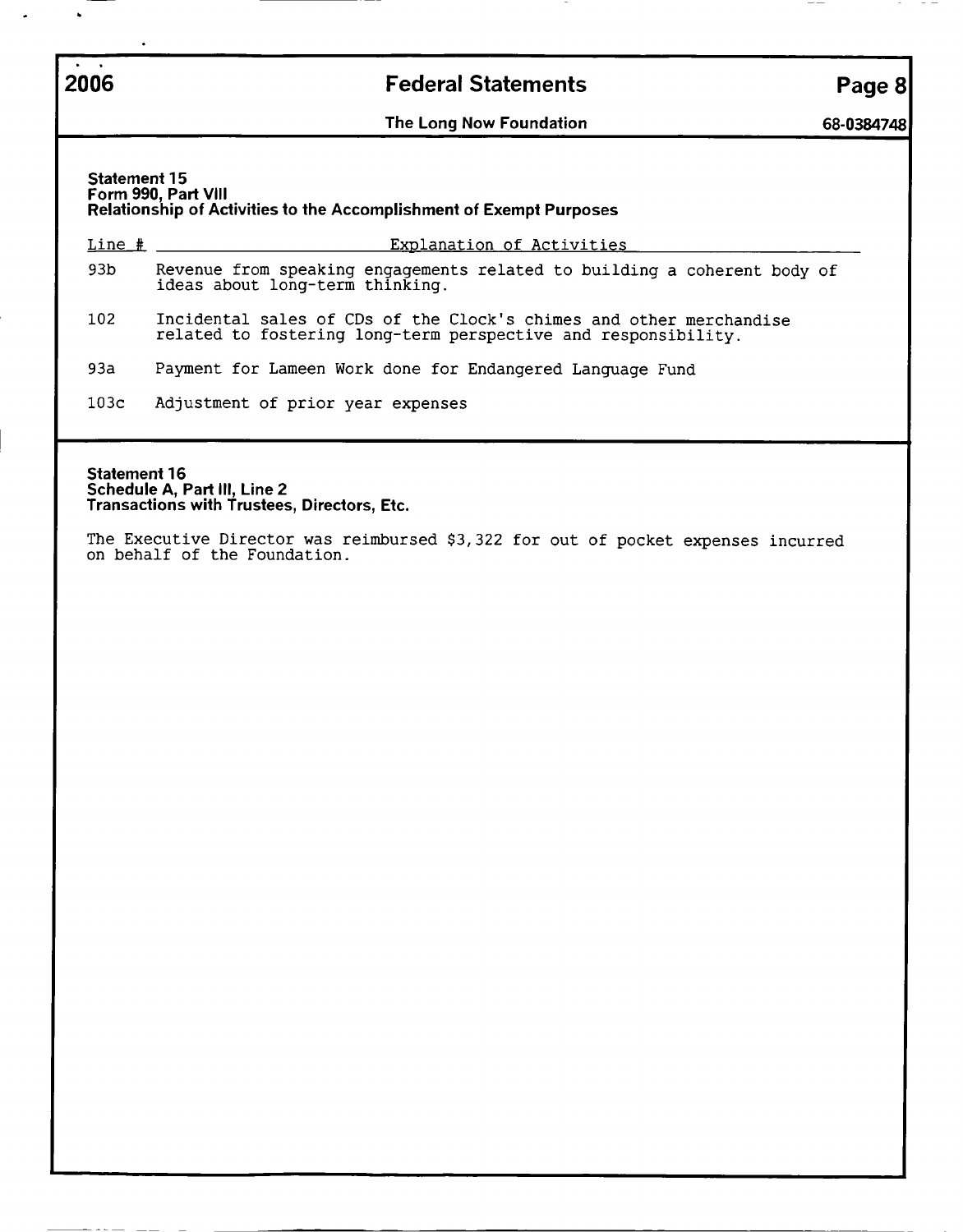$\mathbf{r}$ 

## 2006 **Federal Supplemental Information** Page 1

The Long Now Foundation 68-0384748

Statement 17 Form 990, Part IV-A Public Support

As 31. Organization was the recipient of <sup>a</sup> very large grant in the amount of \$4,500,000 which caused the public support percentage to dip below the required threshold. Had the Organization not received this grant, it would easily meet the public support test. reported on its <sup>2006</sup> Form 990, the Organization's public support percentage is 75%. This amount is slightly below the required 33.33%. During 2005, the

The Foundation satisfies the facts and circumstance test of Regulations Section l.170A-9(e)(3) and qualifies as <sup>a</sup> public charity because:

- $\star$ Its public support is well in excess of the 10% requirement.
- \* It maintains an active program to solicit grants.
- \* Its Board of Directors is representatitve of the public, rather than any donors' interest.
- Its programs are available to the public.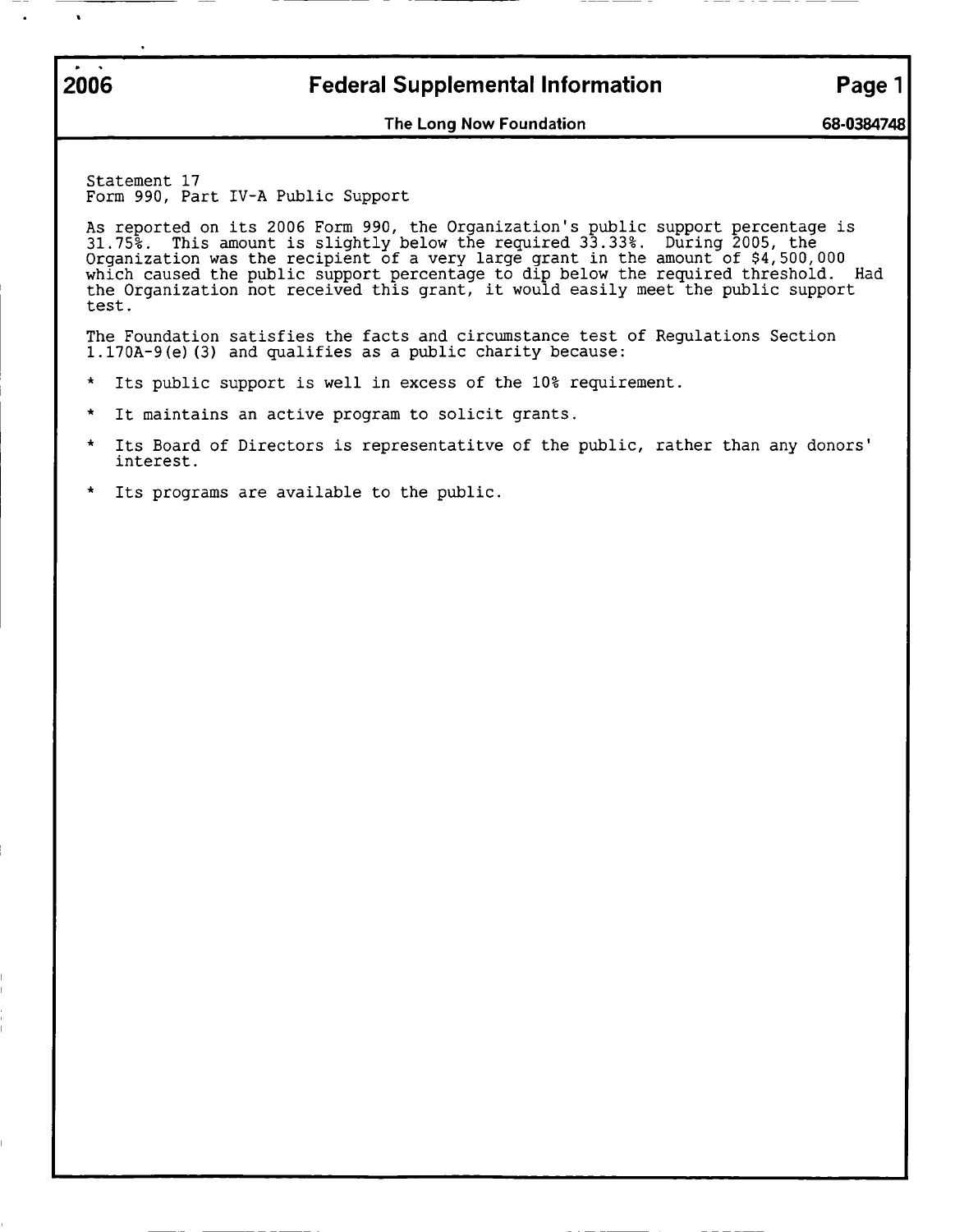| Application for Extension of Time To File an<br>Exempt Organization Return<br>Form <b>OOOO</b><br>(Rev December 2006) |                                                                   |                                                                                                                                                                                                                                                                                                                                                                                                                                                                                                                                                                                                                                                          |           |                                | OMB No 1545-1709 |
|-----------------------------------------------------------------------------------------------------------------------|-------------------------------------------------------------------|----------------------------------------------------------------------------------------------------------------------------------------------------------------------------------------------------------------------------------------------------------------------------------------------------------------------------------------------------------------------------------------------------------------------------------------------------------------------------------------------------------------------------------------------------------------------------------------------------------------------------------------------------------|-----------|--------------------------------|------------------|
| Department of the Treasury<br>Internal Revenue Service                                                                |                                                                   |                                                                                                                                                                                                                                                                                                                                                                                                                                                                                                                                                                                                                                                          |           |                                |                  |
|                                                                                                                       |                                                                   | $\blacktriangleright$ File a separate application for each return.<br>If you are filing for an Automatic 3-Month Extension, complete only Part I and check this box.                                                                                                                                                                                                                                                                                                                                                                                                                                                                                     |           |                                | $\mathbf{E}$  X  |
|                                                                                                                       |                                                                   | If you are filing for an Additional (not automatic) 3-Month Extension, complete only Part II (on page 2 of this form).<br>Do not complete Part II unless you have already been granted an automatic 3-month extension on a previously filed Form 8868.                                                                                                                                                                                                                                                                                                                                                                                                   |           |                                |                  |
| Part I                                                                                                                |                                                                   | Automatic 3-Month Extension of Time. Only submit original (no copies needed).                                                                                                                                                                                                                                                                                                                                                                                                                                                                                                                                                                            |           |                                |                  |
| Part I only                                                                                                           | the control of the control of the                                 | Section 501(c)(3) corporations required to file Form 990-T and requesting an automatic 6-month extension - check this box and complete<br>$\mathcal{L}^{\mathcal{L}}$ and $\mathcal{L}^{\mathcal{L}}$ . The contribution of the contribution of the contribution of $\mathcal{L}^{\mathcal{L}}$                                                                                                                                                                                                                                                                                                                                                          |           |                                |                  |
| income tax returns                                                                                                    |                                                                   | All other corporations (including 1120-C filers), partnerships, REMICS, and trusts must use Form 7004 to request an extension of time to file                                                                                                                                                                                                                                                                                                                                                                                                                                                                                                            |           |                                |                  |
|                                                                                                                       |                                                                   | Electronic Filing (e-file). Generally, you can electronically file Form 8868 if you want a 3-month automatic extension of time to file one of the<br>returns noted below (6 months for section 501(c)(3) corporations required to file Form 990-T). However, you cannot file Form 8868<br>electronically if (1) you want the additional (not automatic) 3-month extension or (2) you f<br>composite or consolidated Form 990 T. Instead, you must submit the fully completed and signed page 2 (Part II) of Form 8868. For more details<br>on the electronic filing of this form, visit www.irs gov/efile and click on e-file for Charities & Nonproffis |           |                                |                  |
|                                                                                                                       | Name of Exempt Organization                                       |                                                                                                                                                                                                                                                                                                                                                                                                                                                                                                                                                                                                                                                          |           | Employer identification number |                  |
| Type or<br>print                                                                                                      |                                                                   |                                                                                                                                                                                                                                                                                                                                                                                                                                                                                                                                                                                                                                                          |           |                                |                  |
| .File by⊥the i<br>due date for                                                                                        | The Long Now Foundation                                           | Number, street, and room or suite number If a P.O. box, see instructions.                                                                                                                                                                                                                                                                                                                                                                                                                                                                                                                                                                                |           | 68-0384748                     |                  |
| filing your                                                                                                           |                                                                   | Fort Mason Center, Landmark Bldg A                                                                                                                                                                                                                                                                                                                                                                                                                                                                                                                                                                                                                       |           |                                |                  |
| return See<br>instructions.                                                                                           | City, town or post office For a foreign address, see instructions |                                                                                                                                                                                                                                                                                                                                                                                                                                                                                                                                                                                                                                                          |           | state<br>ZIP code              |                  |
|                                                                                                                       | San Francisco, CA 94123                                           |                                                                                                                                                                                                                                                                                                                                                                                                                                                                                                                                                                                                                                                          |           |                                |                  |
|                                                                                                                       |                                                                   | Check type of return to be filed (file a separate application for each return):                                                                                                                                                                                                                                                                                                                                                                                                                                                                                                                                                                          |           |                                |                  |
| $ \overline{X} $ Form 990                                                                                             |                                                                   | Form 990-T (corporation)                                                                                                                                                                                                                                                                                                                                                                                                                                                                                                                                                                                                                                 | Form 4720 |                                |                  |
| Form 990-BL                                                                                                           |                                                                   | Form 990-T (section 401(a) or 408(a) trust)                                                                                                                                                                                                                                                                                                                                                                                                                                                                                                                                                                                                              | Form 5227 |                                |                  |
| Form 990-EZ                                                                                                           |                                                                   | Form 990-T (trust other than above)                                                                                                                                                                                                                                                                                                                                                                                                                                                                                                                                                                                                                      | Form 6069 |                                |                  |
| Form 990-PF                                                                                                           |                                                                   | Form 1041-A                                                                                                                                                                                                                                                                                                                                                                                                                                                                                                                                                                                                                                              | Form 8870 |                                |                  |
|                                                                                                                       | The books are in the care of $\blacktriangleright$ Alexander Rose |                                                                                                                                                                                                                                                                                                                                                                                                                                                                                                                                                                                                                                                          |           |                                |                  |
|                                                                                                                       | Telephone No $\triangleright$ (415) 561-6582                      | FAX No.                                                                                                                                                                                                                                                                                                                                                                                                                                                                                                                                                                                                                                                  |           |                                |                  |
|                                                                                                                       |                                                                   | • If the organization does not have an office or place of business in the United States, check this box with the window the window the control of the line or and the window of the control of the United States, check this b                                                                                                                                                                                                                                                                                                                                                                                                                           |           |                                |                  |
|                                                                                                                       |                                                                   | • If this is for a Group Return, enter the organization's four digit Group Exemption Number (GEN) [16]. If this is for the whole group,                                                                                                                                                                                                                                                                                                                                                                                                                                                                                                                  |           |                                |                  |
|                                                                                                                       |                                                                   | check this box. $\blacktriangleright \Box$ . If it is for part of the group, check this box $\blacktriangleright \Box$ and attach a list with the names and EINs of all members                                                                                                                                                                                                                                                                                                                                                                                                                                                                          |           |                                |                  |
| the extension will cover.                                                                                             |                                                                   |                                                                                                                                                                                                                                                                                                                                                                                                                                                                                                                                                                                                                                                          |           |                                |                  |
|                                                                                                                       |                                                                   | 1 I request an automatic 3-month (6 months for a section 501(c)(3) corporation required to file Form 990-T) extension of time                                                                                                                                                                                                                                                                                                                                                                                                                                                                                                                            |           |                                |                  |
|                                                                                                                       |                                                                   | until $8/15$ , 20 07, to file the exempt organization return for the organization named above.                                                                                                                                                                                                                                                                                                                                                                                                                                                                                                                                                           |           |                                |                  |
|                                                                                                                       | The extension is for the organization's return for.               |                                                                                                                                                                                                                                                                                                                                                                                                                                                                                                                                                                                                                                                          |           |                                |                  |
|                                                                                                                       | $X$ calendar year 20 $\sqrt{0.6}$ or                              |                                                                                                                                                                                                                                                                                                                                                                                                                                                                                                                                                                                                                                                          |           |                                |                  |
|                                                                                                                       |                                                                   | tax year beginning $\frac{1}{2}$ = $\frac{1}{20}$ = $\frac{1}{20}$ = $\frac{1}{20}$ and ending = $\frac{1}{20}$ = $\frac{1}{20}$ = $\frac{1}{20}$ = $\frac{1}{20}$                                                                                                                                                                                                                                                                                                                                                                                                                                                                                       |           |                                |                  |
|                                                                                                                       | 2 If this tax year is for less than 12 months, check reason.      | $\Box$ Final return<br>    Initial return                                                                                                                                                                                                                                                                                                                                                                                                                                                                                                                                                                                                                |           | Change in accounting period    |                  |
|                                                                                                                       |                                                                   | 3a If this application is for Form 990-BL, 990-PF, 990-T, 4720, or 6069, enter the tentative tax, less any                                                                                                                                                                                                                                                                                                                                                                                                                                                                                                                                               |           | 3a 5                           | 0.               |
|                                                                                                                       |                                                                   | <b>b</b> If this application is for Form 990-PF or 990-T, enter any refundable credits and estimated tax payments<br>made. Include any prior year overpayment allowed as a credit                                                                                                                                                                                                                                                                                                                                                                                                                                                                        |           | 3Ы\$                           | 0.               |
|                                                                                                                       |                                                                   |                                                                                                                                                                                                                                                                                                                                                                                                                                                                                                                                                                                                                                                          |           |                                |                  |
|                                                                                                                       |                                                                   | c Balance Due. Subtract line 3b from line 3a. Include your payment with this form, or, if required, deposit with FTD coupon or, if required, by using EFTPS (Electronic Federal Tax Payment System).                                                                                                                                                                                                                                                                                                                                                                                                                                                     |           | 3c                             | 0.               |
|                                                                                                                       |                                                                   |                                                                                                                                                                                                                                                                                                                                                                                                                                                                                                                                                                                                                                                          |           |                                |                  |

BAA For Privacy Act and Paperwork Reduction Act Notice, see instructions. Form 8868 (Rev 12-2006) Form 8868 (Rev 12-2006)